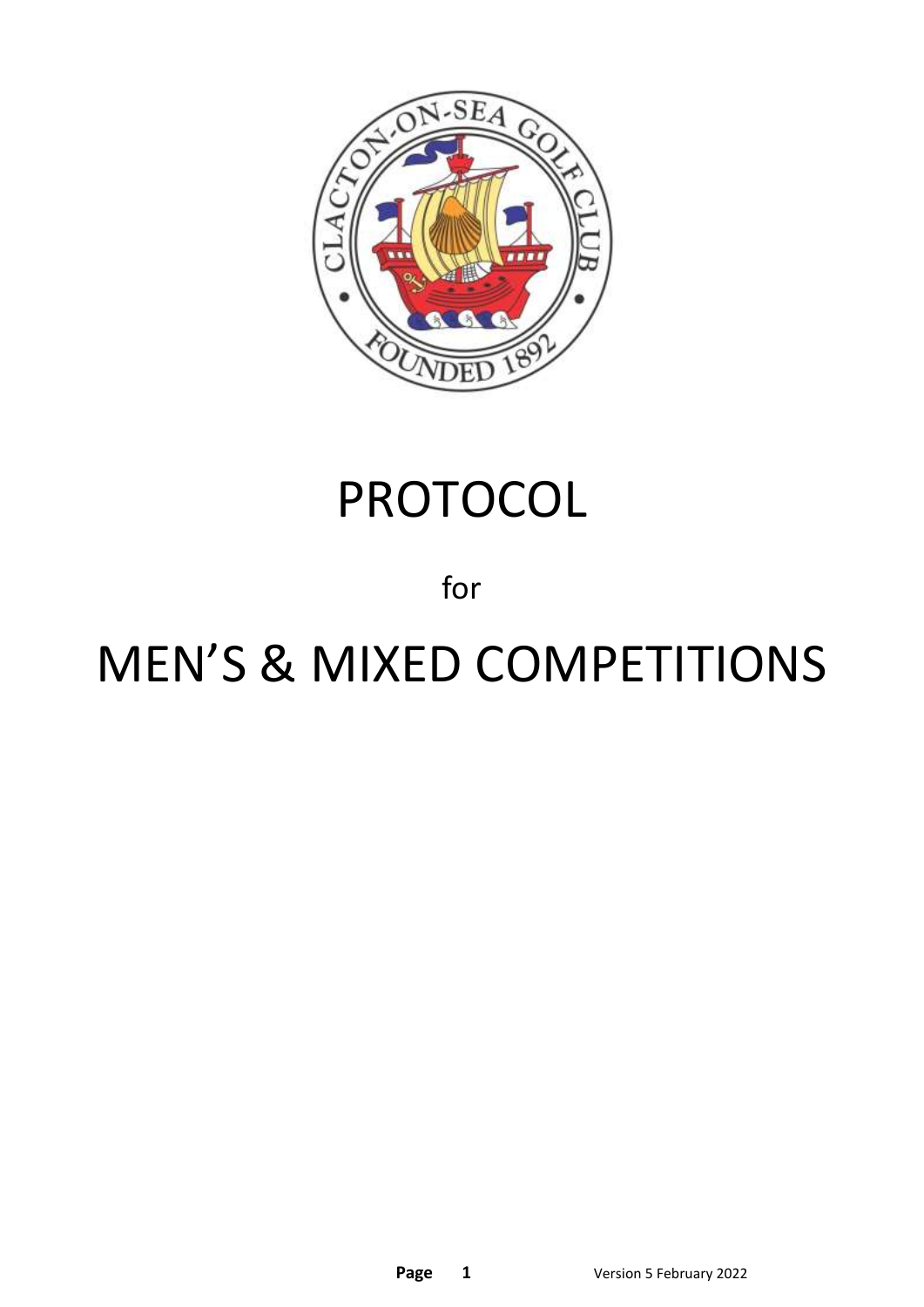#### **CONTENTS**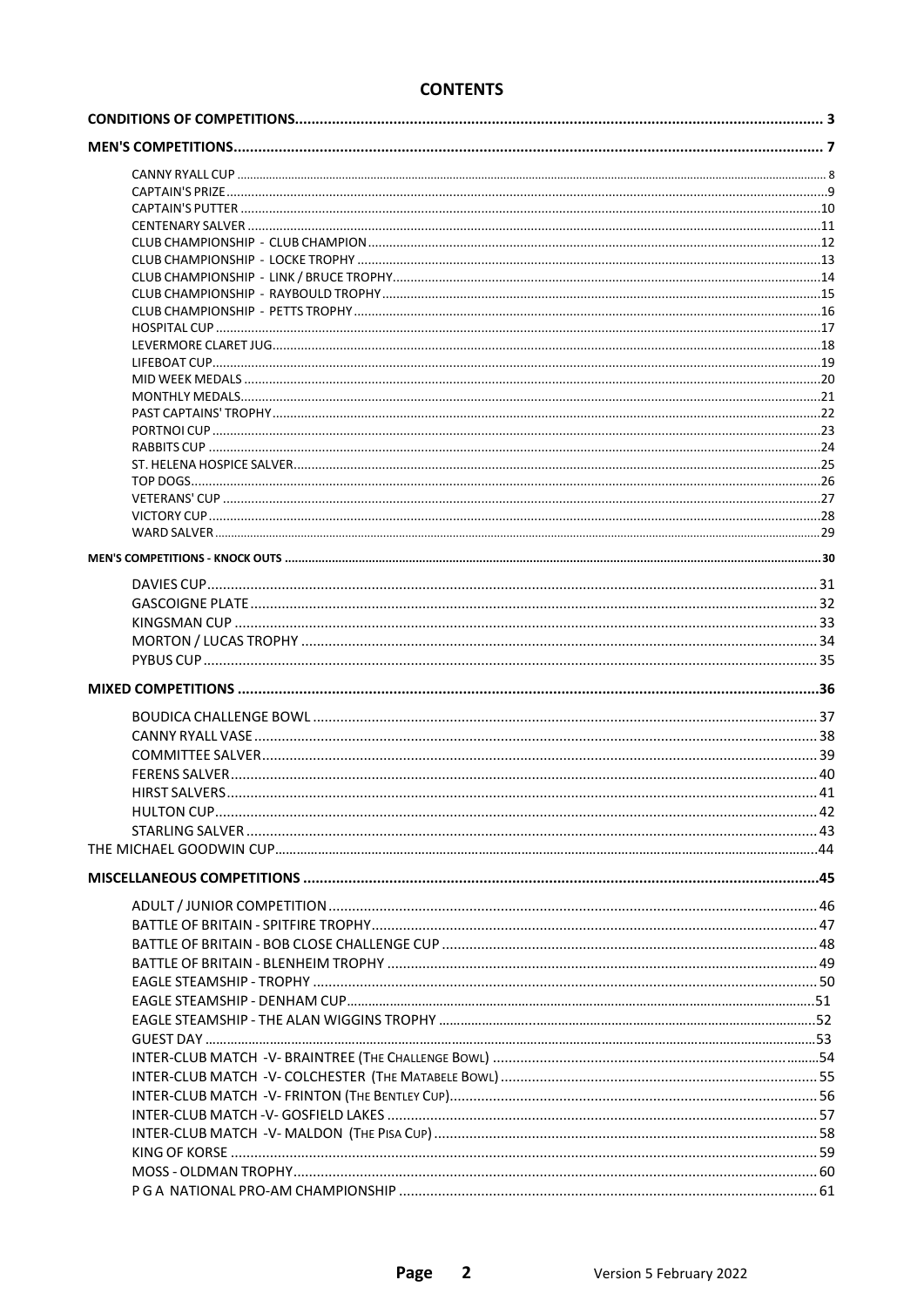## **Men's and Mixed**

### **Conditions of Competitions**

- 1) All competitions will be played under the current Rules of Golf. Failing the appointment of a Referee, all decisions can only be decided by the Professional (or his delegated staff), and/or a member of the Golf & Social Committee, and/or a Director.
- 2) Members may not enter for, or play in, any competition (or round of competition) if they have not paid their subscription. All entry fees and optional sweeps must be paid prior to play and name/names must be entered on the relevant entry/start sheets.
- 3) The Club has a fixed entry fee as notified for competitions. Entry fees are non-refundable and they cannot be allocated to a substitute player.
- 4) All competitions are to be played off the handicaps ruling on the date of play but they will be subject to any allowances, or limitations, in relation to the Rules of the competition. For open competitions, visiting amateur golfers must hold a CONGU handicap or a handicap issued by the equivalent international golfing regulator, and possess a Handicap Certificate. (Handicaps issued by the EGU or golfing societies are not acceptable).
- 5) All competitions, or matches, must be played from the competition tees unless stated otherwise.
- 6) Unless specified otherwise, there will be only two starting points namely the 1st and 10th tees. The course is closed until the last competitor clears the 1st green in the morning.
- 7) (a) Ties in stroke play are decided by a card countback of net scores on the following holes allowing proportionate handicap allowances:-

Over the last 18 holes (36 hole competitions only); then last 9; then last 6; then last 3; then last hole; then last 2; 4; 5; 7; 8; 10; 11; 12; 13; 14; 15; 16; 17. If still tied then the result will be decided by lot.

Note: For the purposes of countback, all competitors are assumed to have started at hole No. 1.

(b) Ties for the Club Championship (scratch only) will be decided by a sudden death playoff, over holes 1, 17 and 18 under medal play conditions, commencing asap of all scores being validated. If a playoff is unable to be played , there will be a 3 hole sudden death playoff over holes 1,17,18, on a date to be decided by all parties. All division to be decided by handicaps.

#### 8) **Groups**

Competitors in stroke play competitions must play in groups consisting of fellow competitors only. Penalty for breach is disqualification.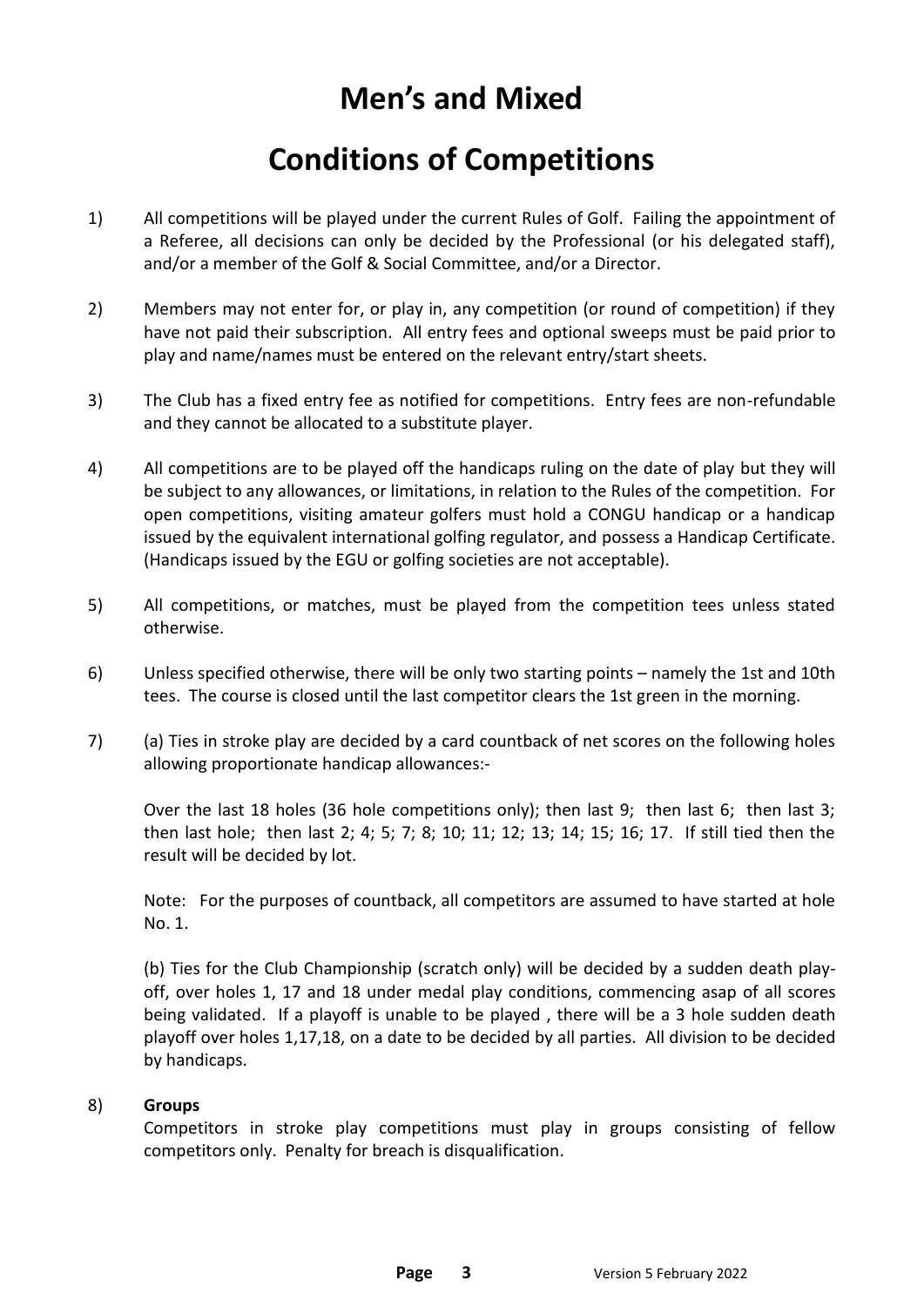#### 9) **Starting Times**

Tee times allocated by the Club are the time of starting - Rules 6.3 & 33.3. Where competitors are able to choose tee times, then the tee time selected, when the sheet is removed, is the time of starting under Rules 6.3 & 33.3. Competitors must adhere to the starting time originally booked unless otherwise directed by the Starter. Penalty for breach is disqualification.

#### 10) **Reporting for play**

Before play, report to the official starter to collect your card no later than 5 minutes before your tee time (15 minutes if starting at the 10th tee). In accordance with Rule 6.3 the Club will impose a 2 stroke penalty if the player reports within 5 minutes late of the tee off time but if more than 5 minutes elapses, the player will be disqualified.

#### 11) **Score Card Markers**

Competitors must have their score cards marked by a fellow competitor. Penalty for breach is disqualification. (Players are reminded the Rules of Golf specify how score cards are to be completed and submitted; incorrect cards will suffer the appropriate penalty).

#### 12) **Absences**

Members are expected to appear for their respective starting times. If a member is unable to play he/she should remove their name from the starting sheet as soon as possible. If a member's name remains on the starting sheet it is the member's responsibility to contact the office or Professional's Shop to advise his/her absence at least 30 minutes prior to the start time. (It is recommended that players do not rely on a third party to notify absence). If contact is not made in good time, then that member will be barred from the next two competitive stroke play rounds organised by the Club for which the member is eligible to enter other than Captain's Day, Battle of Britain, AM-AM, Guest Day or Festival events. (For clarity, each stroke play round of the Top Dogs, each round of the Hirst Salvers, and any 36 hole competition is to be counted as one competitive round). Mixed pairs will be barred from the equivalent mixed stroke play rounds.

#### 13) **Suspension of Play**

When play is suspended by the Committee for a dangerous situation, if the players in a match or group are between the play of two holes they must not resume play until the Committee has ordered a resumption of play. If they are in the process of playing a hole, they must discontinue play immediately and not resume play until the Committee has ordered a resumption of play. If a player fails to discontinue play immediately, he is disqualified unless circumstances warrant waiving the penalty as provided in Rule 33-7.

The signal for suspending play due to a dangerous situation will be a prolonged note of the klaxon siren. The signal for resumption of play is 2 short notes of the klaxon, repeated 4 times. Penalty for breach is disqualification.

#### 14) **Competition Results**

All winning scorecards to be signed off by a committee member or Head Professional before any posting of results.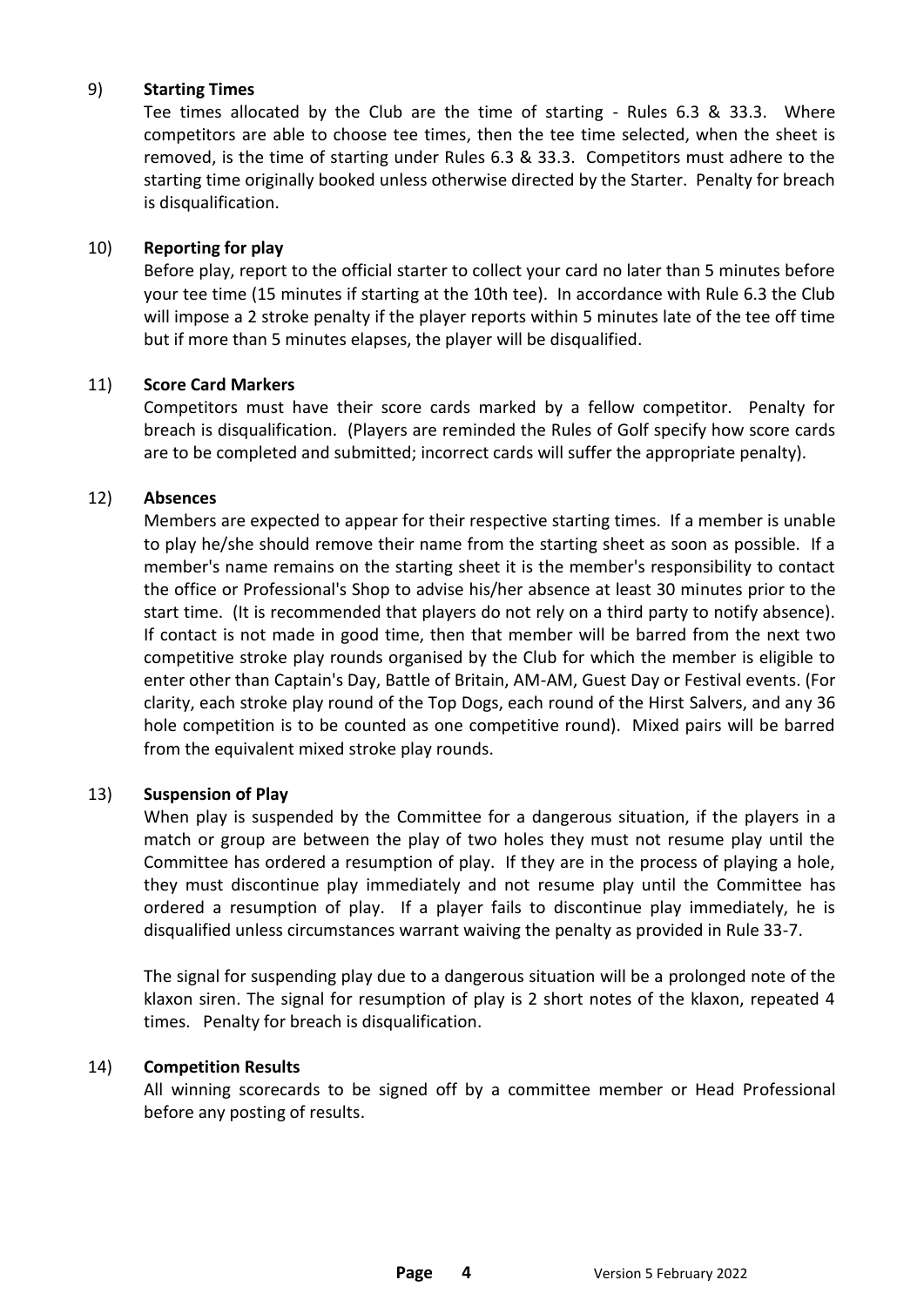#### **KNOCKOUT COMPETITIONS**

15) a) All knockout competitions will be played to a result. A match that ends "all square" should be immediately played off hole by hole, until one side wins a hole, starting at the hole where the match began and with strokes again being taken. If this is not possible then at an arranged date before the last date for that round.

b) All entrants must have a current handicap upon entering the competition. Players must also have a current handicap at the time each round is played. It is the player's responsibility to comply with this rule. This rule applies to both pairs and individual knockout competitions.

c) In the Morton Lucas and Pybus Knockouts, if one of the pair drops out of the competition then they may be replaced BEFORE the  $1<sup>st</sup>$  round is played.

- 16) Except for a Final, no extension of the closing dates for the rounds will be granted. (Special arrangements will be made in the event of prolonged course closure.) The committee may give extensions in very exceptional circumstances.
- 17) Winners of matches in knockout and league competitions are responsible for results being recorded. In the event of a match not being played or the result not being posted by the final date designated, then both sides could be disqualified from the competition.

#### 18) **Rules of Challenge**

- a. There is an equal responsibility between both sides to arrange the match.
- b. If a time and date to play a match is agreed then non-appearance by one side will allow the other side to claim the match after 5 minutes have elapsed. When the time and date has been agreed it may only be altered with the mutual agreement of both sides.
- c. If a date and time for the match cannot be arranged then a side may claim the match by standing adjacent to the 1st tee at 2 p.m. on the last day stipulated for the round being ready and equipped to play the match and the other side do not attend before 2.05 p.m. The side claiming the match must first report their intention to the Professional (or his staff) or a member of the Golf & Social Committee or a Director, so correct procedures are established. In a Foursome or Greensome competition it will be necessary for both players in the side to attend the 1st tee as prescribed.
- d. If both sides to the match attend the 1st tee by 2.05 p.m. on the last stipulated day for the round, then the match shall be played as soon as the tee becomes free.

*Conditions of Men & Mixed Competitions Last Updated October 2015 by Golf & Social Committee*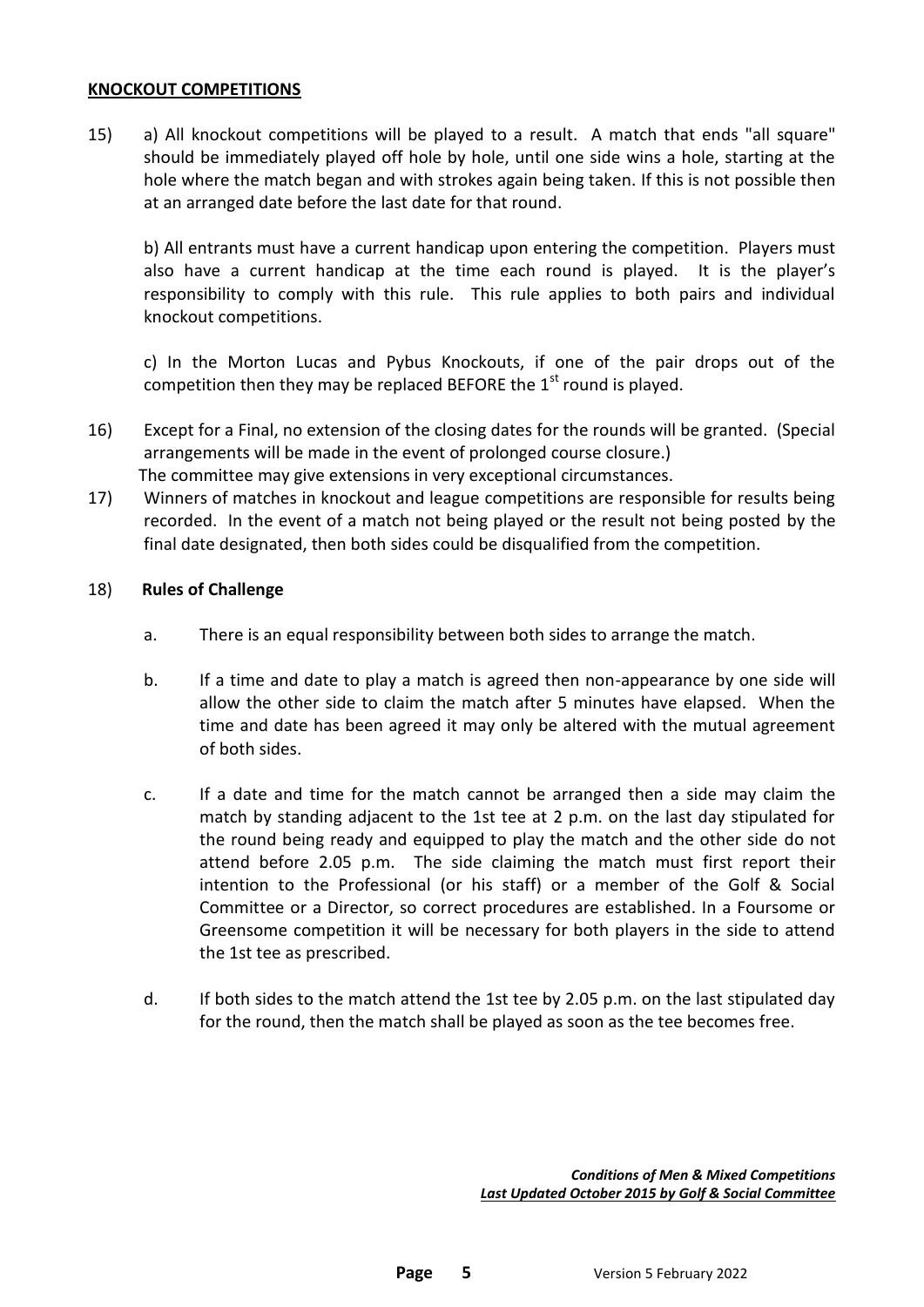#### **DRAWN COMPETITIONS**

#### **NO DRAWN COMPETITIONS**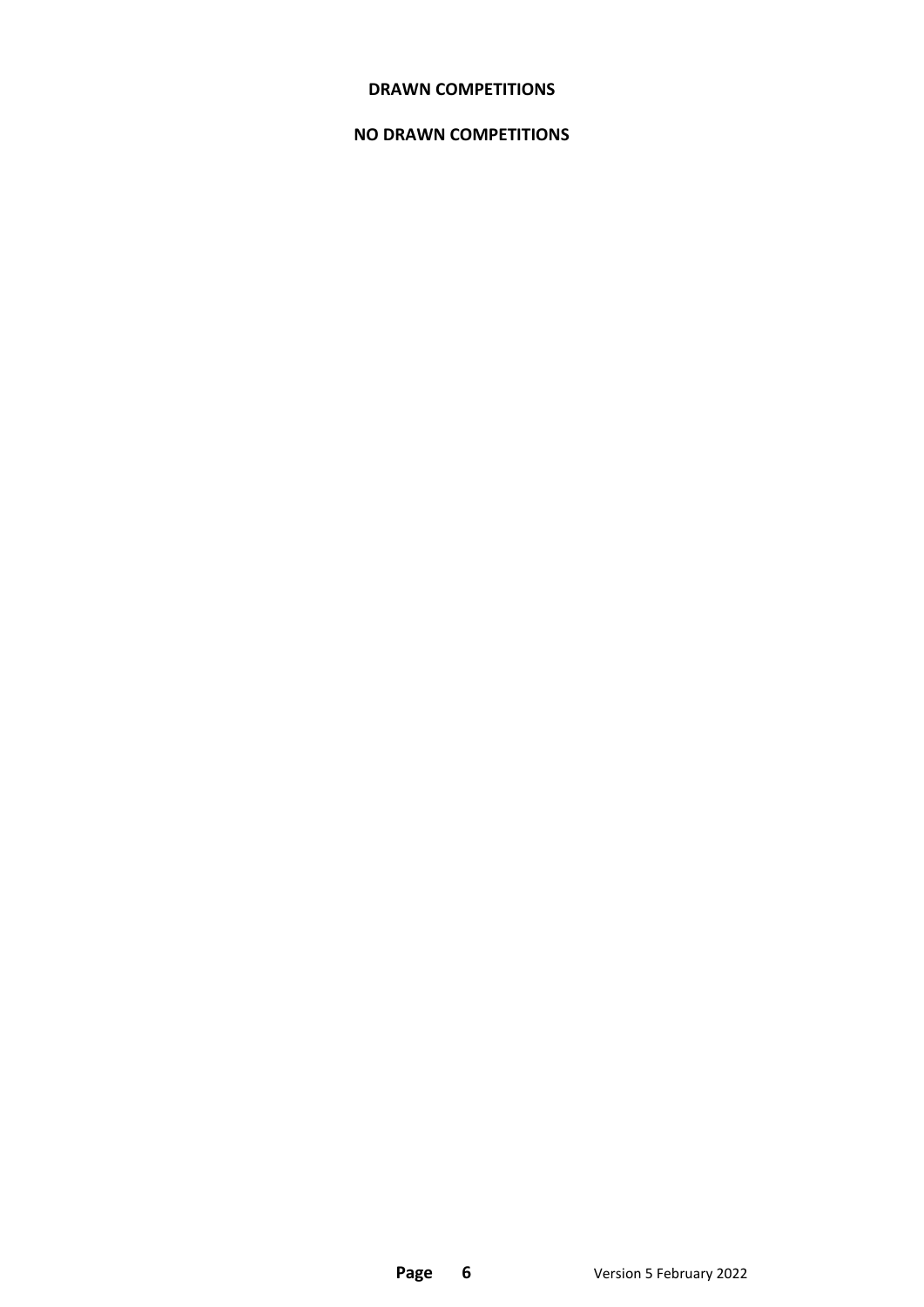# **Men's Competitions**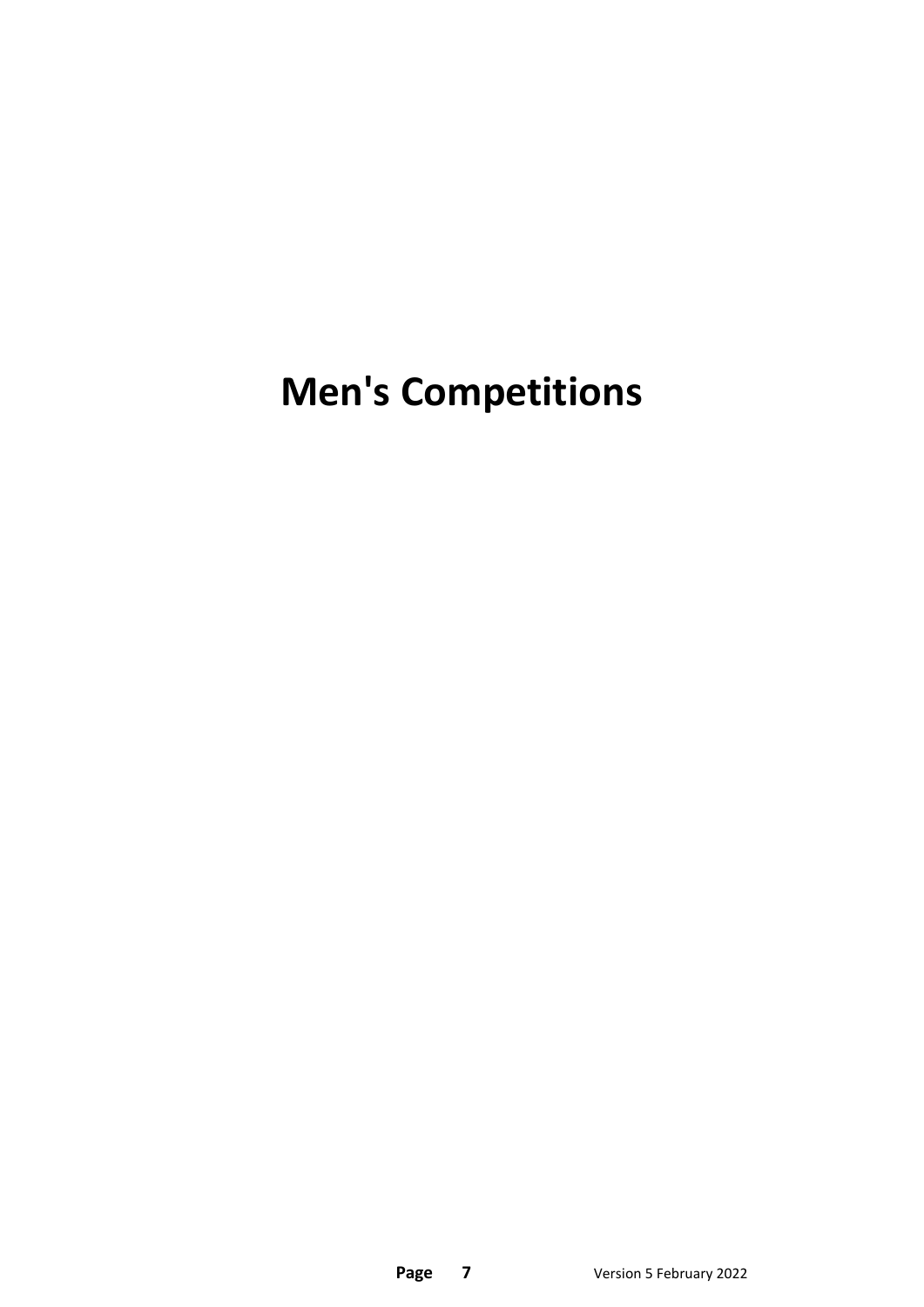|            | <b>Membership Category</b><br>Handicap Index Limit<br><b>Handicap Status</b>                                         | 7 day Men, Elite Juniors<br>54.0<br>Current                             |
|------------|----------------------------------------------------------------------------------------------------------------------|-------------------------------------------------------------------------|
|            | Number of Holes:-                                                                                                    | 18                                                                      |
|            | <b>Playing Format</b><br><b>Scoring Format</b><br>Max. Playing Handicap for competition<br><b>Handicap Allowance</b> | <b>Singles</b><br><b>Stableford</b><br>28.0<br>95%                      |
| Details: - |                                                                                                                      |                                                                         |
|            | Club Entry Fee                                                                                                       | Yes                                                                     |
|            | <b>Charity Donation</b>                                                                                              | <b>No</b>                                                               |
|            | <b>Tees</b><br><b>Starting Tees</b>                                                                                  | White<br>1st                                                            |
|            | King of Korse Qualifier                                                                                              | Yes                                                                     |
|            | <b>Fellow Competitors Drawn</b>                                                                                      | No                                                                      |
|            | Day Competition Played                                                                                               | Weekend                                                                 |
|            | Closing day for knockout rounds                                                                                      | n/a                                                                     |
|            | Trophy Details: -                                                                                                    |                                                                         |
|            | Description<br>When awarded<br>Where kept<br>Club replica<br>Honours board                                           | Cup<br><b>Presentation Night</b><br><b>Trophy Cabinet</b><br>Yes<br>Yes |

Peculiarities: -

To win the Competition, a player must have 10 scores on their Handicap Record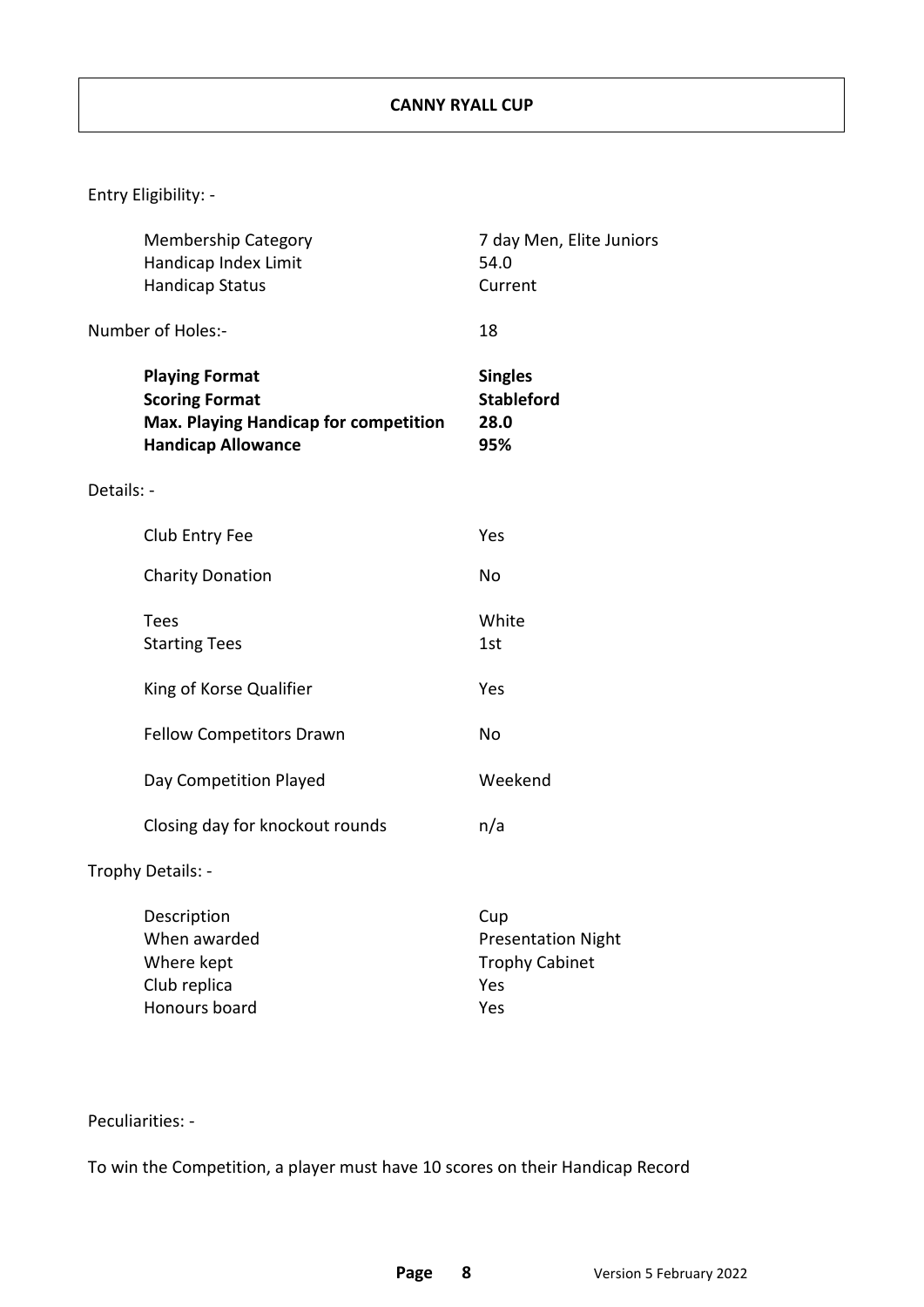|            | <b>Membership Category</b><br>Handicap Index Limit<br><b>Handicap Status</b>                                                | 7 day Men, Elite Juniors<br>54.0<br>Current        |
|------------|-----------------------------------------------------------------------------------------------------------------------------|----------------------------------------------------|
|            | Number of Holes:-                                                                                                           | 18                                                 |
|            | <b>Playing Format</b><br><b>Scoring Format</b><br><b>Max. Playing Handicap for competition</b><br><b>Handicap Allowance</b> | <b>Singles</b><br><b>Stableford</b><br>28.0<br>95% |
| Details: - |                                                                                                                             |                                                    |
|            | Club Entry Fee                                                                                                              | Yes                                                |
|            | <b>Charity Donation</b>                                                                                                     | No                                                 |
|            | <b>Tees</b><br><b>Starting Tees</b>                                                                                         | White<br>1st & 10th                                |
|            | King of Korse Qualifier                                                                                                     | Yes (if Qualifying Competition)                    |
|            | Partners/Fellow Competitors Drawn                                                                                           | No                                                 |
|            | Day Competition Played                                                                                                      | Weekend                                            |
|            | Closing day for knockout rounds                                                                                             | n/a                                                |
|            | Trophy Details: -<br>Description<br>When awarded<br>Where kept<br>Club replica<br>Honours board                             | Captain's Prize<br>On the day<br>None<br>Yes       |
|            | Peculiarities: -                                                                                                            |                                                    |
|            | To win the Competition, a player must have 10 scores on their Handicap Record                                               |                                                    |

Captain's choice of format which may include afternoon round

Captain provides the Captain's Prize plus any supplementary prizes

Entry Fee increased to provide 2nd and 3rd prizes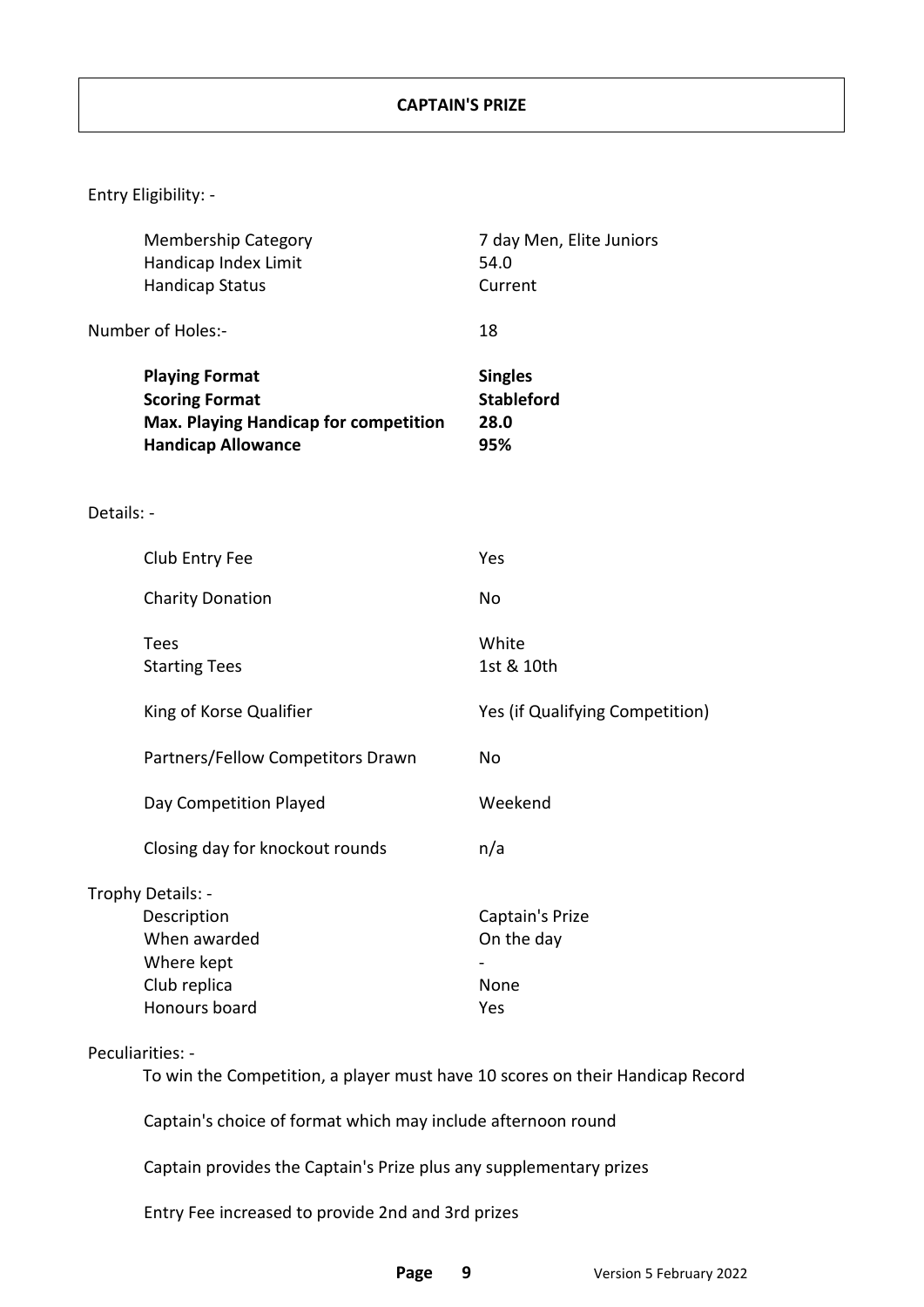#### **CAPTAIN'S PUTTER**

| Greensome<br><b>Stableford</b><br><b>Greensome Handicap</b><br>60% Lower handicap plus<br>40% higher handicap |
|---------------------------------------------------------------------------------------------------------------|
|                                                                                                               |
|                                                                                                               |
|                                                                                                               |
|                                                                                                               |
|                                                                                                               |
|                                                                                                               |
|                                                                                                               |
|                                                                                                               |
|                                                                                                               |
|                                                                                                               |
|                                                                                                               |
|                                                                                                               |
|                                                                                                               |
| Wall mounted putter<br><b>Presentation Night</b><br>No (mount engraved)                                       |
|                                                                                                               |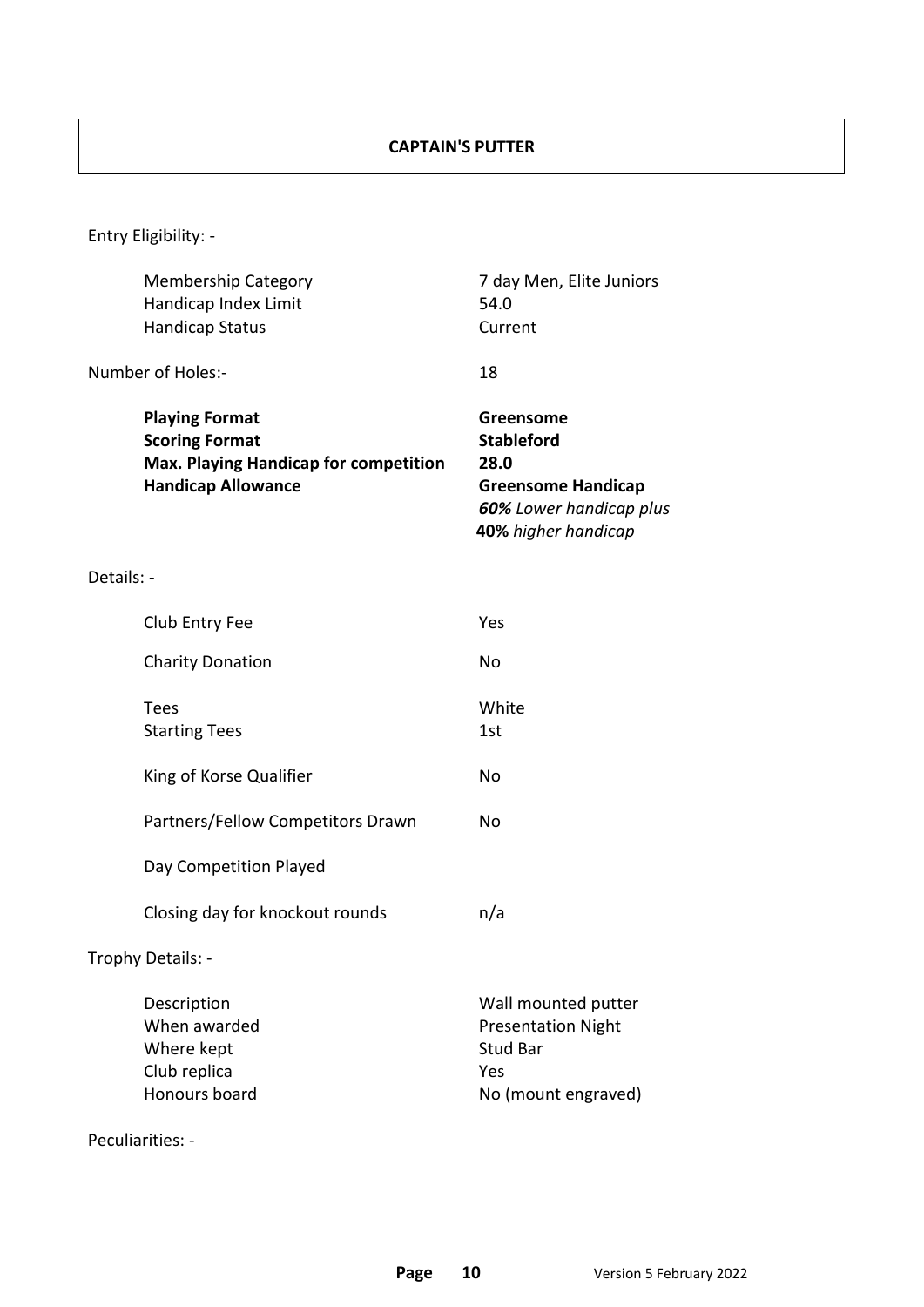|            | <b>Membership Category</b><br>Handicap Index Limit<br><b>Handicap Status</b>                                                | 7 day Men, Elite Juniors<br>54.0<br>Current                                                             |
|------------|-----------------------------------------------------------------------------------------------------------------------------|---------------------------------------------------------------------------------------------------------|
|            | Number of Holes:-                                                                                                           | 18                                                                                                      |
|            | <b>Playing Format</b><br><b>Scoring Format</b><br><b>Max. Playing Handicap for competition</b><br><b>Handicap Allowance</b> | <b>Singles</b><br><b>Strokeplay</b><br>28.0<br>95%                                                      |
| Details: - |                                                                                                                             |                                                                                                         |
|            | Club Entry Fee                                                                                                              | Yes                                                                                                     |
|            | <b>Charity Donation</b>                                                                                                     | No                                                                                                      |
|            | <b>Tees</b><br><b>Starting Tees</b>                                                                                         | White<br>1st                                                                                            |
|            | King of Korse Qualifier                                                                                                     | Yes                                                                                                     |
|            | Partners/Fellow Competitors Drawn                                                                                           | <b>No</b>                                                                                               |
|            | Day Competition Played                                                                                                      | Weekend                                                                                                 |
|            | Closing day for knockout rounds                                                                                             | n/a                                                                                                     |
|            | Trophy Details: -                                                                                                           |                                                                                                         |
|            | Description<br>When awarded<br>Where kept<br>Club replica<br>Honours board                                                  | Salver (presented 1992 by Essex GU)<br><b>Presentation Night</b><br><b>Trophy Cabinet</b><br>Yes<br>Yes |

#### Peculiarities: -

To win the Competition, a player must have 10 scores on their Handicap Record.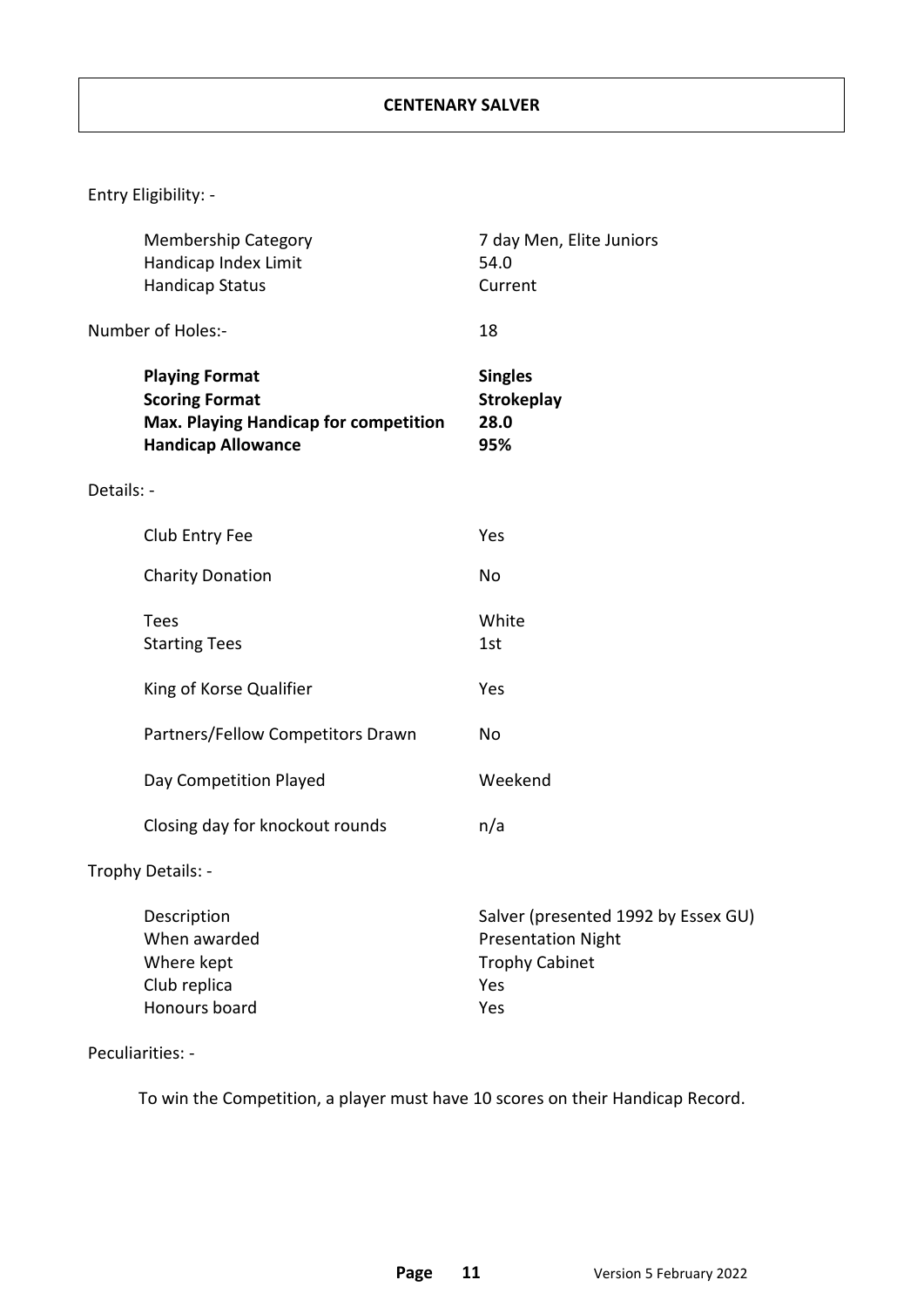|            | <b>Membership Category</b><br>Handicap Index Limit<br><b>Handicap Status</b>                                                | 7 day Men, Elite Juniors<br>54.0<br>Current                            |
|------------|-----------------------------------------------------------------------------------------------------------------------------|------------------------------------------------------------------------|
|            | Number of Holes:-                                                                                                           | 36                                                                     |
|            | <b>Playing Format</b><br><b>Scoring Format</b><br><b>Max. Playing Handicap for competition</b><br><b>Handicap Allowance</b> | <b>Singles</b><br><b>Strokeplay</b><br>28.0<br>Nil (gross competition) |
| Details: - |                                                                                                                             |                                                                        |
|            | Club Entry Fee                                                                                                              | Yes - must be paid before closing date                                 |
|            | <b>Charity Donation</b>                                                                                                     | <b>No</b>                                                              |
|            | <b>Tees</b><br><b>Starting Tees</b>                                                                                         | White<br>1st & 10th                                                    |
|            | King of Korse Qualifier                                                                                                     | No                                                                     |
|            | Partners/Fellow Competitors Drawn                                                                                           | Fellow competitors allocated in<br>exact handicap order                |
|            | Day Competition Played                                                                                                      | Weekend                                                                |
|            | Closing day for knockout rounds                                                                                             | n/a                                                                    |
|            | Trophy Details: -                                                                                                           |                                                                        |
|            | Description<br>hehrswam NVI                                                                                                 | Cup<br>On the day and on Presentation Night                            |

| <b>DUJUINTUUI</b> | <b>CUM</b>                           |
|-------------------|--------------------------------------|
| When awarded      | On the day and on Presentation Night |
| Where kept        | <b>Trophy Cabinet</b>                |
| Club replica      | Yes                                  |
| Honours board     | Υρς                                  |
|                   |                                      |

Peculiarities: -

A prior closing date is necessary and entry numbers need to be limited (2008 = lowest 84 index)

Ties:- as per clause 7 (b) of the Club Competition Conditions

No competitor to win more than one trophy

Entrants expected to play both rounds To win the Competition, a player must have 10 scores on their Handicap Record.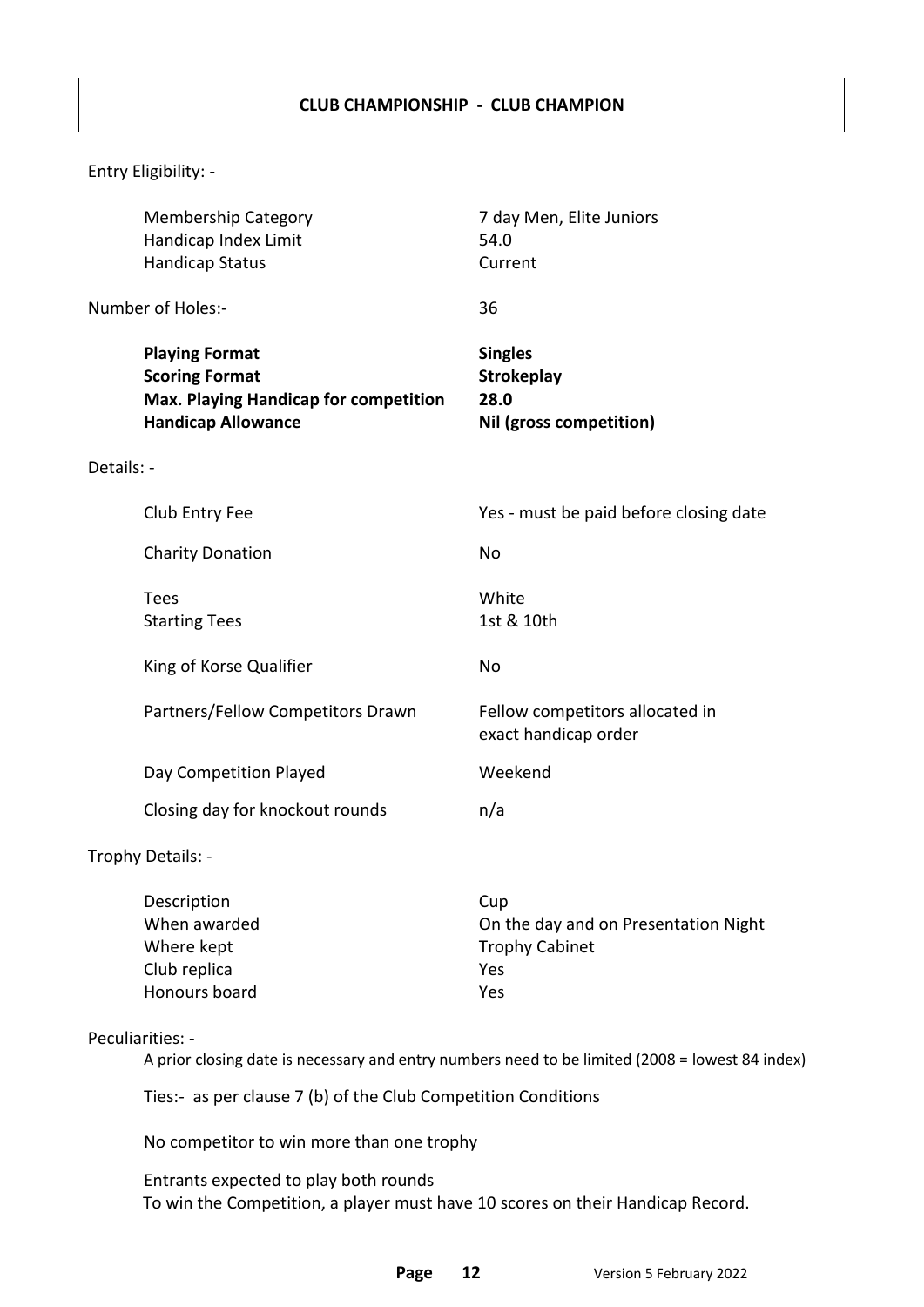#### **CLUB CHAMPIONSHIP - LOCKE TROPHY**

| <b>Membership Category</b><br>Handicap Limit<br><b>Handicap Status</b>                                              | 7 day Men, Elite Juniors<br>Handicaps 7 and under only<br>Current                          |
|---------------------------------------------------------------------------------------------------------------------|--------------------------------------------------------------------------------------------|
| Number of Holes:-                                                                                                   | 36                                                                                         |
| <b>Playing Format</b><br><b>Scoring Format</b><br><b>Max. Handicap for competition</b><br><b>Handicap Allowance</b> | <b>Singles</b><br><b>Strokeplay</b><br>Handicaps 7 and under only- playing handicap<br>95% |
| Details: -                                                                                                          |                                                                                            |
| Club Entry Fee                                                                                                      | Included in Club Champion                                                                  |
| <b>Charity Donation</b>                                                                                             | No                                                                                         |
| <b>Tees</b><br><b>Starting Tees</b>                                                                                 | White<br>1st & 10th                                                                        |
| King of Korse Qualifier                                                                                             | No                                                                                         |
| Partners/Fellow Competitors Drawn                                                                                   | Fellow competitors allocated in<br>exact handicap order                                    |
| Day Competition Played                                                                                              | Weekend                                                                                    |
| Closing day for knockout rounds                                                                                     | n/a                                                                                        |
| Trophy Details: -                                                                                                   |                                                                                            |
| Description                                                                                                         | Cup                                                                                        |
| When awarded                                                                                                        | On the day and on Presentation Night                                                       |
| Where kept                                                                                                          | <b>Trophy Cabinet</b>                                                                      |
| Club replica                                                                                                        | Yes                                                                                        |
| Honours board                                                                                                       | No                                                                                         |
| Peculiarities: -<br>Ties:- as per clause 7 (b) of the Club Competition Conditions                                   |                                                                                            |
|                                                                                                                     |                                                                                            |
| No competitor to win more than one trophy                                                                           |                                                                                            |
| This is known as the Gold Division                                                                                  |                                                                                            |
| Entrants expected to play both rounds                                                                               | To win the Competition, a player must have 10 scores on their Handicap Record.             |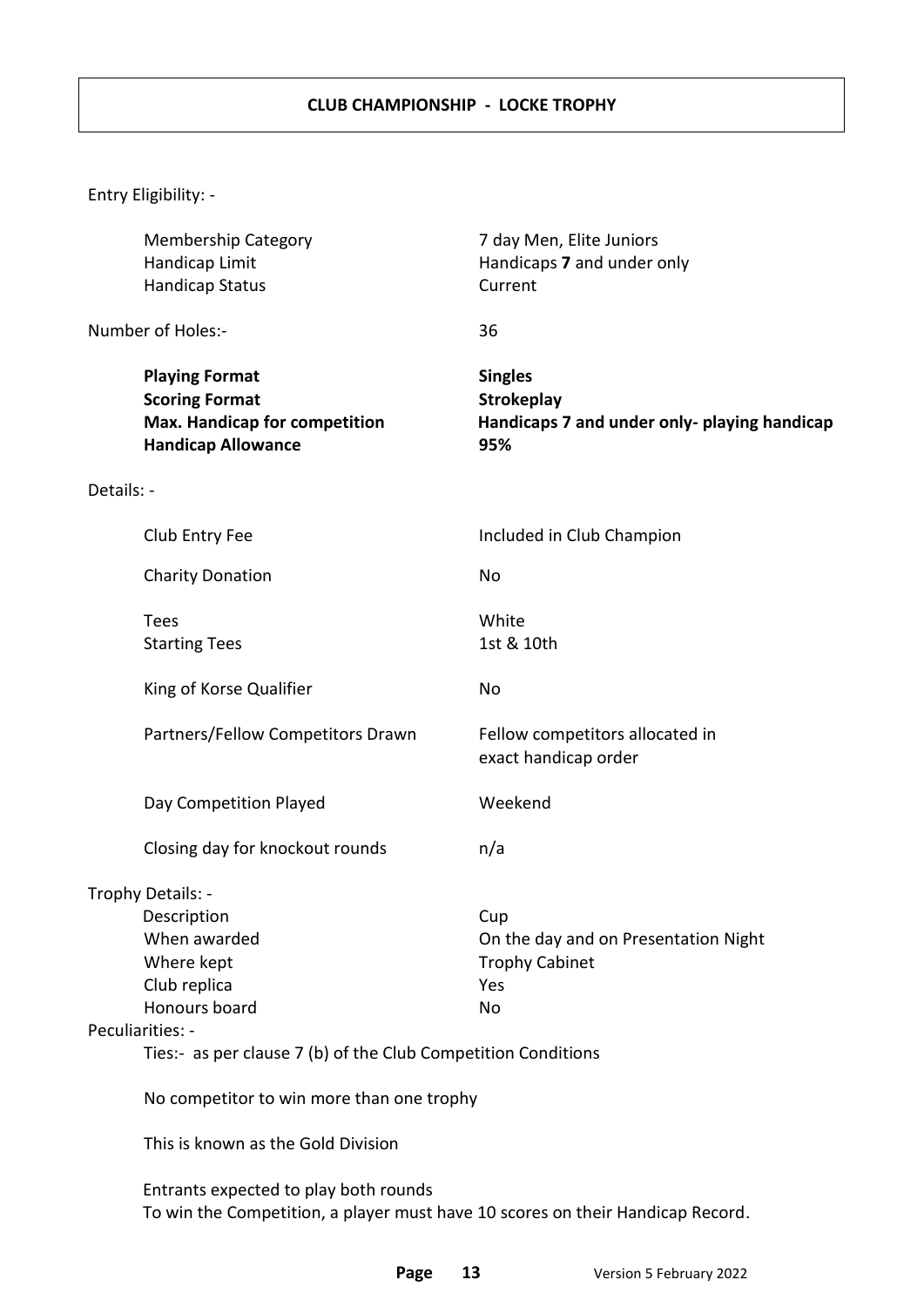#### **CLUB CHAMPIONSHIP - LINK / BRUCE TROPHY**

|            | <b>Membership Category</b><br>Handicap Limit<br><b>Handicap Status</b>                                                 | 7 day Men, Elite Juniors<br>Handicaps 8 - 12 only<br>Current                          |
|------------|------------------------------------------------------------------------------------------------------------------------|---------------------------------------------------------------------------------------|
|            | Number of Holes:-                                                                                                      | 36                                                                                    |
|            | <b>Playing Format</b><br><b>Scoring Format</b><br><b>Max. Handicap for competition</b><br><b>Handicap Allowance</b>    | <b>Singles</b><br><b>Strokeplay</b><br>Handicaps 8 - 12 only- playing handicap<br>95% |
| Details: - |                                                                                                                        |                                                                                       |
|            | Club Entry Fee                                                                                                         | Included in Club Champion                                                             |
|            | <b>Charity Donation</b>                                                                                                | No                                                                                    |
|            | <b>Tees</b><br><b>Starting Tees</b>                                                                                    | White<br>1st & 10th                                                                   |
|            | King of Korse Qualifier                                                                                                | No                                                                                    |
|            | Partners/Fellow Competitors Drawn                                                                                      | Fellow competitors allocated in<br>exact handicap order                               |
|            | Day Competition Played                                                                                                 | Weekend                                                                               |
|            | Closing day for knockout rounds                                                                                        | n/a                                                                                   |
|            | Trophy Details: -                                                                                                      |                                                                                       |
|            | Description<br>When awarded<br>Where kept<br>Club replica<br>Honours board                                             | Cup<br>On the day and on Presentation Night<br><b>Trophy Cabinet</b><br>Yes<br>No     |
|            | Peculiarities: -<br>Ties:- as per clause 7 (b) of the Club Competition Conditions                                      |                                                                                       |
|            | No competitor to win more than one trophy                                                                              |                                                                                       |
|            | This is known as the Silver Division<br>To win the Competition, a player must have 10 scores on their Handicap Record. |                                                                                       |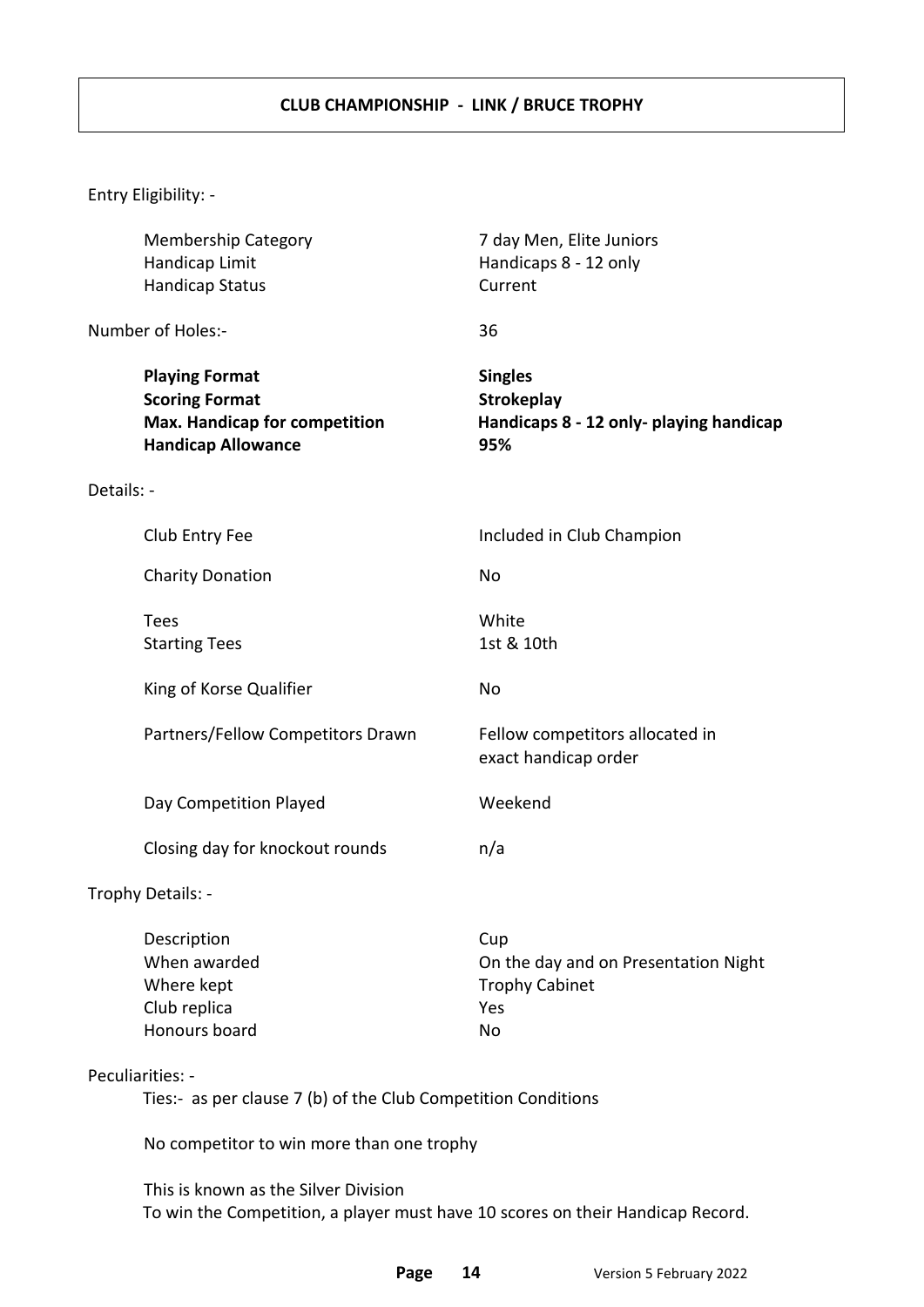#### **CLUB CHAMPIONSHIP - RAYBOULD TROPHY**

|                   | <b>Membership Category</b><br>Handicap Limit<br><b>Handicap Status</b>                                                   | 7 day Men, Elite Juniors<br>Handicaps 13 - 18 only<br>Current                          |
|-------------------|--------------------------------------------------------------------------------------------------------------------------|----------------------------------------------------------------------------------------|
|                   | Number of Holes:-                                                                                                        | 36                                                                                     |
|                   | <b>Playing Format</b><br><b>Scoring Format</b><br><b>Max. Handicap for competition</b><br><b>Handicap Allowance</b>      | <b>Singles</b><br><b>Strokeplay</b><br>Handicaps 13 - 18 only- playing handicap<br>95% |
| Details: -        |                                                                                                                          |                                                                                        |
|                   | Club Entry Fee                                                                                                           | Included in Club Champion                                                              |
|                   | <b>Charity Donation</b>                                                                                                  | <b>No</b>                                                                              |
|                   | <b>Tees</b><br><b>Starting Tees</b>                                                                                      | White<br>1st & 10th                                                                    |
|                   | King of Korse Qualifier                                                                                                  | <b>No</b>                                                                              |
|                   | Partners/Fellow Competitors Drawn                                                                                        | Fellow competitors allocated in<br>exact handicap order                                |
|                   | Day Competition Played                                                                                                   | Weekend                                                                                |
|                   | Closing day for knockout rounds                                                                                          | n/a                                                                                    |
| Trophy Details: - |                                                                                                                          |                                                                                        |
|                   | Description<br>When awarded<br>Where kept<br>Club replica<br>Honours board                                               | Cup<br>On the day and on Presentation Night<br><b>Trophy Cabinet</b><br>Yes<br>No      |
| Peculiarities: -  | Ties:- as per clause 7 (b) of the Club Competition Conditions                                                            |                                                                                        |
|                   | No competitor to win more than one trophy                                                                                |                                                                                        |
|                   | This is known as the Bronze I Division<br>To win the Competition, a player must have 10 scores on their Handicap Record. |                                                                                        |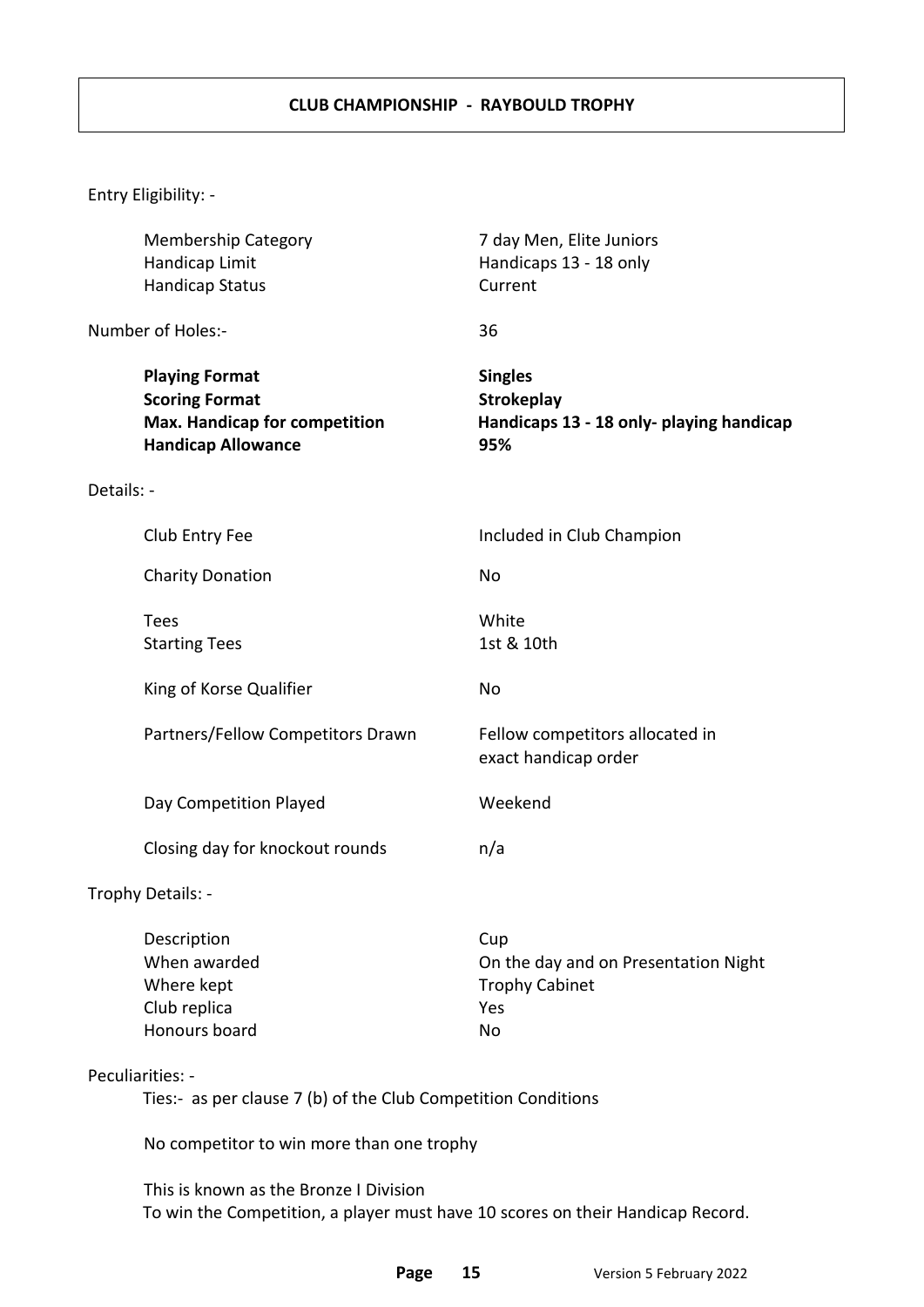#### **CLUB CHAMPIONSHIP - PETTS TROPHY**

|                                                                                   | <b>Membership Category</b><br>Handicap Limit<br><b>Handicap Status</b>                                                    | 7 day Men<br>$19 - 28$<br>Current                                                                            |
|-----------------------------------------------------------------------------------|---------------------------------------------------------------------------------------------------------------------------|--------------------------------------------------------------------------------------------------------------|
| Number of Holes:-                                                                 |                                                                                                                           | 18                                                                                                           |
|                                                                                   | <b>Playing Format</b><br><b>Scoring Format</b><br>Max. Handicap for competition<br><b>Handicap Allowance</b>              | <b>Singles</b><br><b>Strokeplay</b><br>Handicaps $19 - 28$ only- playing handicap<br>95%                     |
| Details: -                                                                        |                                                                                                                           |                                                                                                              |
|                                                                                   | Club Entry Fee                                                                                                            | Included in Club Champion                                                                                    |
|                                                                                   | <b>Charity Donation</b>                                                                                                   | No                                                                                                           |
| <b>Tees</b>                                                                       | <b>Starting Tees</b>                                                                                                      | White<br>1st & 10th                                                                                          |
|                                                                                   | King of Korse Qualifier                                                                                                   | No                                                                                                           |
|                                                                                   | Partners/Fellow Competitors Drawn                                                                                         | Fellow competitors allocated in<br>exact handicap order                                                      |
|                                                                                   | Day Competition Played                                                                                                    | Weekend                                                                                                      |
|                                                                                   | Closing day for knockout rounds                                                                                           | n/a                                                                                                          |
| Trophy Details: -                                                                 |                                                                                                                           |                                                                                                              |
|                                                                                   | Description<br>When awarded<br>Where kept<br>Club replica<br>Honours board                                                | Cut glass crystal jug decanter<br>On the day and on Presentation Night<br><b>Trophy Cabinet</b><br>Yes<br>No |
| Peculiarities: -<br>Ties:- as per clause 7 (b) of the Club Competition Conditions |                                                                                                                           |                                                                                                              |
|                                                                                   | No competitor to win more than one trophy                                                                                 |                                                                                                              |
|                                                                                   | This is known as the Bronze II Division<br>To win the Competition, a player must have 10 scores on their Handicap Record. |                                                                                                              |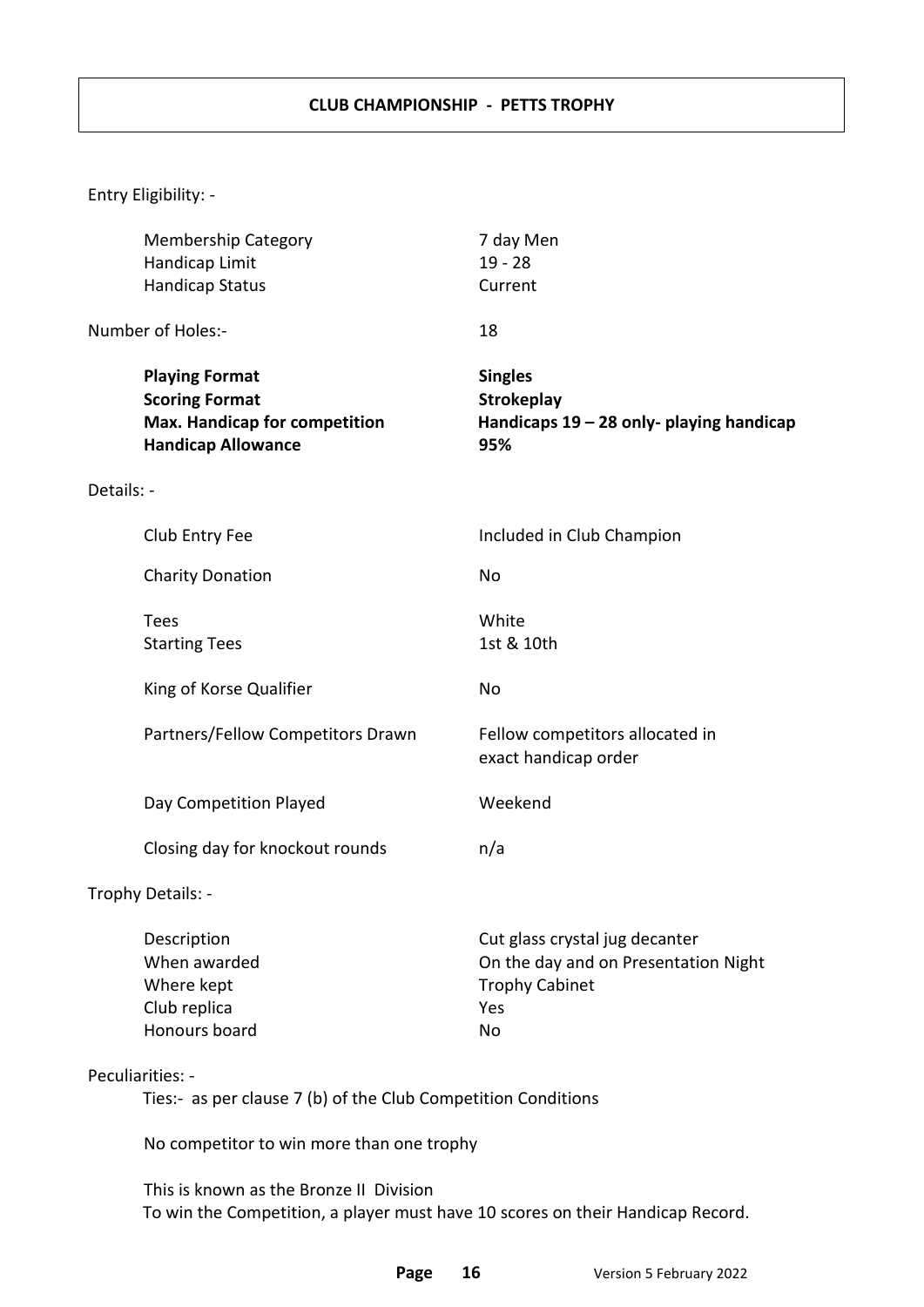|            | <b>Membership Category</b><br>Handicap Index Limit<br><b>Handicap Status</b>                                                | 7 day Men, Elite Juniors<br>54.0<br>Current                             |
|------------|-----------------------------------------------------------------------------------------------------------------------------|-------------------------------------------------------------------------|
|            | Number of Holes:-                                                                                                           | 18                                                                      |
|            | <b>Playing Format</b><br><b>Scoring Format</b><br><b>Max. Playing Handicap for competition</b><br><b>Handicap Allowance</b> | <b>Singles</b><br><b>Bogey</b><br>28.0<br>95%                           |
| Details: - |                                                                                                                             |                                                                         |
|            | Club Entry Fee                                                                                                              | Yes                                                                     |
|            | <b>Charity Donation</b>                                                                                                     | <b>No</b>                                                               |
|            | <b>Tees</b><br><b>Starting Tees</b>                                                                                         | White<br>1st                                                            |
|            | King of Korse Qualifier                                                                                                     | Yes                                                                     |
|            | <b>Fellow Competitors Drawn</b>                                                                                             | <b>No</b>                                                               |
|            | Day Competition Played                                                                                                      | Weekend                                                                 |
|            | Closing day for knockout rounds                                                                                             | n/a                                                                     |
|            | Trophy Details: -                                                                                                           |                                                                         |
|            | Description<br>When awarded<br>Where kept<br>Club replica<br>Honours board                                                  | Cup<br><b>Presentation Night</b><br><b>Trophy Cabinet</b><br>Yes<br>Yes |

#### Peculiarities: -

To win the Competition, a player must have 10 scores on their Handicap Record.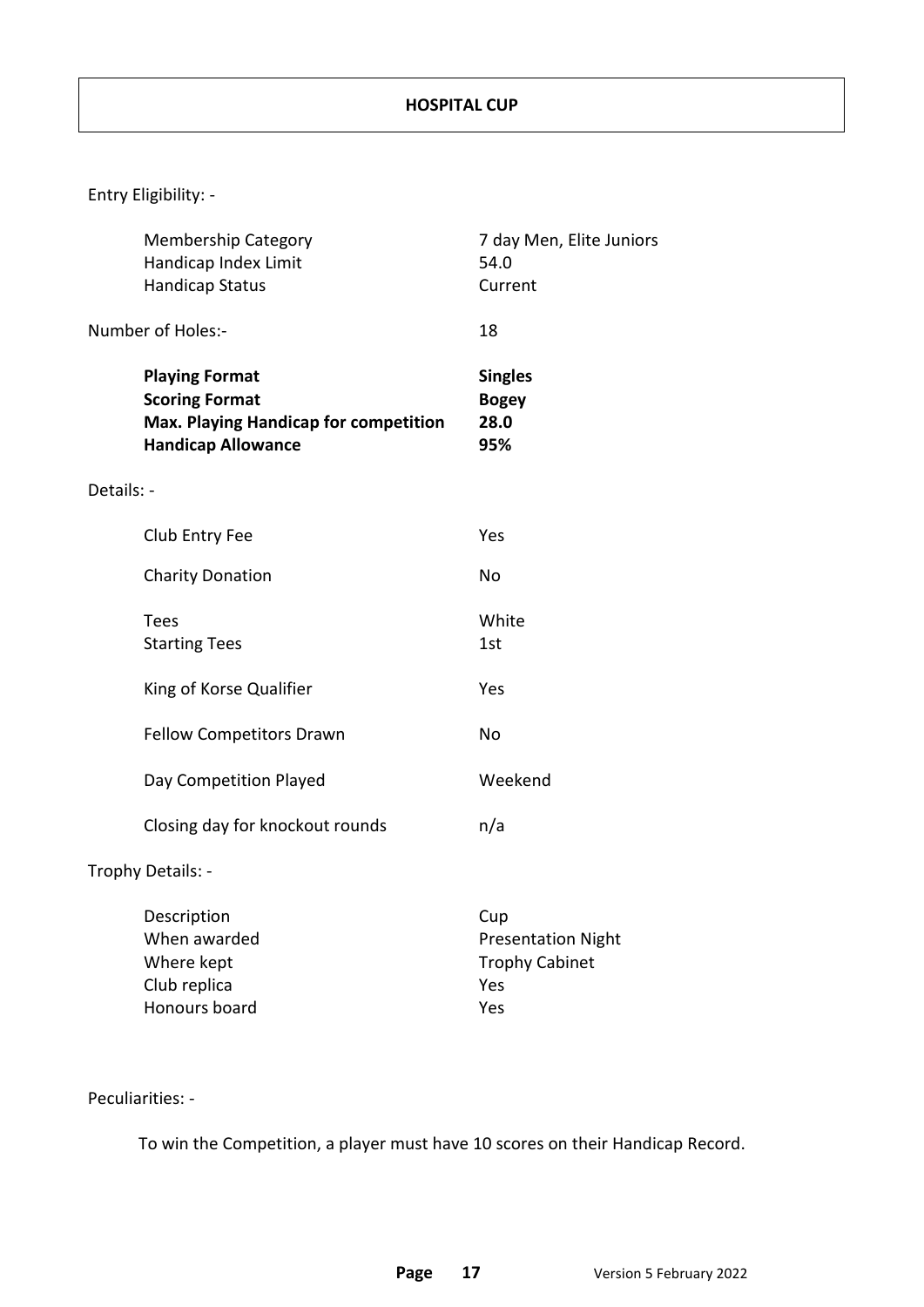|            | <b>Membership Category</b><br>Handicap Index Limit<br><b>Handicap Status</b>                                                | 7 day Men, Elite Juniors<br>54.0<br>Current                                                  |
|------------|-----------------------------------------------------------------------------------------------------------------------------|----------------------------------------------------------------------------------------------|
|            | Number of Holes:-                                                                                                           | 18                                                                                           |
|            | <b>Playing Format</b><br><b>Scoring Format</b><br><b>Max. Playing Handicap for competition</b><br><b>Handicap Allowance</b> | <b>Singles</b><br><b>Strokeplay</b><br>28.0<br>95%                                           |
| Details: - |                                                                                                                             |                                                                                              |
|            | Club Entry Fee                                                                                                              | Yes                                                                                          |
|            | <b>Charity Donation</b>                                                                                                     | <b>No</b>                                                                                    |
|            | <b>Tees</b><br><b>Starting Tees</b>                                                                                         | White<br>1st                                                                                 |
|            | King of Korse Qualifier                                                                                                     | <b>No</b>                                                                                    |
|            | Partners/Fellow Competitors Drawn                                                                                           | No                                                                                           |
|            | Day Competition Played                                                                                                      | Weekend                                                                                      |
|            | Closing day for knockout rounds                                                                                             | n/a                                                                                          |
|            | Trophy Details: -                                                                                                           |                                                                                              |
|            | Description<br>When awarded<br>Where kept<br>Club replica<br><b>Honours board</b>                                           | <b>Crystal Claret Jug</b><br><b>Presentation Night</b><br><b>Trophy Cabinet</b><br>Yes<br>No |

#### Peculiarities: -

To win the Competition, a player must have 10 scores on their Handicap Record.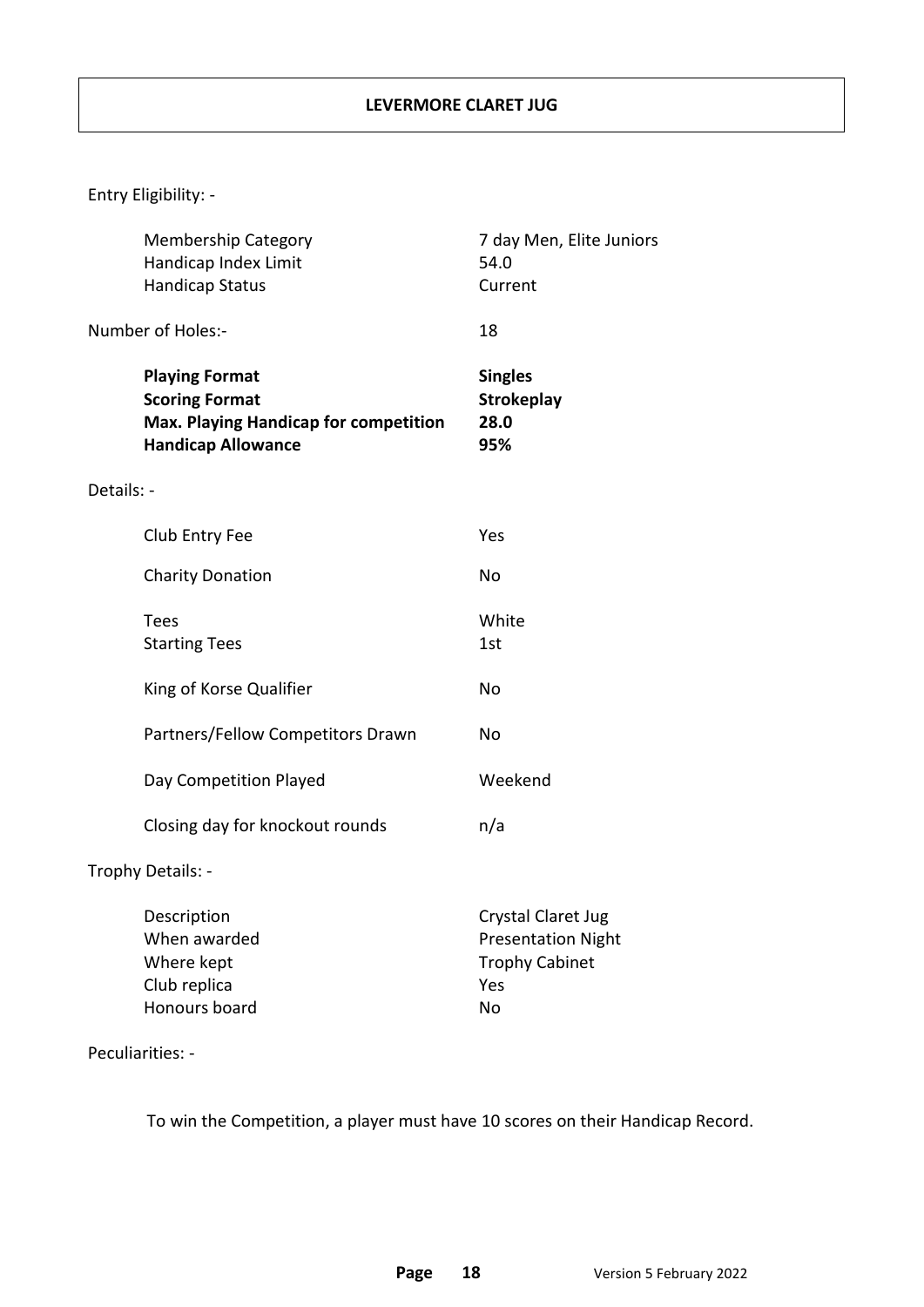|            | <b>Membership Category</b><br>Handicap Index Limit<br><b>Handicap Status</b>                                                | 7 day Men, Elite Juniors<br>54.0<br>Current                      |
|------------|-----------------------------------------------------------------------------------------------------------------------------|------------------------------------------------------------------|
|            | Number of Holes:-                                                                                                           | 18                                                               |
|            | <b>Playing Format</b><br><b>Scoring Format</b><br><b>Max. Playing Handicap for competition</b><br><b>Handicap Allowance</b> | <b>Singles</b><br><b>Strokeplay</b><br>28.0<br>95%               |
| Details: - |                                                                                                                             |                                                                  |
|            | Club Entry Fee                                                                                                              | Yes                                                              |
|            | <b>Charity Donation</b>                                                                                                     | Yes - to be sent to R.N.L.I.                                     |
|            | <b>Tees</b><br><b>Starting Tees</b>                                                                                         | White<br>1st                                                     |
|            | King of Korse Qualifier                                                                                                     | Yes                                                              |
|            | Partners/Fellow Competitors Drawn                                                                                           | No                                                               |
|            | Day Competition Played                                                                                                      | Weekend                                                          |
|            | Closing day for knockout rounds                                                                                             | n/a                                                              |
|            | Trophy Details: -                                                                                                           |                                                                  |
|            | Description<br>When awarded<br>Where kept<br>Club replica                                                                   | Cup<br><b>Presentation Night</b><br><b>Trophy Cabinet</b><br>Yes |

#### Peculiarities: -

To win the Competition, a player must have 10 scores on their Handicap Record.

Honours board **Yes**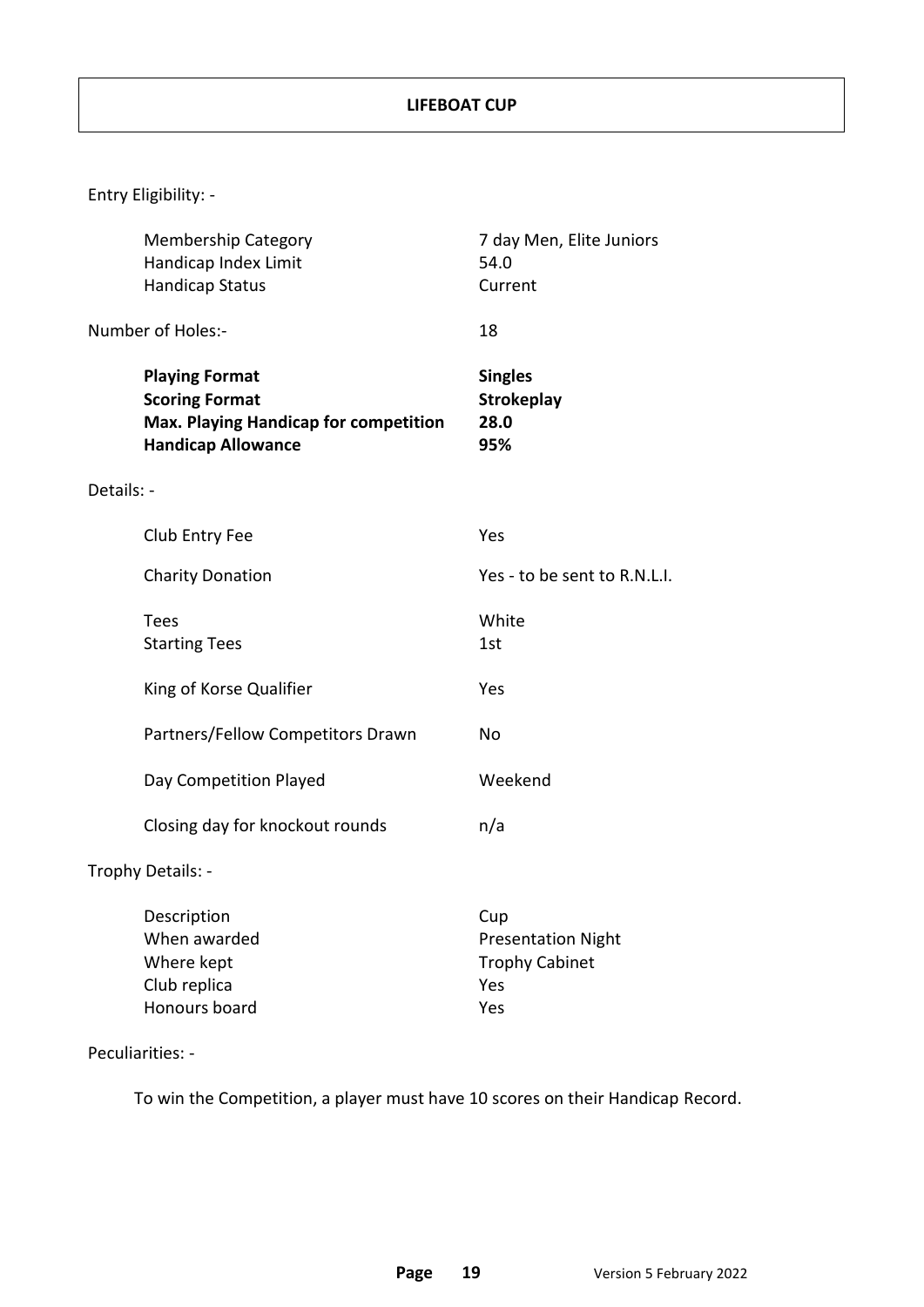|            | <b>Membership Category</b><br>Handicap Index Limit<br><b>Handicap Status</b>                                       | 7 day Men, 5 day Men, Ladies, Elite Juniors<br>54.0<br>Current and non current (non current can't win) |
|------------|--------------------------------------------------------------------------------------------------------------------|--------------------------------------------------------------------------------------------------------|
|            | Number of Holes:-                                                                                                  | 18                                                                                                     |
|            | <b>Playing Format</b><br><b>Scoring Format</b><br>Max. Handicap Index for competition<br><b>Handicap Allowance</b> | <b>Singles</b><br><b>Strokeplay</b><br>54.0<br>95%                                                     |
| Details: - |                                                                                                                    |                                                                                                        |
|            | Club Entry Fee                                                                                                     | Yes                                                                                                    |
|            | <b>Charity Donation</b>                                                                                            | No                                                                                                     |
|            | <b>Tees</b><br><b>Starting Tees</b>                                                                                | Men White, Ladies Red<br>1st                                                                           |
|            | King of Korse Qualifier                                                                                            | No                                                                                                     |
|            | Partners/Fellow Competitors Drawn                                                                                  | No                                                                                                     |
|            | Day Competition Played                                                                                             | Weekday - monthly, April to October                                                                    |
|            | Closing day for knockout rounds                                                                                    | n/a                                                                                                    |
|            | Trophy Details: -                                                                                                  |                                                                                                        |
|            | Description<br>When awarded<br>Where kept<br>Club replica<br>Honours board                                         | None - replica only<br><b>Presentation Night</b><br>n/a<br>Yes<br>No                                   |
|            | Peculiarities: -                                                                                                   |                                                                                                        |

No starting sheet in operation

One winner only (no divisions) -must be a minimum of 10 players to make it a qualifying competition.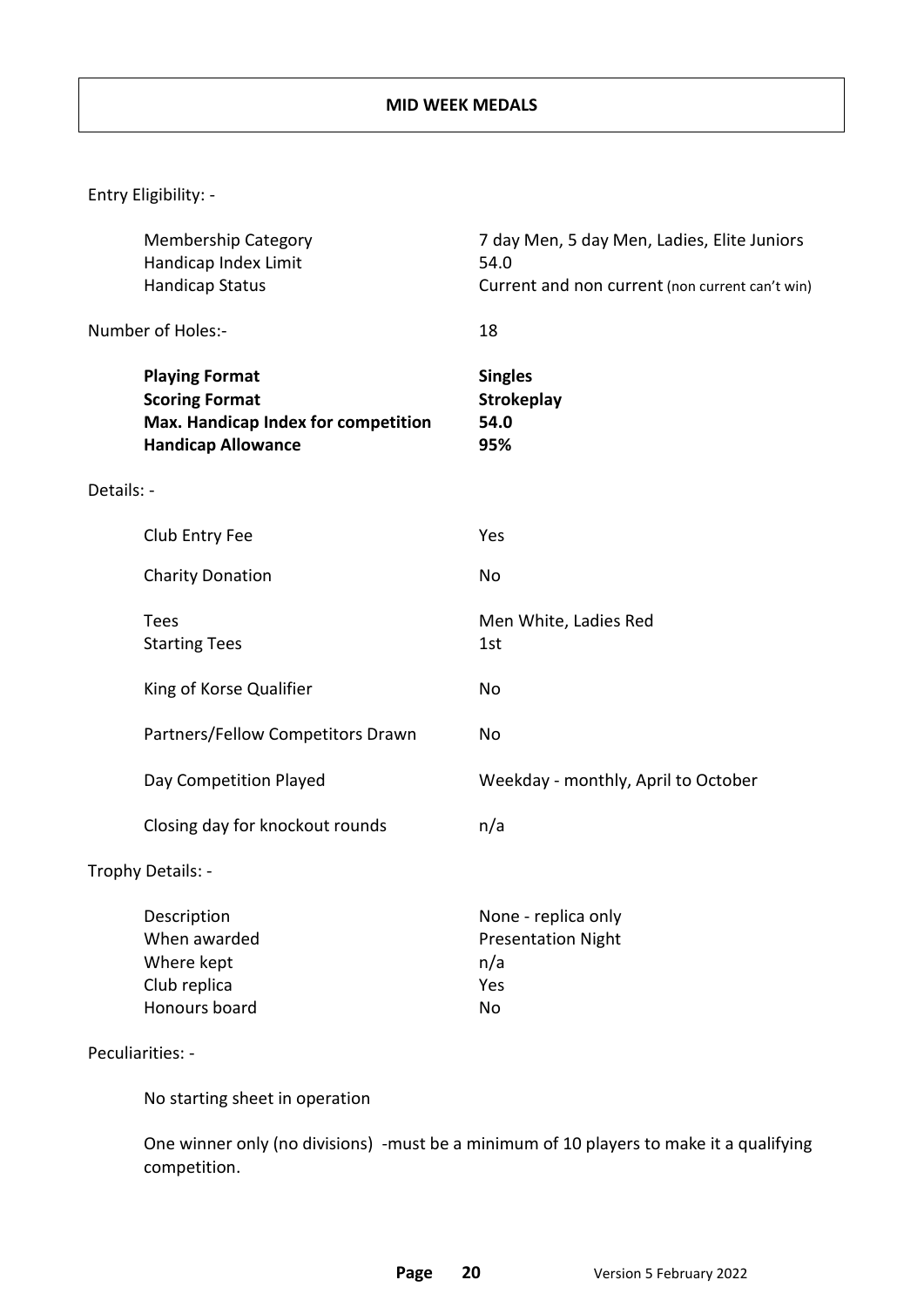|            | <b>Membership Category</b><br>Handicap Index Limit<br><b>Handicap Status</b>                                       |                                 | 7 day Men, Elite Juniors<br>54.0<br>Current and non current (non current can't win) |
|------------|--------------------------------------------------------------------------------------------------------------------|---------------------------------|-------------------------------------------------------------------------------------|
|            | Number of Holes:-                                                                                                  |                                 | 18                                                                                  |
|            | <b>Playing Format</b><br><b>Scoring Format</b><br>Max. Handicap Index for competition<br><b>Handicap Allowance</b> |                                 | <b>Singles</b><br><b>Strokeplay</b><br>54.0<br>95%                                  |
| Details: - |                                                                                                                    |                                 |                                                                                     |
|            | Club Entry Fee                                                                                                     |                                 | Yes                                                                                 |
|            | <b>Charity Donation</b>                                                                                            |                                 | No                                                                                  |
|            | <b>Tees</b><br><b>Starting Tees</b>                                                                                |                                 | Men White<br>1st                                                                    |
|            | King of Korse Qualifier                                                                                            |                                 | Yes (April to September inclusive)                                                  |
|            | Partners/Fellow Competitors Drawn                                                                                  |                                 | No                                                                                  |
|            | Day Competition Played                                                                                             |                                 | Weekends (4 Saturdays, 4 Sundays)                                                   |
|            | Trophy Details: -                                                                                                  |                                 |                                                                                     |
|            | Description<br>When awarded<br>Where kept<br>Club replica<br>Honours board                                         |                                 | None - replica only<br><b>Presentation Night</b><br>n/a<br>Yes<br>No                |
|            | Peculiarities: -                                                                                                   | Division $I =$<br>Division II = | 12 and under playing handicap<br>$13 - 60$ playing handicap                         |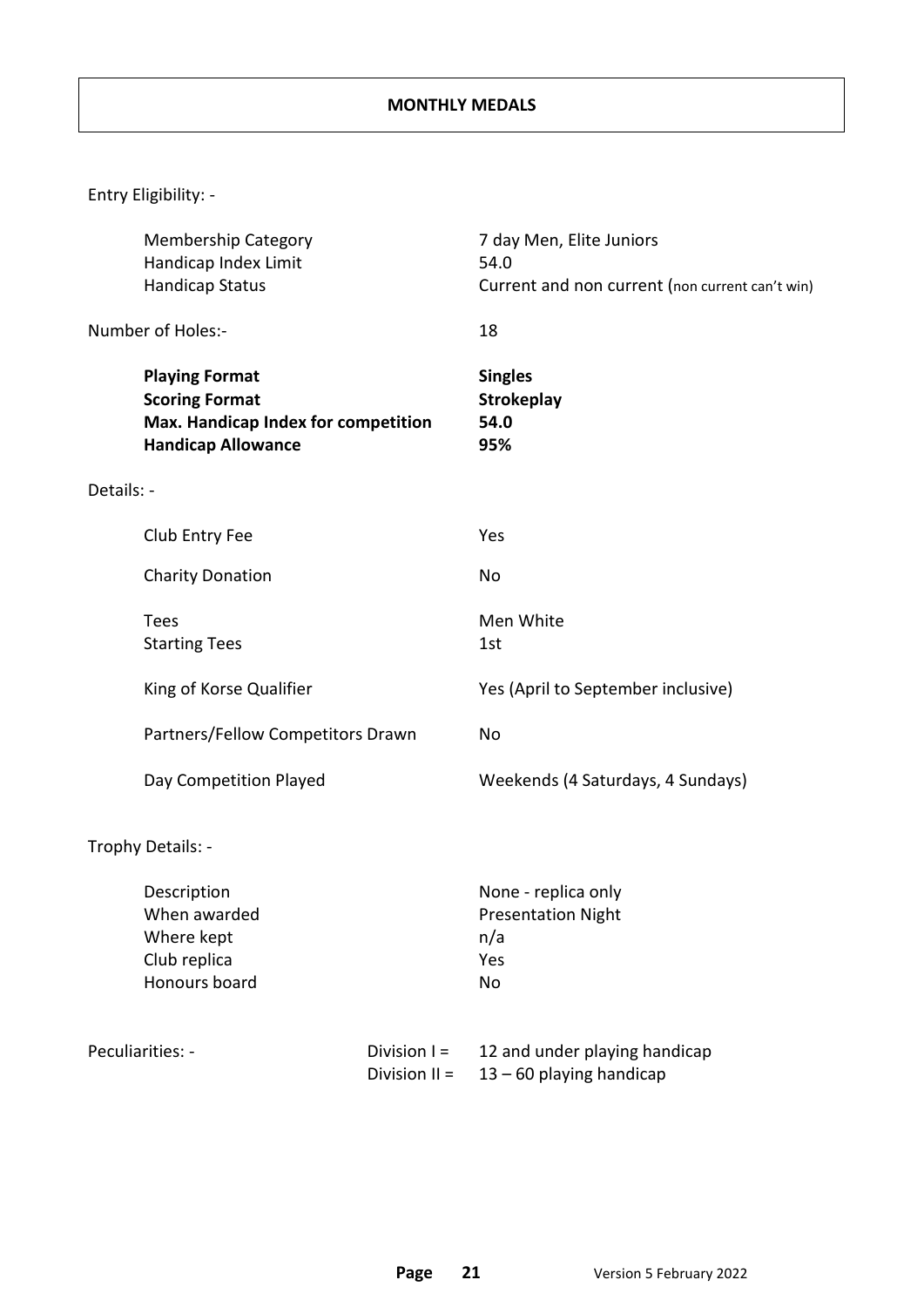|            | Special Requirement                                                                                                | Open to Club Captain and all past Club<br>Captains who have an official handicap |
|------------|--------------------------------------------------------------------------------------------------------------------|----------------------------------------------------------------------------------|
|            | Handicap Index Limit                                                                                               | 54.0                                                                             |
|            | <b>Handicap Status</b>                                                                                             | Current / non current                                                            |
|            | Number of Holes:-                                                                                                  | 18                                                                               |
|            | <b>Playing Format</b><br><b>Scoring Format</b><br>Max. Handicap Index for competition<br><b>Handicap Allowance</b> | <b>Singles</b><br><b>Stableford</b><br>54.0<br>95%                               |
| Details: - |                                                                                                                    |                                                                                  |
|            | Club Entry Fee                                                                                                     | Yes                                                                              |
|            | <b>Charity Donation</b>                                                                                            | <b>No</b>                                                                        |
|            | <b>Tees</b><br><b>Starting Tees</b>                                                                                | White or Yellow<br>1st                                                           |
|            | King of Korse Qualifier                                                                                            | No                                                                               |
|            | Partners/Fellow Competitors Drawn                                                                                  | Optional                                                                         |
|            | Day Competition Played                                                                                             | Wednesday afternoon 2 p.m.                                                       |
|            | Closing day for knockout rounds                                                                                    | n/a                                                                              |
|            | Trophy Details: -                                                                                                  |                                                                                  |
|            | Description<br>When awarded<br>Where kept<br>Club replica                                                          | Cup<br>On the day and on Presentation Night<br><b>Trophy Cabinet</b><br>Yes      |

#### Peculiarities: -

#### Not Set Up on PSI- Manual

Past Captains without WHS handicap may play but not win trophy

Past Captains' Trophy Dinner follows the competition

Honours board No

Past Captain sends invites to all Past Captains and the current Captain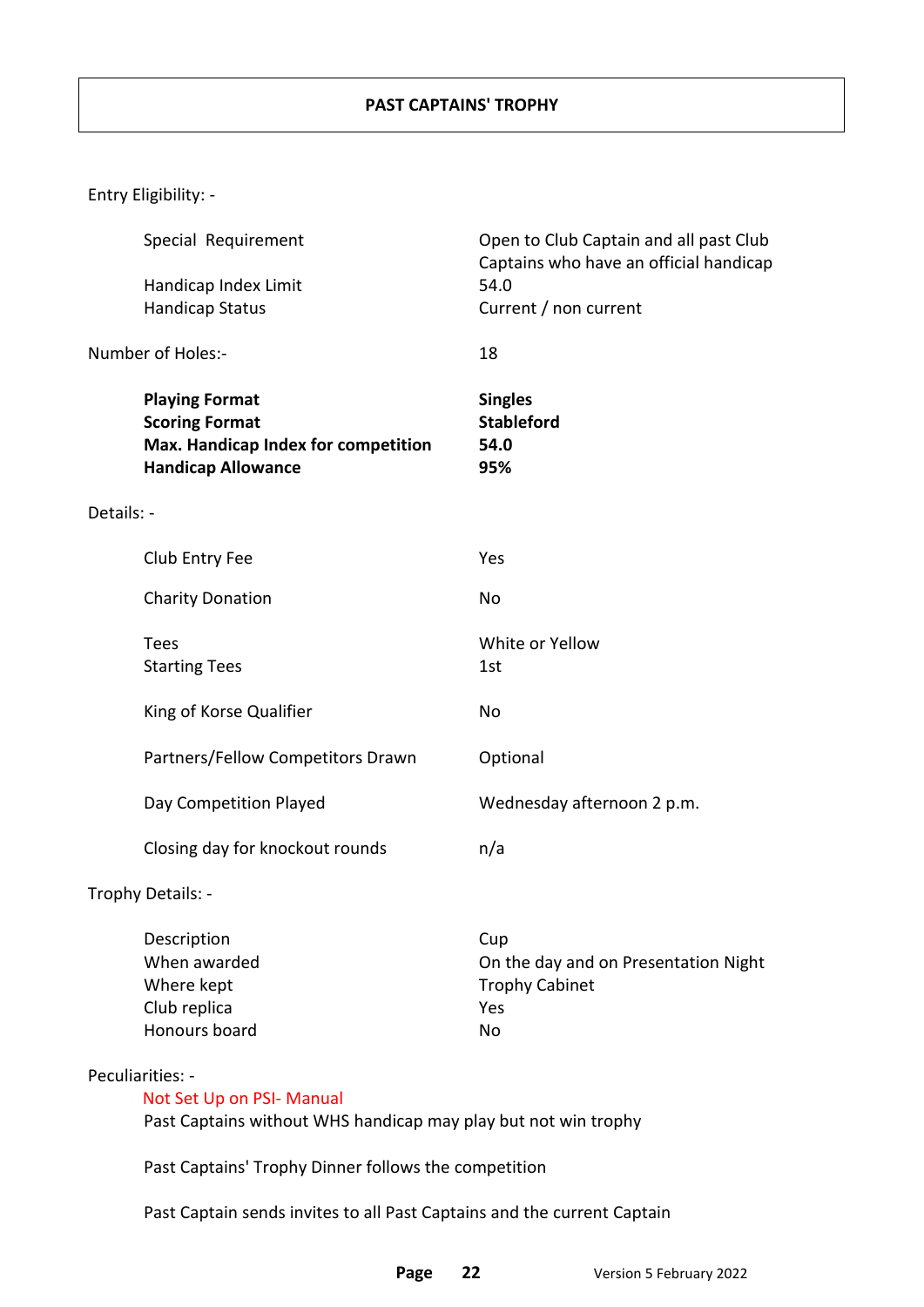|            | <b>Membership Category</b><br>Handicap Index Limit<br><b>Handicap Status</b>                                         | 7 day Men, Elite Juniors<br>54.0<br>Current                                                |
|------------|----------------------------------------------------------------------------------------------------------------------|--------------------------------------------------------------------------------------------|
|            | Number of Holes:-                                                                                                    | 18                                                                                         |
|            | <b>Playing Format</b><br><b>Scoring Format</b><br>Max. Playing Handicap for competition<br><b>Handicap Allowance</b> | <b>Singles</b><br><b>Stableford</b><br>28.0<br>95%                                         |
| Details: - |                                                                                                                      |                                                                                            |
|            | Club Entry Fee                                                                                                       | Yes                                                                                        |
|            | <b>Charity Donation</b>                                                                                              | No                                                                                         |
|            | <b>Tees</b><br><b>Starting Tees</b>                                                                                  | White<br>1st                                                                               |
|            | King of Korse Qualifier                                                                                              | Yes                                                                                        |
|            | <b>Fellow Competitors Drawn</b>                                                                                      | No                                                                                         |
|            | Day Competition Played                                                                                               | Weekend                                                                                    |
|            | Closing day for knockout rounds                                                                                      | n/a                                                                                        |
|            | Trophy Details: -                                                                                                    |                                                                                            |
|            | Description<br>When awarded<br>Where kept<br>Club replica<br>Honours board                                           | Silver Cup / Angel Lid<br><b>Presentation Night</b><br><b>Trophy Cabinet</b><br>Yes<br>Yes |

#### Peculiarities: -

To win the Competition, a player must have 10 scores on their Handicap Record.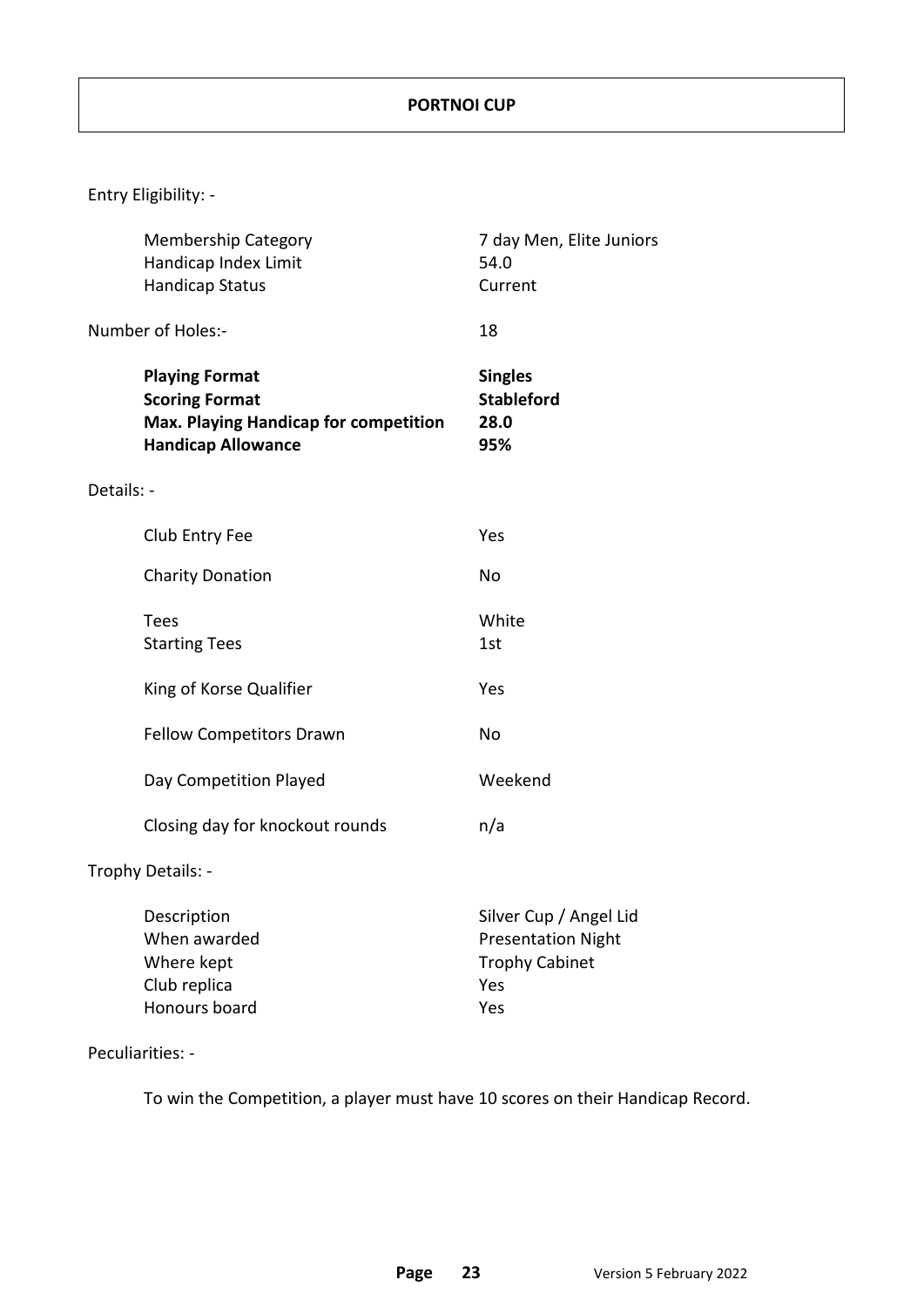|            | <b>Membership Category</b><br>Minimum Handicap Index<br><b>Handicap Status</b>                                     | 7 day Men<br>17.7<br>Current                                            |
|------------|--------------------------------------------------------------------------------------------------------------------|-------------------------------------------------------------------------|
|            | Number of Holes:-                                                                                                  | 18                                                                      |
|            | <b>Playing Format</b><br><b>Scoring Format</b><br>Max. Handicap Index for competition<br><b>Handicap Allowance</b> | <b>Singles</b><br><b>Stableford</b><br>54.0<br>95%                      |
| Details: - |                                                                                                                    |                                                                         |
|            | Club Entry Fee                                                                                                     | Yes                                                                     |
|            | <b>Charity Donation</b>                                                                                            | No                                                                      |
|            | <b>Tees</b><br><b>Starting Tees</b>                                                                                | White<br>1st                                                            |
|            | King of Korse Qualifier                                                                                            | No                                                                      |
|            | Partners/Fellow Competitors Drawn                                                                                  | No                                                                      |
|            | Day Competition Played                                                                                             | Saturday                                                                |
|            | Closing day for knockout rounds                                                                                    | n/a                                                                     |
|            | Trophy Details: -                                                                                                  |                                                                         |
|            | Description<br>When awarded<br>Where kept<br>Club replica<br>Honours board                                         | Cup<br><b>Presentation Night</b><br><b>Trophy Cabinet</b><br>Yes<br>Yes |

#### Peculiarities: -

To win the Competition, a player must have 10 scores on their Handicap Record.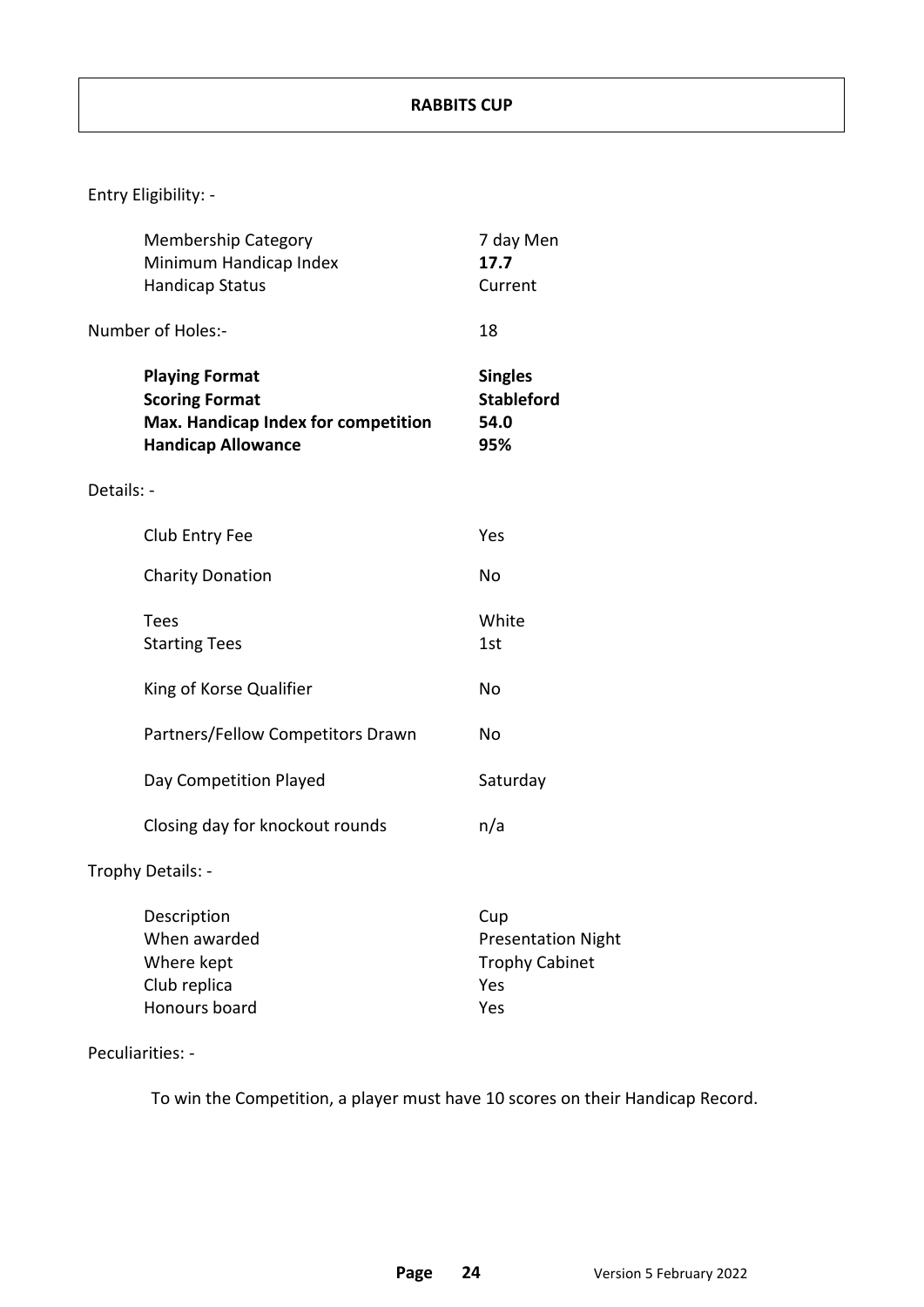|                                                                                       | <b>Membership Category</b><br>Handicap Index Limit<br><b>Handicap Status</b>                                         | 7 day Men, Elite Juniors<br>54.0<br>Current                                                       |
|---------------------------------------------------------------------------------------|----------------------------------------------------------------------------------------------------------------------|---------------------------------------------------------------------------------------------------|
|                                                                                       | Number of Holes:-                                                                                                    | 18                                                                                                |
|                                                                                       | <b>Playing Format</b><br><b>Scoring Format</b><br>Max. Playing Handicap for competition<br><b>Handicap Allowance</b> | <b>Singles</b><br>Strokeplay<br>28.0<br>95%                                                       |
| Details: -                                                                            |                                                                                                                      |                                                                                                   |
|                                                                                       | Club Entry Fee                                                                                                       | Yes                                                                                               |
|                                                                                       | <b>Charity Donation</b>                                                                                              | Yes - to be sent to St Helena Hospice                                                             |
|                                                                                       | <b>Tees</b><br><b>Starting Tees</b>                                                                                  | White<br>1st                                                                                      |
|                                                                                       | King of Korse Qualifier                                                                                              | Yes                                                                                               |
|                                                                                       | Partners/Fellow Competitors Drawn                                                                                    | No                                                                                                |
|                                                                                       | Day Competition Played                                                                                               | Weekend                                                                                           |
|                                                                                       | Closing day for knockout rounds                                                                                      | n/a                                                                                               |
|                                                                                       | Trophy Details: -                                                                                                    |                                                                                                   |
|                                                                                       | Description<br>When awarded<br>Where kept<br>Club replica<br>Honours board                                           | Salver<br><b>Presentation Night</b><br><b>Trophy Cabinet</b><br>Yes (but not for CBT & BEC)<br>No |
| Peculiarities: -<br>Best Gross Score in competition wins the Charles Blackwell Trophy |                                                                                                                      |                                                                                                   |

Best Gross Score course handicaps 10 - 14 wins the **Brian Everitt Cup**

No player to win more than one trophy. (Order of precedence is St Helena Hospice Salver, CBT, BEC) To win the Competition, a player must have 10 scores on their Handicap Record.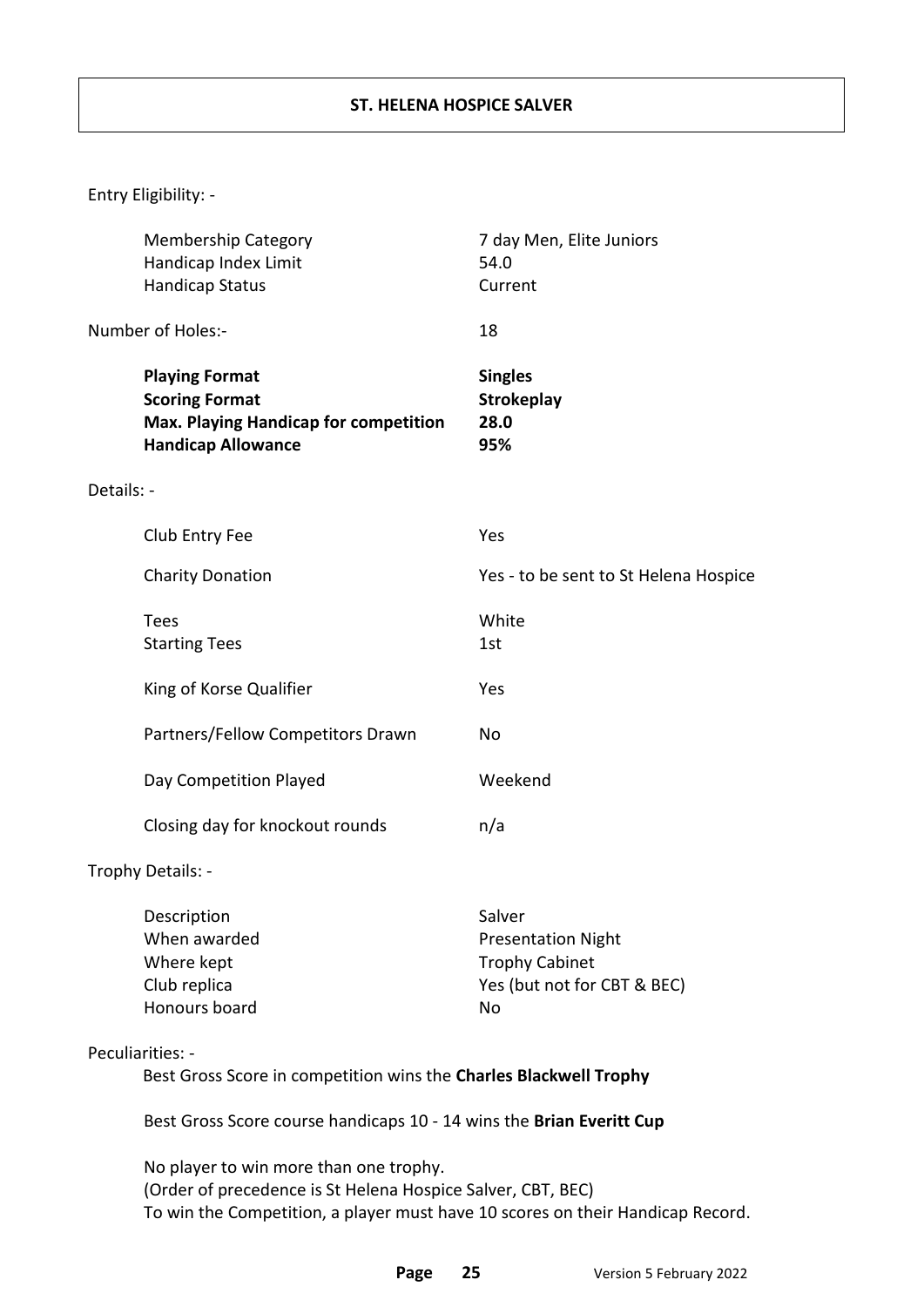#### **TOP DOGS**

#### *A competition to promote Weekend morning sociability*

Entry Eligibility: -

|            | <b>Membership Category</b>                                                                                                  | 7 day Men, Elite Juniors, Professional                                                   |
|------------|-----------------------------------------------------------------------------------------------------------------------------|------------------------------------------------------------------------------------------|
|            | Handicap Index Limit                                                                                                        | 54.0                                                                                     |
|            | <b>Handicap Status</b>                                                                                                      | Current                                                                                  |
|            | Number of Holes:-                                                                                                           | 18 holes per round                                                                       |
|            | <b>Playing Format</b><br><b>Scoring Format</b><br><b>Max. Playing Handicap for competition</b><br><b>Handicap Allowance</b> | 4 BBB<br><b>Stableford, Medal or Bogey</b><br>28.0<br><b>According to playing format</b> |
|            |                                                                                                                             | Medal & Stableford 17/20 (85%), Par Bogey 9/10 (90%)                                     |
| Details: - |                                                                                                                             |                                                                                          |
|            | Club Entry Fee                                                                                                              | Yes                                                                                      |

| <b>Charity Donation</b>           | No                   |
|-----------------------------------|----------------------|
| Tees<br><b>Starting Tees</b>      | Yellow<br>1st & 10th |
| King of Korse Qualifier           | No                   |
| Partners/Fellow Competitors Drawn | No                   |
| Day Competition Played            | Weekend              |
| Closing day for knockout rounds   | n/a                  |

Trophy Details: -

| Description   | Trophy                    |
|---------------|---------------------------|
| When awarded  | <b>Presentation Night</b> |
| Where kept    | <b>Trophy Cabinet</b>     |
| Club replica  | Yes                       |
| Honours board | Yes                       |

Peculiarities: -

There are separate supplementary Conditions peculiar to this competition.

Winter league competition - league points available from each round.

Highest aggregate of league points from 6 rounds out of 10, the top 4 pairs play a knockout, 90% of the Course Handicap, Handicap allowance is full difference of the lowest golfer whether he is present or not. Playoffs and final to be played by the end of March- Subject to COVID-19

No player can play with the same partner as the previous year, except the defending champions. Sides may only be fellow competitors twice; penalty for breach is disqualification.

To win the Competition, a player must have 10 scores on their Handicap Record.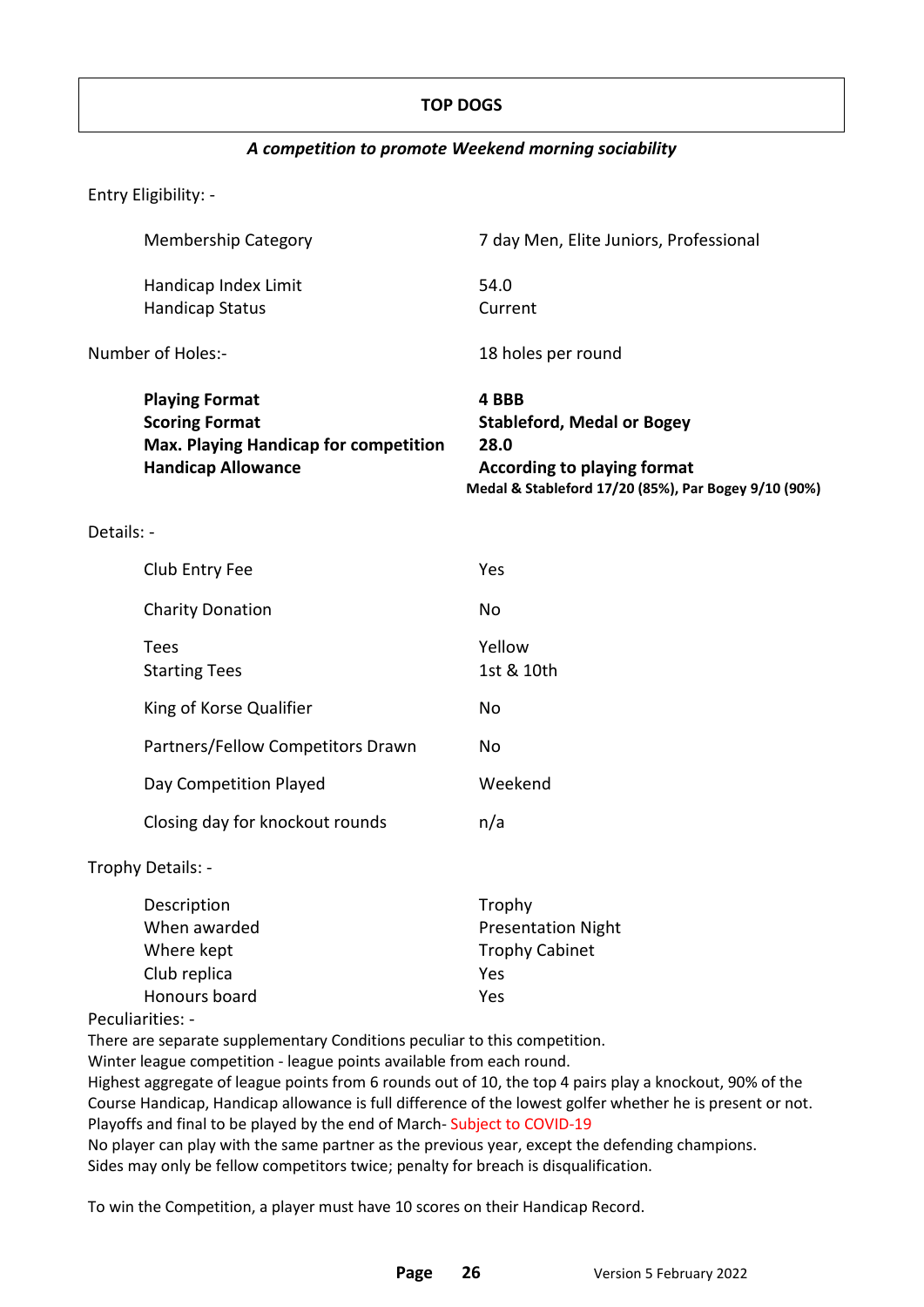| <b>Membership Category</b>                   | 7 day Men, 5 day Men                |
|----------------------------------------------|-------------------------------------|
| Ages                                         | Aged 55 or over on the day of event |
| Handicap Index Limit                         | 54.0                                |
| Handicap Status                              | Current                             |
| Number of Holes:-                            | 18                                  |
| <b>Playing Format</b>                        | <b>Singles</b>                      |
| <b>Scoring Format</b>                        | <b>Stableford</b>                   |
| <b>Max. Playing Handicap for competition</b> | 28.0                                |
| <b>Handicap Allowance</b>                    | 95%                                 |
|                                              |                                     |

#### Details: -

| <b>Charity Donation</b><br>No<br><b>Tees</b><br>White                                                                    |                           |
|--------------------------------------------------------------------------------------------------------------------------|---------------------------|
|                                                                                                                          |                           |
| <b>Starting Tees</b><br>1st                                                                                              |                           |
| King of Korse Qualifier<br>No                                                                                            |                           |
| Partners/Fellow Competitors Drawn<br>No                                                                                  |                           |
| Day Competition Played<br>Saturday                                                                                       |                           |
| Closing day for knockout rounds<br>n/a                                                                                   |                           |
| Trophy Details: -                                                                                                        |                           |
| Description<br>Cup<br>When awarded<br><b>Trophy Cabinet</b><br>Where kept<br>Club replica<br>Yes<br>Honours board<br>Yes | <b>Presentation Night</b> |

Peculiarities: -

To win the Competition, a player must have 10 scores on their Handicap Record.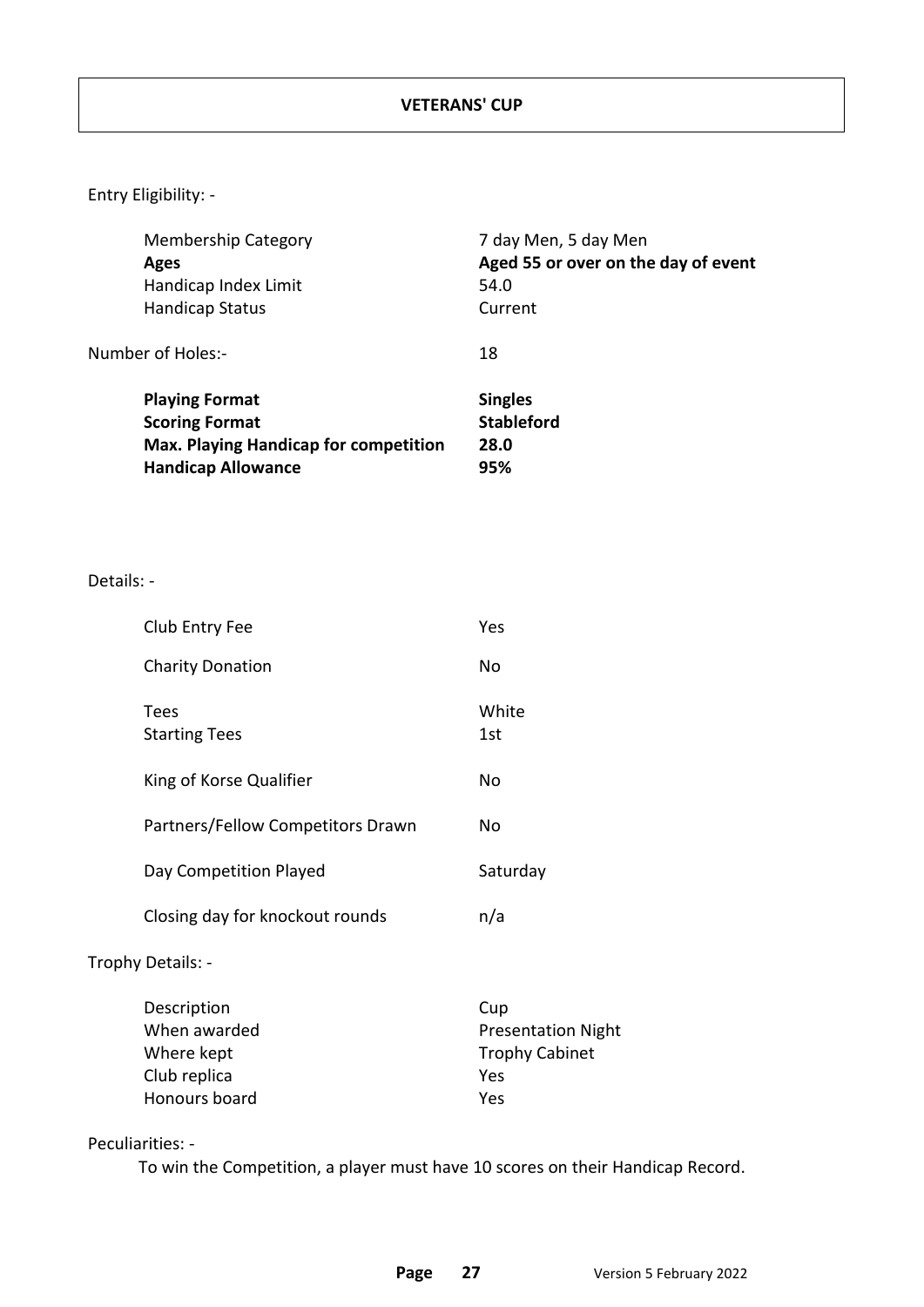|            | <b>Membership Category</b><br>Handicap Index Limit<br><b>Handicap Status</b>                                         | 7 day Men, Elite Juniors<br>54.0<br>Current                      |
|------------|----------------------------------------------------------------------------------------------------------------------|------------------------------------------------------------------|
|            | Number of Holes:-                                                                                                    | 18                                                               |
|            | <b>Playing Format</b><br><b>Scoring Format</b><br>Max. Playing Handicap for competition<br><b>Handicap Allowance</b> | <b>Singles</b><br><b>Strokeplay</b><br>28.0<br>95%               |
| Details: - |                                                                                                                      |                                                                  |
|            | Club Entry Fee                                                                                                       | Yes                                                              |
|            | <b>Charity Donation</b>                                                                                              | No                                                               |
|            | <b>Tees</b><br><b>Starting Tees</b>                                                                                  | White<br>1st                                                     |
|            | King of Korse Qualifier                                                                                              | Yes                                                              |
|            | Fellow Competitors Drawn                                                                                             | <b>No</b>                                                        |
|            | Day Competition Played                                                                                               | Weekend                                                          |
|            | Closing day for knockout rounds                                                                                      | n/a                                                              |
|            | Trophy Details: -                                                                                                    |                                                                  |
|            | Description<br>When awarded<br>Where kept<br>Club replica                                                            | Cup<br><b>Presentation Night</b><br><b>Trophy Cabinet</b><br>Yes |

Peculiarities: -

To win the Competition, a player must have 10 scores on their Handicap Record.

Honours board **Yes**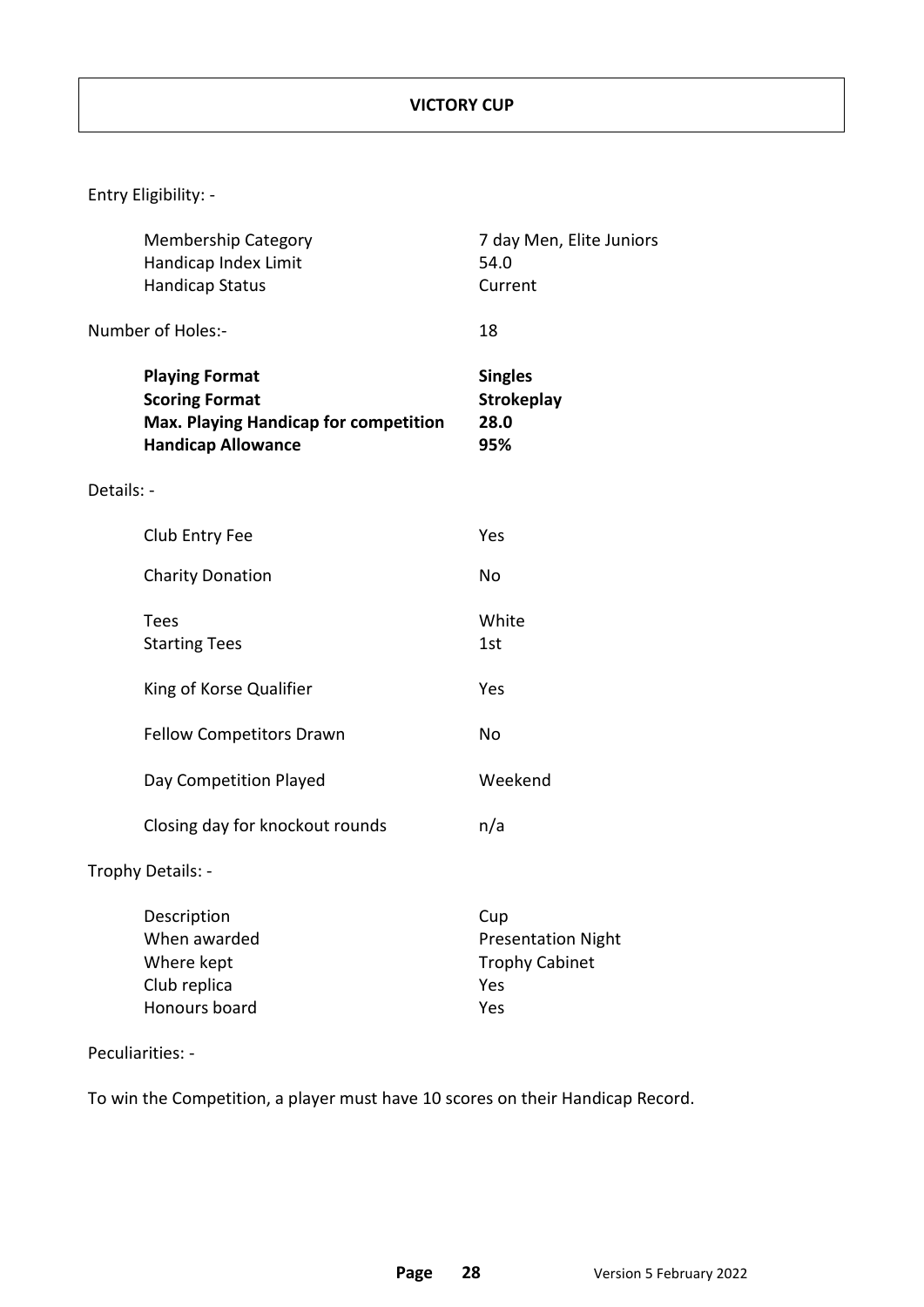|            | <b>Membership Category</b><br>Handicap Index Limit<br><b>Handicap Status</b>                                         | 7 day Men, Elite Juniors<br>54.0<br>Current                                    |
|------------|----------------------------------------------------------------------------------------------------------------------|--------------------------------------------------------------------------------|
|            | Number of Holes:-                                                                                                    | 18                                                                             |
|            | <b>Playing Format</b><br><b>Scoring Format</b><br>Max. Playing Handicap for competition<br><b>Handicap Allowance</b> | <b>Foursomes</b><br><b>Strokeplay</b><br>28.0<br>50% of combined team handicap |
| Details: - |                                                                                                                      |                                                                                |
|            | Club Entry Fee                                                                                                       | Yes                                                                            |
|            | <b>Charity Donation</b>                                                                                              | No                                                                             |
|            | <b>Tees</b><br><b>Starting Tees</b>                                                                                  | White<br>1st                                                                   |
|            | King of Korse Qualifier                                                                                              | No                                                                             |
|            | Partners/Fellow Competitors Drawn                                                                                    | No                                                                             |
|            | Day Competition Played                                                                                               | Weekend                                                                        |
|            | Closing day for knockout rounds                                                                                      | n/a                                                                            |
|            | Trophy Details: -                                                                                                    |                                                                                |
|            | Description<br>When awarded<br>Where kept<br>Club replica<br>Honours board                                           | Salver<br><b>Presentation Night</b><br><b>Trophy Cabinet</b><br>Yes<br>Yes     |

#### Peculiarities: -

To win the Competition, a player must have 10 scores on their Handicap Record.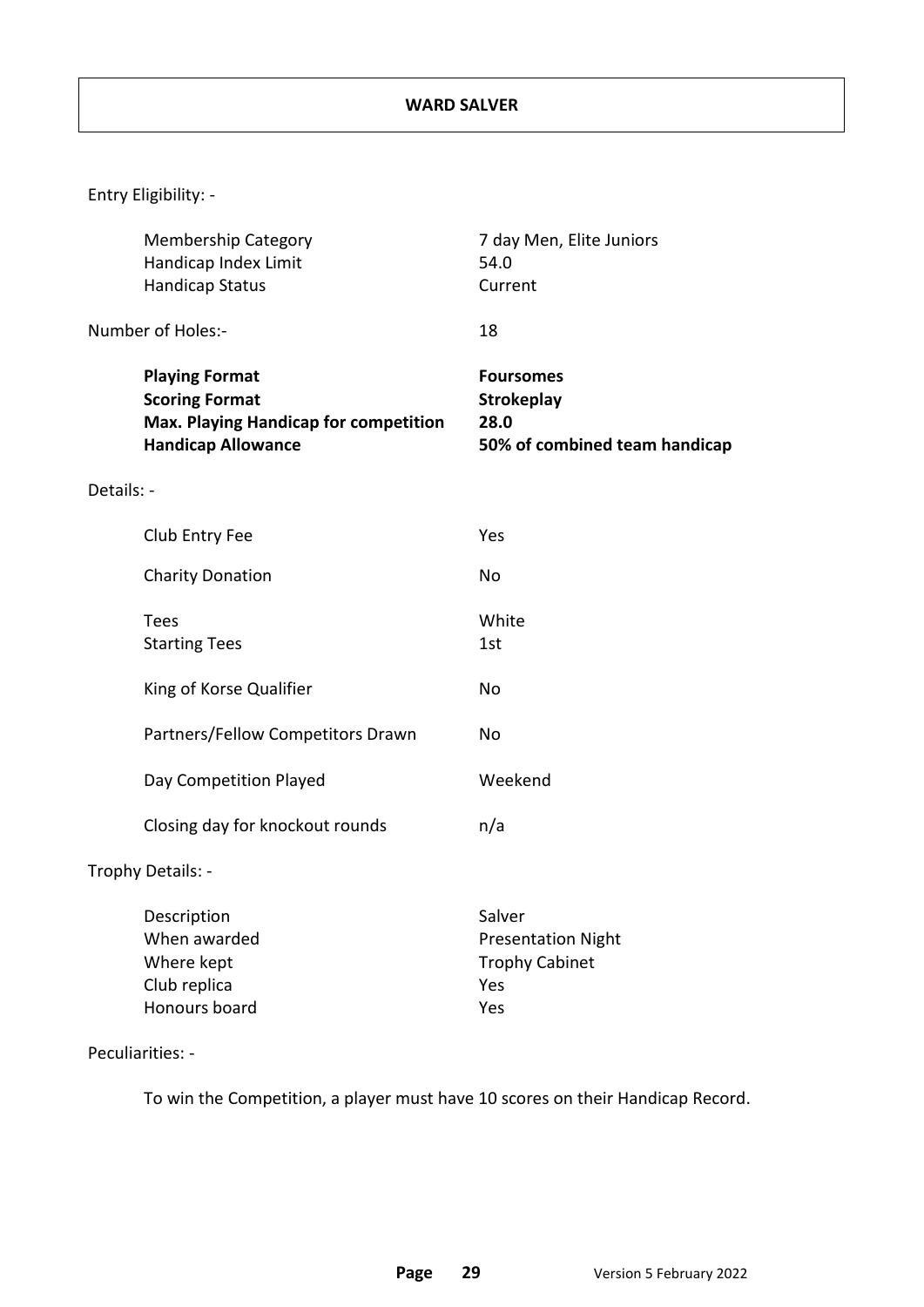## **Men's Competitions - Knock outs**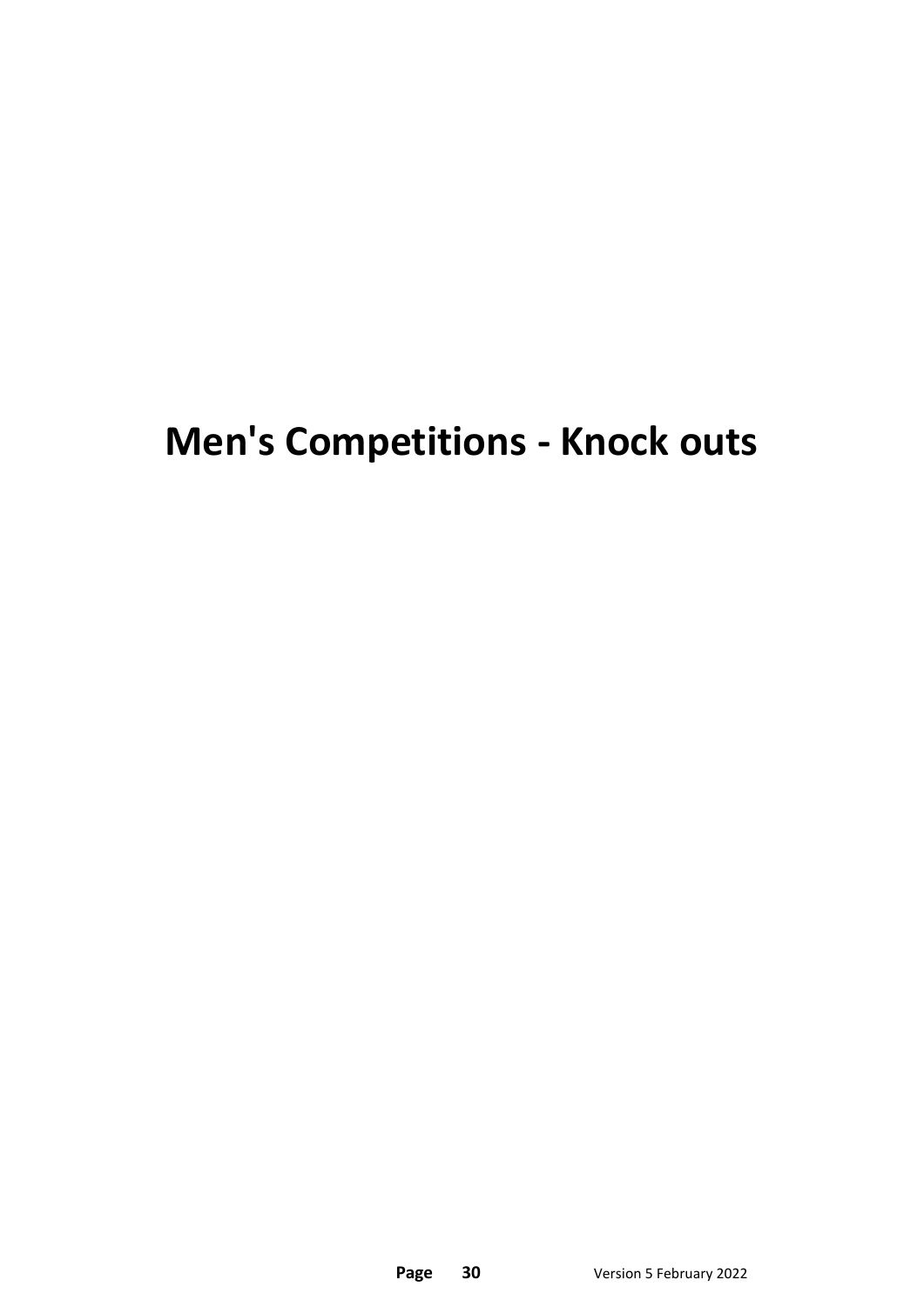|            | <b>Membership Category</b><br>Handicap Index Limit<br><b>Handicap Status</b>                                       | 7 day Men, Elite Juniors<br>16.8 and under<br>Current  |
|------------|--------------------------------------------------------------------------------------------------------------------|--------------------------------------------------------|
|            | Number of Holes:-                                                                                                  | 18                                                     |
|            | <b>Playing Format</b><br><b>Scoring Format</b><br>Max. Handicap Index for competition<br><b>Handicap Allowance</b> | <b>Singles</b><br><b>Knockout Medal</b><br>16.8<br>95% |
| Details: - |                                                                                                                    |                                                        |
|            | Club Entry Fee                                                                                                     | Yes                                                    |
|            | <b>Charity Donation</b>                                                                                            | No                                                     |
|            | <b>Tees</b><br><b>Starting Tees</b>                                                                                | White<br>1st                                           |
|            | King of Korse Qualifier                                                                                            | <b>No</b>                                              |
|            | Draw Method                                                                                                        | Uneven (cold) draw;<br>new draw after each round       |
|            | Day Competition Played                                                                                             | Any day                                                |
|            | Closing day for knockout rounds                                                                                    | Sundays                                                |
|            | Trophy Details: -                                                                                                  |                                                        |
|            |                                                                                                                    |                                                        |

| Description   | Cup                       |
|---------------|---------------------------|
| When awarded  | <b>Presentation Night</b> |
| Where kept    | <b>Trophy Cabinet</b>     |
| Club replica  | Yes                       |
| Honours board | Yes                       |

#### Peculiarities: -

#### **On PSI for entry only**

Knockout Medal competition limited to the lowest 32 entry handicaps

Each round decided on net medal score

Standard countback rules apply if net scores tied after 18 holes

New draw after each round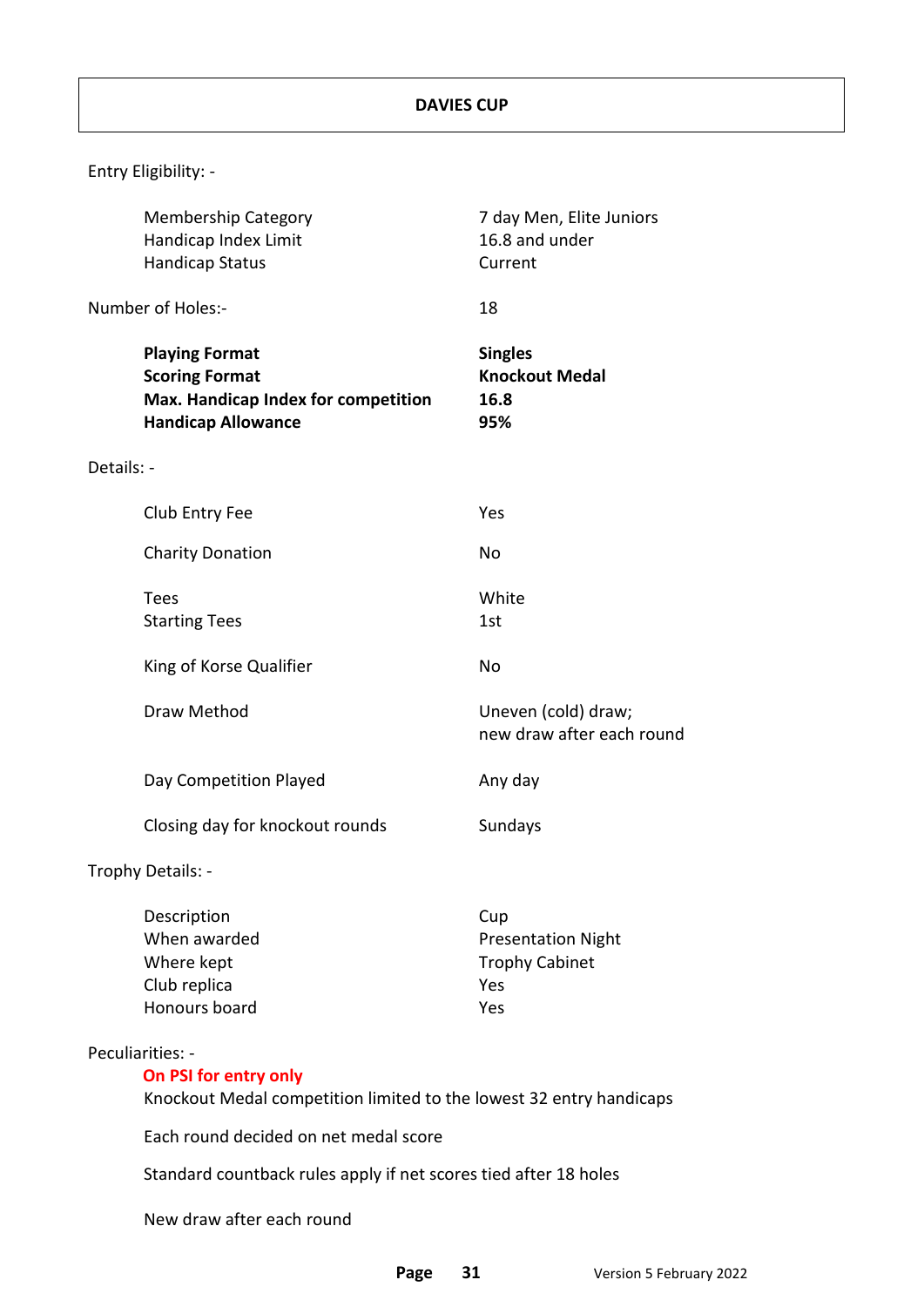|            | <b>Membership Category</b><br>Handicap Index Limit<br><b>Handicap Status</b>                                                       | 7 day Men, Elite Juniors<br>54.0<br>Current                                                                   |
|------------|------------------------------------------------------------------------------------------------------------------------------------|---------------------------------------------------------------------------------------------------------------|
|            | Number of Holes:-                                                                                                                  | 18                                                                                                            |
|            | <b>Playing Format</b><br><b>Scoring Format</b><br><b>Max. Course Handicap for competition</b><br><b>Playing Handicap Allowance</b> | Greensome<br><b>Matchplay Knockout</b><br>28.0<br>60% low plus 40% high of course handicap full<br>difference |
| Details: - |                                                                                                                                    |                                                                                                               |
|            | Club Entry Fee                                                                                                                     | Yes                                                                                                           |
|            | <b>Charity Donation</b>                                                                                                            | No                                                                                                            |
|            | <b>Tees</b><br><b>Starting Tees</b>                                                                                                | White<br>1st                                                                                                  |
|            | King of Korse Qualifier                                                                                                            | No                                                                                                            |
|            | <b>Partners Drawn</b>                                                                                                              | No                                                                                                            |
|            | Day Competition Played                                                                                                             | Any day                                                                                                       |
|            | Closing day for knockout rounds                                                                                                    | Sundays                                                                                                       |
|            | Trophy Details: -                                                                                                                  |                                                                                                               |
|            | Description<br>When awarded<br>Where kept<br>Club replica<br>Honours board                                                         | Plate<br><b>Presentation Night</b><br><b>Trophy Cabinet</b><br>Yes<br>Yes                                     |

Peculiarities: -

### **On PSI for entry only**

Closing date for entries must be *after* the subscriptions on 1st May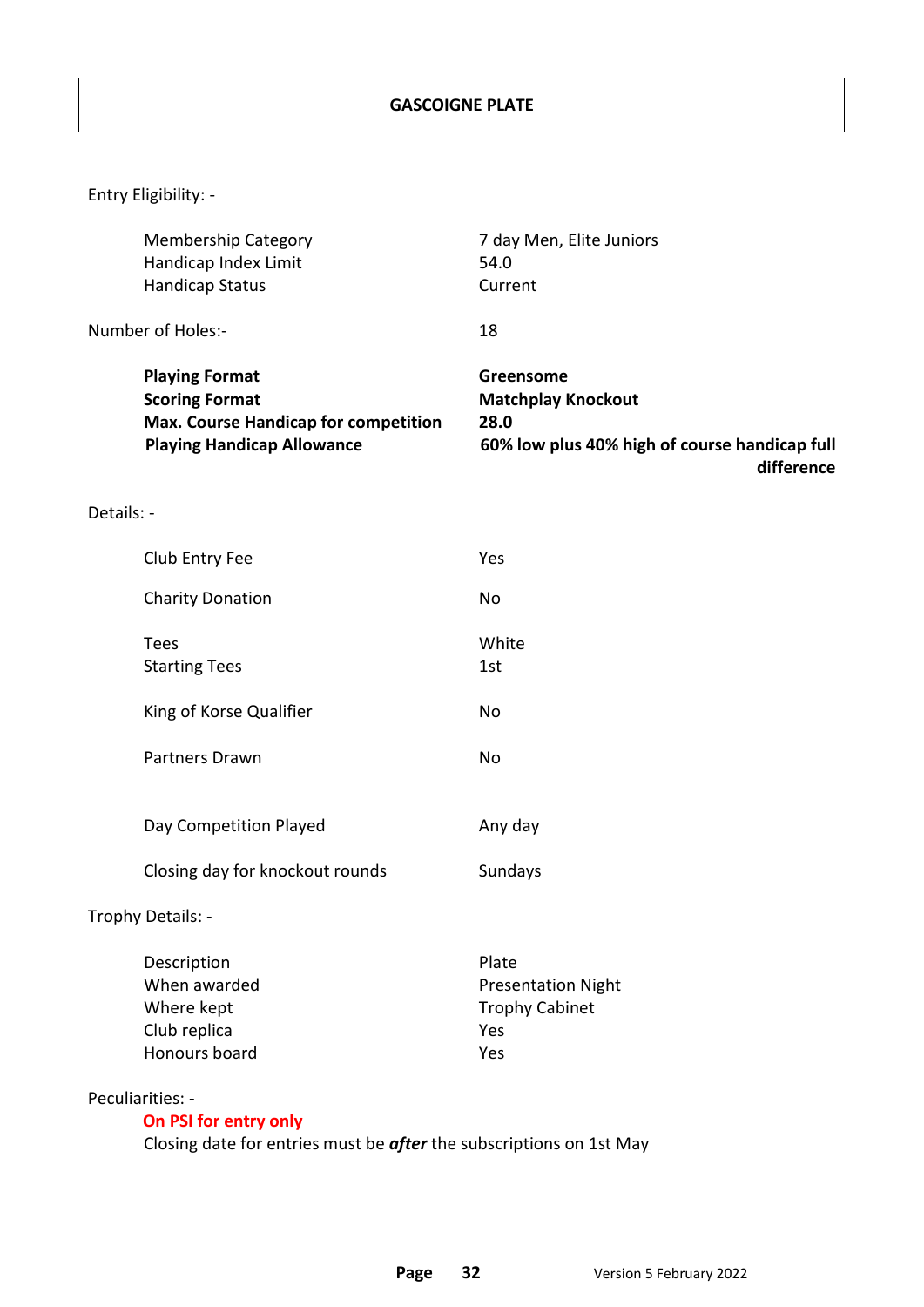| <b>Membership Category</b>                                                                                                         | 7 day Men, Elite Juniors                                                                                          |
|------------------------------------------------------------------------------------------------------------------------------------|-------------------------------------------------------------------------------------------------------------------|
| Max Handicap Index                                                                                                                 | 54.0                                                                                                              |
| Handicap Status                                                                                                                    | Current                                                                                                           |
| Number of Holes:-                                                                                                                  | 18                                                                                                                |
| <b>Playing Format</b><br><b>Scoring Format</b><br><b>Max. Course Handicap for competition</b><br><b>Playing Handicap Allowance</b> | <b>Singles</b><br><b>Matchplay Knockout</b><br>28.0<br>Full difference between the two players<br>course handicap |
| Details: -                                                                                                                         |                                                                                                                   |
| Club Entry Fee                                                                                                                     | Yes                                                                                                               |
| <b>Charity Donation</b>                                                                                                            | No                                                                                                                |
| <b>Tees</b>                                                                                                                        | White                                                                                                             |
| <b>Starting Tees</b>                                                                                                               | 1st                                                                                                               |
| King of Korse Qualifier                                                                                                            | <b>No</b>                                                                                                         |
| <b>Partners Drawn</b>                                                                                                              | n/a                                                                                                               |
| Draw Method                                                                                                                        | Uneven (cold) draw                                                                                                |
| Day Competition Played                                                                                                             | Any day                                                                                                           |
| Closing day for knockout rounds                                                                                                    | Sundays                                                                                                           |
| Trophy Details: -                                                                                                                  |                                                                                                                   |
| Description                                                                                                                        | Cup                                                                                                               |
| When awarded                                                                                                                       | <b>Presentation Night</b>                                                                                         |
| Where kept                                                                                                                         | <b>Trophy Cabinet</b>                                                                                             |
| Club replica                                                                                                                       | Yes                                                                                                               |
| Honours board                                                                                                                      | Yes                                                                                                               |
| Peculiarities: -<br><b>DCI for ontry onl</b>                                                                                       |                                                                                                                   |

 **On PSI for entry only**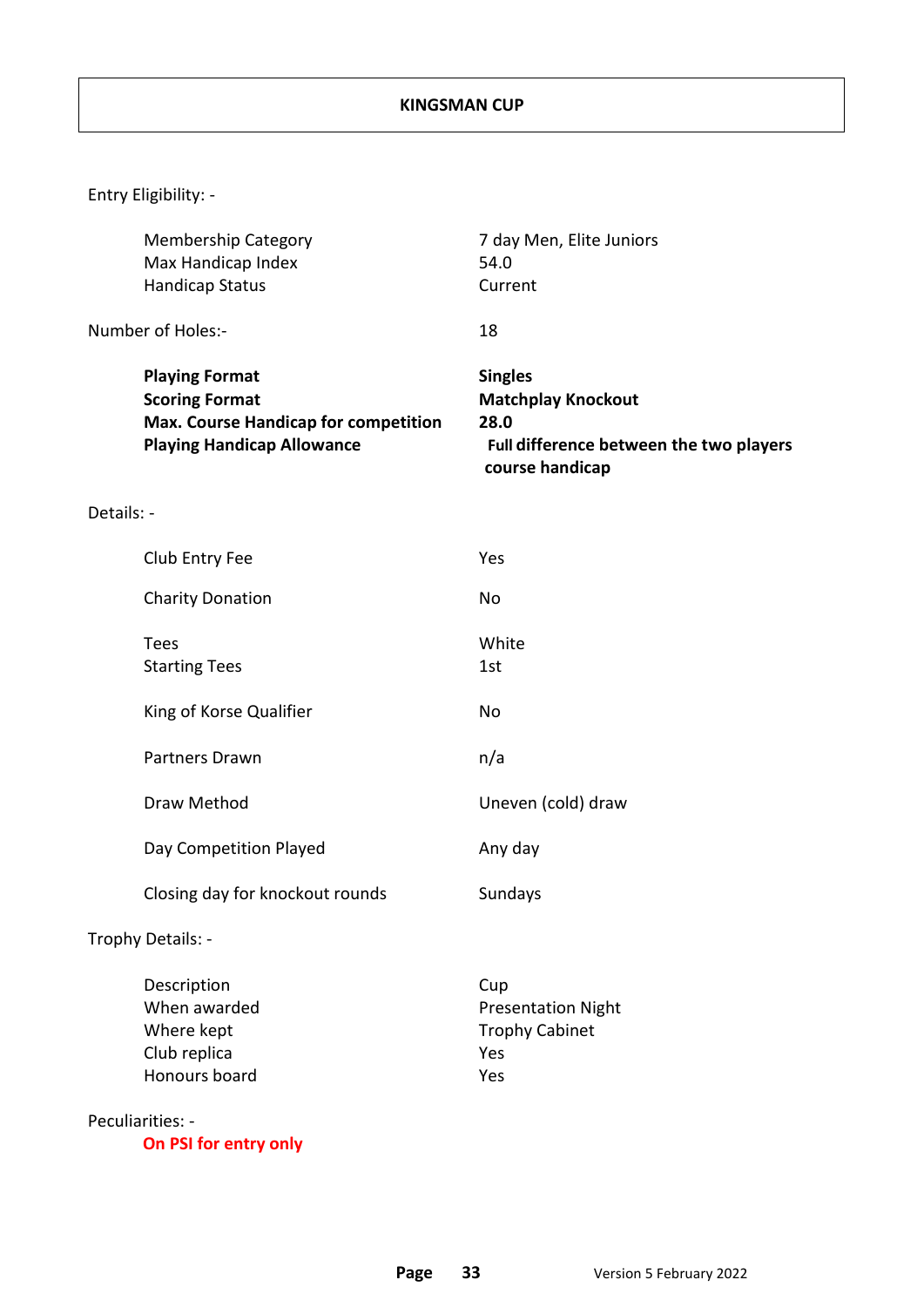| <b>Membership Category</b>                  | 7 day Men, Elite Juniors                     |
|---------------------------------------------|----------------------------------------------|
| Handicap Index Limit                        | 54.0                                         |
| <b>Handicap Status</b>                      | Current                                      |
| Number of Holes:-                           | 18                                           |
| <b>Playing Format</b>                       | Greensome                                    |
| <b>Scoring Format</b>                       | <b>Matchplay Knockout</b>                    |
| <b>Max. Course Handicap for competition</b> | 28.0                                         |
| <b>Playing Handicap Allowance</b>           | 60% low plus 40% high of the course handicap |
|                                             | full difference                              |

Details: -

| Club Entry Fee                                                             | Yes                                                                        |
|----------------------------------------------------------------------------|----------------------------------------------------------------------------|
| <b>Charity Donation</b>                                                    | <b>No</b>                                                                  |
| Tees<br><b>Starting Tees</b>                                               | Yellow<br>1st & 10th                                                       |
| King of Korse Qualifier                                                    | No                                                                         |
| <b>Partners Drawn</b>                                                      | No                                                                         |
| Draw Method                                                                | Uneven (cold) draw                                                         |
| Day Competition Played                                                     | Any day                                                                    |
| Closing day for knockout rounds                                            | Sunday                                                                     |
| Trophy Details: -                                                          |                                                                            |
| Description<br>When awarded<br>Where kept<br>Club replica<br>Honours board | Trophy<br><b>Presentation Night</b><br><b>Trophy Cabinet</b><br>Yes<br>Yes |
| Peculiarities: -                                                           |                                                                            |

Winter Knockout  **On PSI for entry only**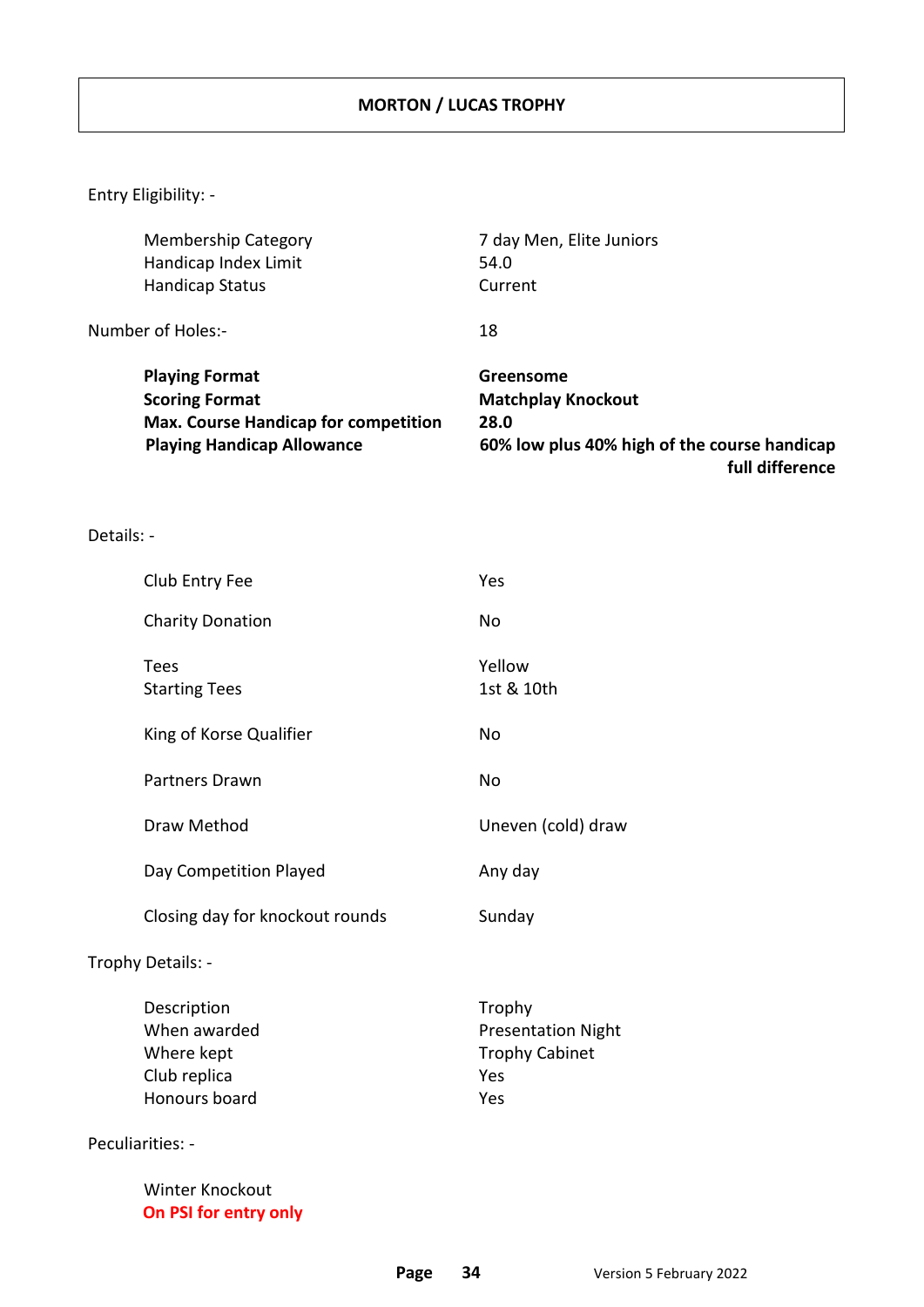|            | <b>Membership Category</b><br>Handicap Index Limits<br><b>Handicap Status</b>                                        | 7 day Men, Elite Juniors<br>54.0<br>Current                                                                                                                                                                               |
|------------|----------------------------------------------------------------------------------------------------------------------|---------------------------------------------------------------------------------------------------------------------------------------------------------------------------------------------------------------------------|
|            | Number of Holes:-                                                                                                    | 18                                                                                                                                                                                                                        |
|            | <b>Playing Format</b><br><b>Scoring Format</b><br>Max. Playing Handicap for competition<br><b>Handicap Allowance</b> | <b>Four-ball Better Ball</b><br><b>Matchplay Knockout</b><br>28.0<br>Each Player to receive 90% of the course<br>handicap, handicap allowance is full<br>difference of the lowest golfer whether he is<br>present or not. |
| Details: - |                                                                                                                      |                                                                                                                                                                                                                           |
|            | Club Entry Fee                                                                                                       | Yes                                                                                                                                                                                                                       |
|            | <b>Charity Donation</b>                                                                                              | No                                                                                                                                                                                                                        |
|            | <b>Tees</b><br><b>Starting Tees</b>                                                                                  | White<br>1st                                                                                                                                                                                                              |
|            | King of Korse Qualifier                                                                                              | No                                                                                                                                                                                                                        |
|            | Partners Drawn                                                                                                       | No                                                                                                                                                                                                                        |
|            | Draw Method                                                                                                          | Uneven (cold) draw                                                                                                                                                                                                        |
|            | Day Competition Played                                                                                               | Any day                                                                                                                                                                                                                   |
|            | Closing day for knockout rounds                                                                                      | Sunday                                                                                                                                                                                                                    |
|            | Trophy Details: -                                                                                                    |                                                                                                                                                                                                                           |
|            | Description<br>When awarded<br>Where kept<br>Club replica<br>Honours board<br>Peculiarities: -                       | Cup<br><b>Presentation Night</b><br><b>Trophy Cabinet</b><br>Yes<br>Yes                                                                                                                                                   |

 **On PSI for entry only**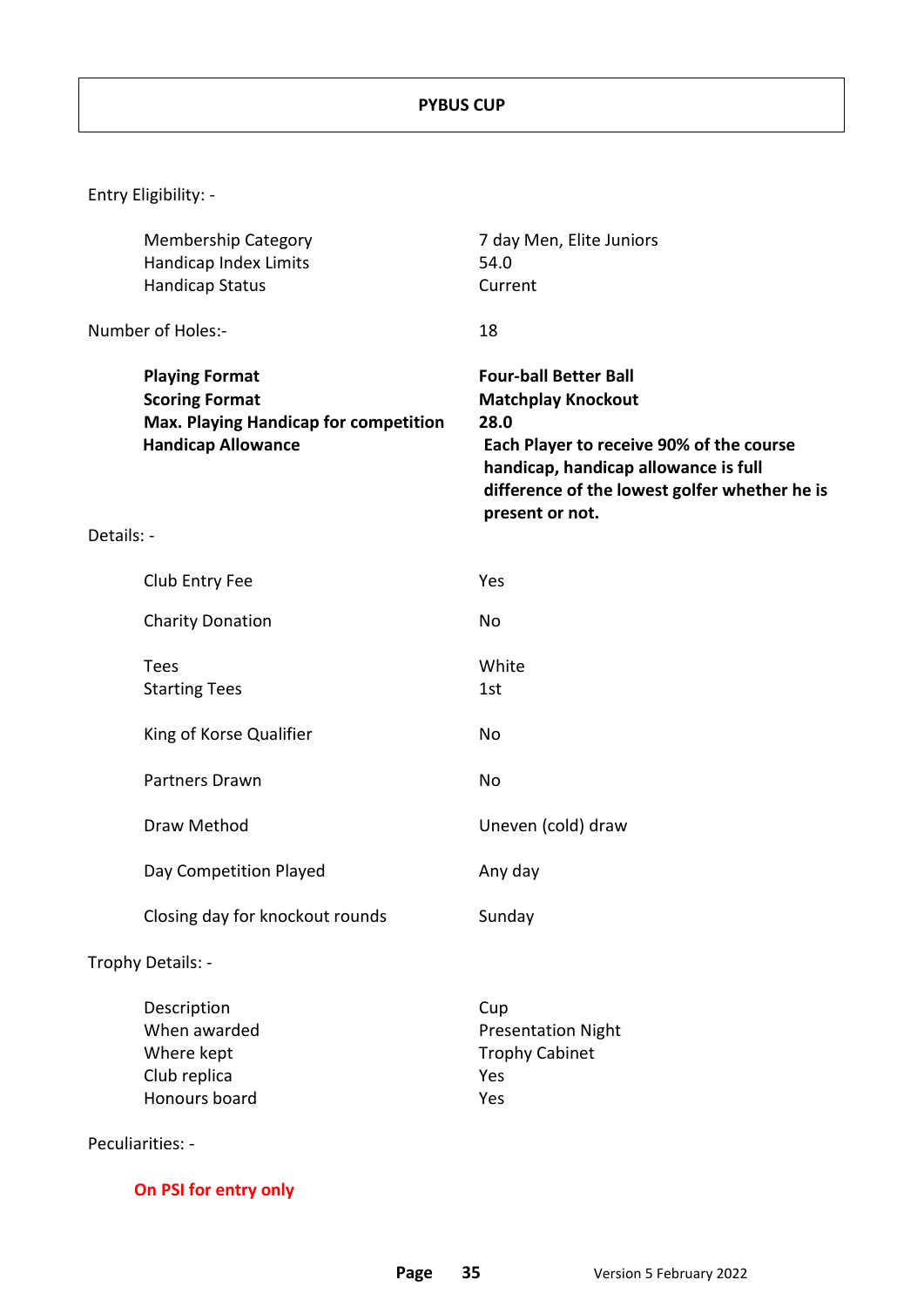**Mixed Competitions**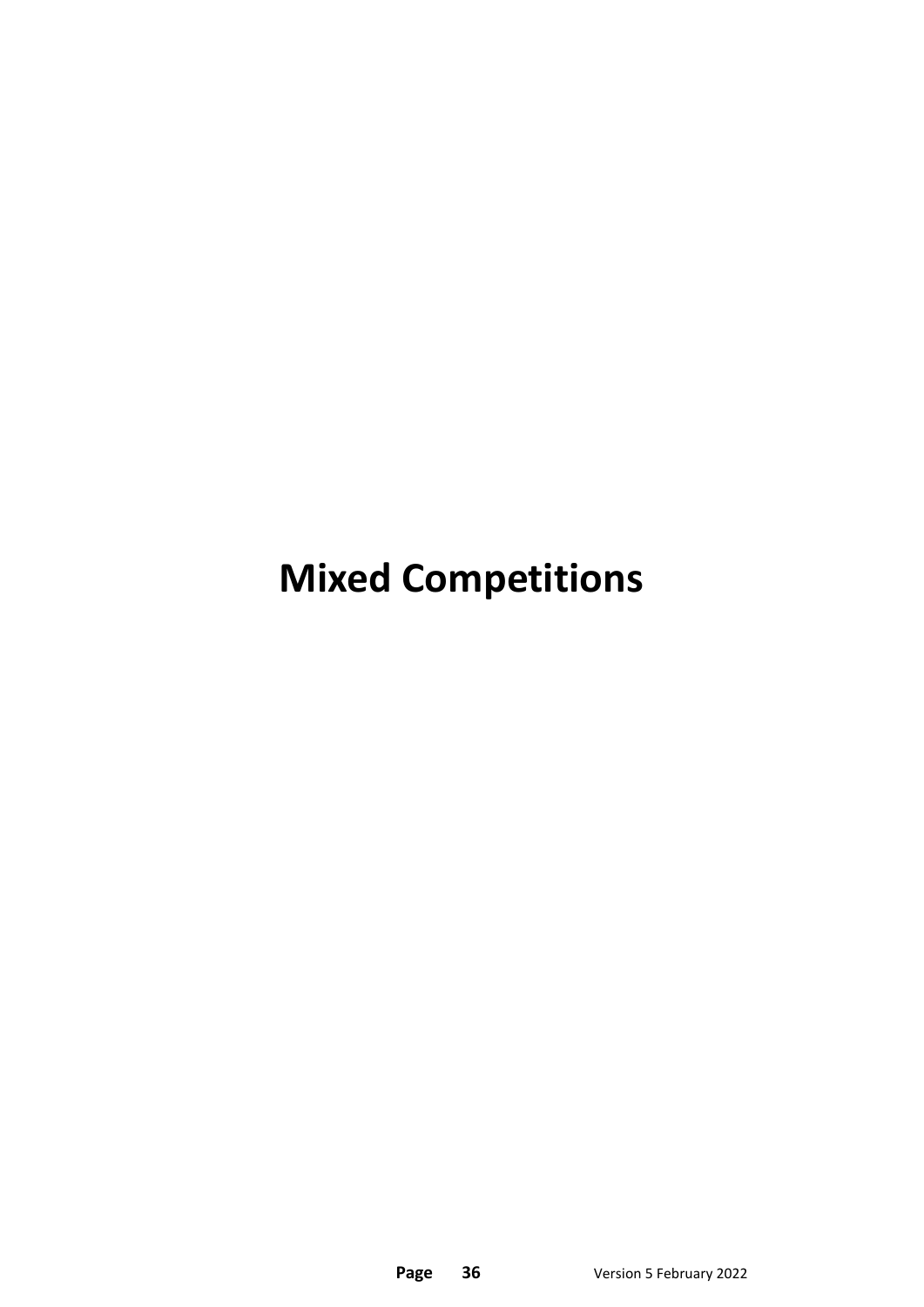#### **(INTER CLUB MIXED)- To confirm after speaking to other Clubs**

Entry Eligibility: -

| <b>Membership Category</b><br>Handicap Limit<br><b>Handicap Status</b>                                              | 7 day Men, 7 day Ladies<br>Men 28 Ladies 36<br>Current                                                                                                                  |
|---------------------------------------------------------------------------------------------------------------------|-------------------------------------------------------------------------------------------------------------------------------------------------------------------------|
| Number of Holes:-                                                                                                   | 18                                                                                                                                                                      |
| <b>Playing Format</b><br><b>Scoring Format</b><br><b>Max. Handicap for competition</b><br><b>Handicap Allowance</b> | <b>Mixed Greensome</b><br>Stableford with best 4 scores to count<br>Men 18 Ladies 30<br><b>Greensome Handicap</b><br>Lower handicap x 0.6 plus<br>higher handicap x 0.4 |
| Details: -                                                                                                          |                                                                                                                                                                         |
| <b>Tees</b>                                                                                                         | White & Red                                                                                                                                                             |
| <b>Starting Tees</b>                                                                                                | 1st & 10th                                                                                                                                                              |
| Partners/Fellow Competitors Drawn No                                                                                |                                                                                                                                                                         |
| Teams of                                                                                                            | 6 pairs representing Braintree, Harwich,<br>Frinton, Clacton-on-Sea and Colchester                                                                                      |
| Day Competition Played                                                                                              | Saturday                                                                                                                                                                |
| Trophy Details: -                                                                                                   |                                                                                                                                                                         |
| Description<br>When awarded<br>Where kept<br>Peculiarities: -                                                       | Silver bowl<br>On the day<br>Trophy Cabinet if won by Clacton                                                                                                           |

Venues rotate in the order Braintree, Harwich, Frinton, Clacton-on-Sea & Colchester. Clacton-on-Sea team consists of the Captain & Lady Captain, who will select the pairings. Players must stay for dinner and presentation with a dress code of jacket & tie.

#### Countback Rules:-

In the event of a tie after counting the best four scores, then the winner will be the team with the best individual score, then 2nd best, then 3rd best, then 4th best. After this, although not counting for the four scores, it will be the best 5th score and then the best 6th score. Then, if still tied, the aggregate scores of the team of six to count on the following basis:- aggregate best back 9, aggregate best back 6, aggregate best back 3, aggregate best back 1 - then joint winners.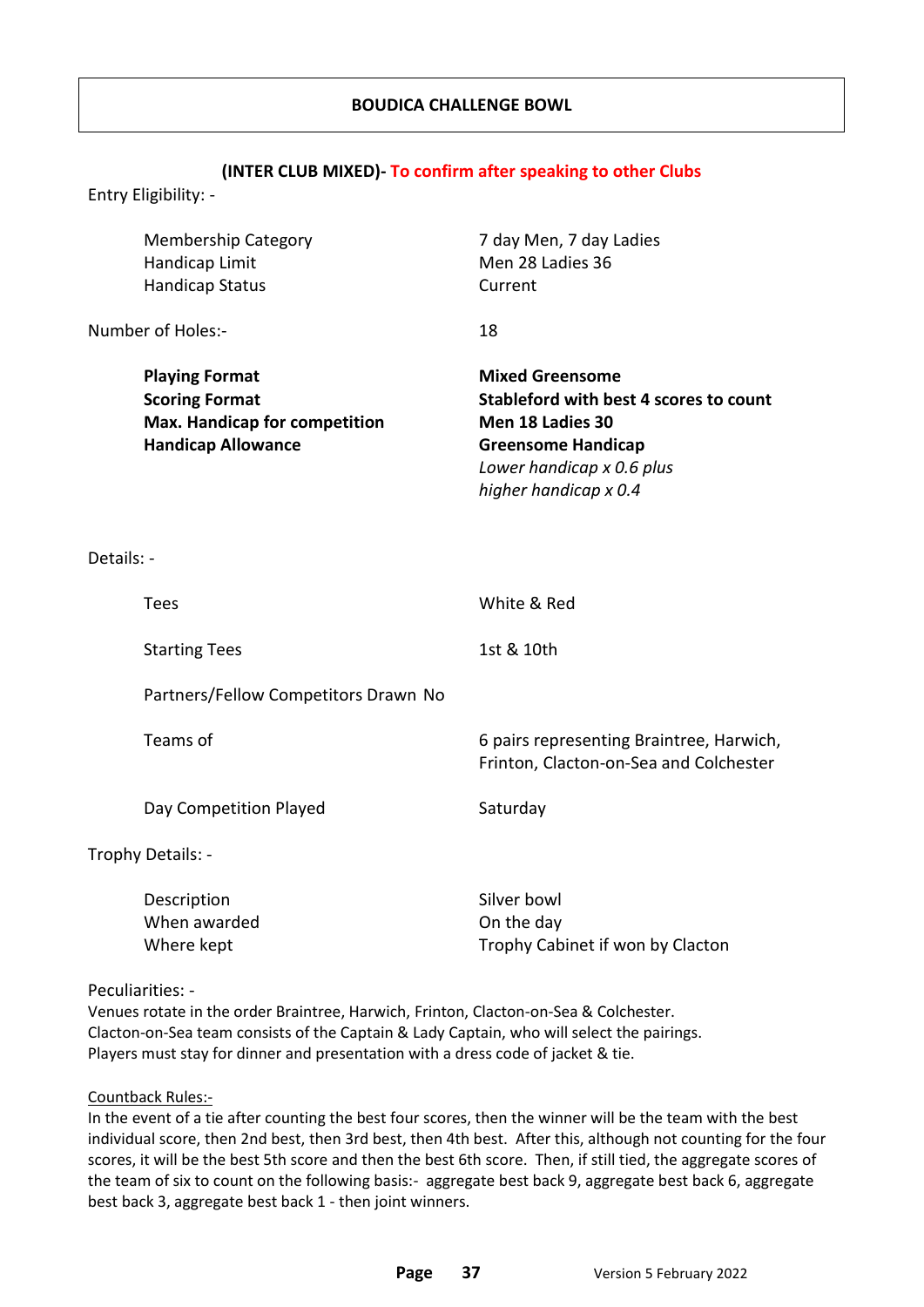|            | <b>Membership Category</b><br>Handicap Index Limit<br><b>Handicap Status</b>                                         | 7 day Men, 7 day Ladies, Elite Juniors<br>Men 54.0 Ladies 54.0<br>Current                              |
|------------|----------------------------------------------------------------------------------------------------------------------|--------------------------------------------------------------------------------------------------------|
|            | Number of Holes:-                                                                                                    | 18                                                                                                     |
|            | <b>Playing Format</b><br><b>Scoring Format</b><br>Max. Playing Handicap for competition<br><b>Handicap Allowance</b> | <b>Singles</b><br><b>Strokeplay</b><br><b>Men 28.0 Ladies 36.0</b><br>95%                              |
| Details: - |                                                                                                                      |                                                                                                        |
|            | Club Entry Fee                                                                                                       | Yes                                                                                                    |
|            | <b>Charity Donation</b>                                                                                              | No                                                                                                     |
|            | <b>Tees</b><br><b>Starting Tees</b>                                                                                  | White & Red<br>1st                                                                                     |
|            | King of Korse Qualifier                                                                                              | Yes                                                                                                    |
|            | Partners/Fellow Competitors Drawn                                                                                    | No                                                                                                     |
|            | Day Competition Played                                                                                               | Weekend                                                                                                |
|            | Trophy Details: -                                                                                                    |                                                                                                        |
|            | Description<br>When awarded<br>Where kept<br>Club replica<br>Honours board                                           | Large Silver Punch Bowl circa 1927<br><b>Presentation Night</b><br><b>Trophy Cabinet</b><br>Yes<br>Yes |

## Peculiarities: -

#### **CANNY RYALL TANKARD -**

Lowest score by Lady (*can win both trophies*) No replica.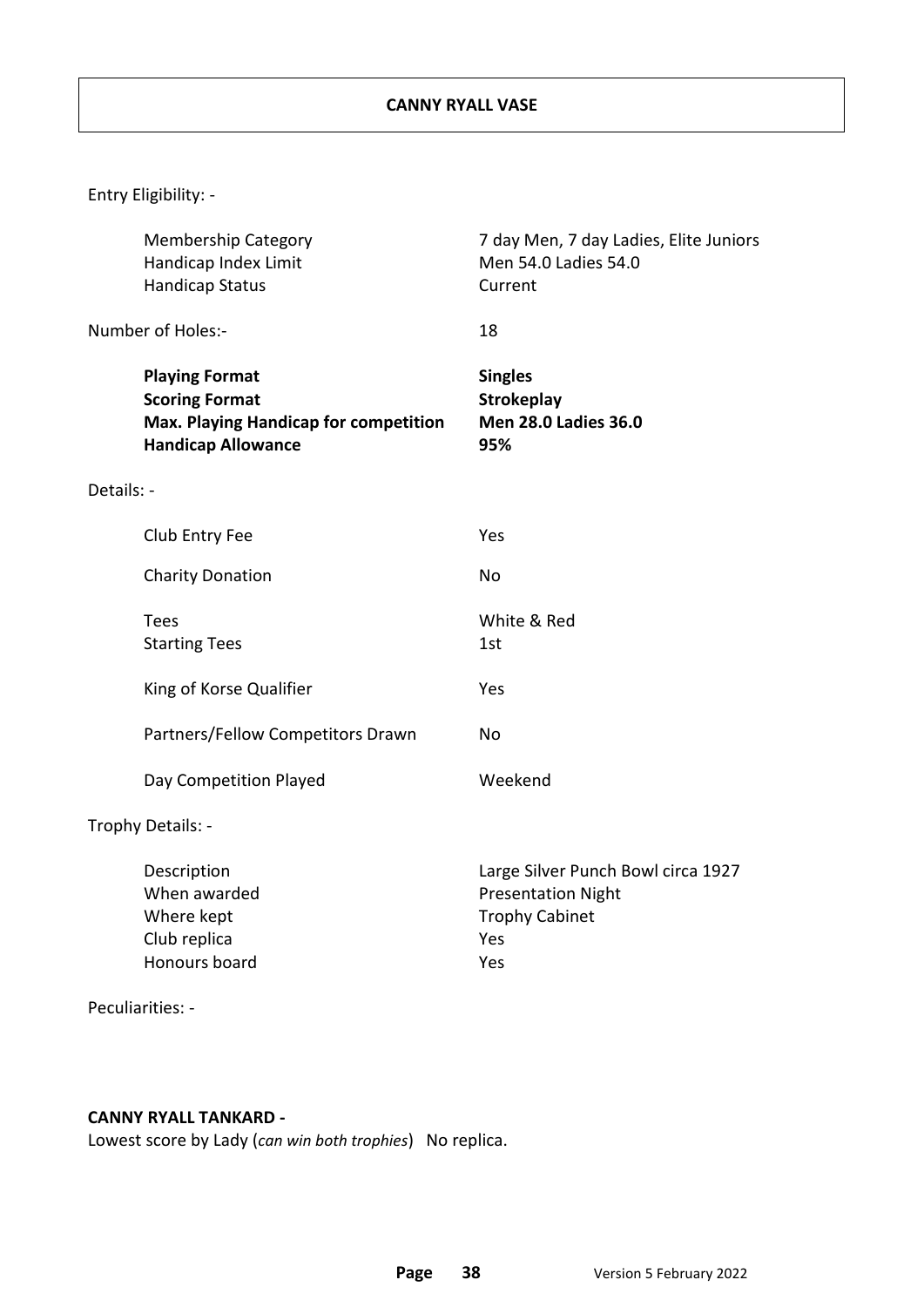|            | Entry Eligibility: -                                                        |                                                                                                                                     |
|------------|-----------------------------------------------------------------------------|-------------------------------------------------------------------------------------------------------------------------------------|
|            | <b>Membership Category</b>                                                  | Directors and current members of the<br>Golf & Social Committee,<br>Bar Manager, Head Greenkeeper<br>and Club Professional (Max 16) |
|            | <b>Handicap Status</b>                                                      | Current / non current                                                                                                               |
|            | Number of Holes:-                                                           | 18                                                                                                                                  |
|            | <b>Playing Format</b><br><b>Scoring Format</b><br><b>Handicap Allowance</b> | <b>Singles</b><br>Stableford-Format decided on the day<br>95%                                                                       |
| Details: - |                                                                             |                                                                                                                                     |
|            | Club Entry Fee                                                              | No                                                                                                                                  |
|            | <b>Charity Donation</b>                                                     | No                                                                                                                                  |
|            | <b>Tees</b>                                                                 | Yellow & Red                                                                                                                        |
|            | Partners/Fellow Competitors Drawn                                           | Yes                                                                                                                                 |
|            | Day Competition Played                                                      | Any day                                                                                                                             |
|            | Trophy Details: -                                                           |                                                                                                                                     |
|            | Description<br>When awarded<br>Where kept<br>Club replica<br>Honours board  | <b>Silver Gallery Tray</b><br><b>Presentation Night</b><br><b>Trophy Cabinet</b><br>Yes<br>No                                       |
|            | Peculiarities: -                                                            |                                                                                                                                     |

**Not set on PSI, manual start sheet and scoring**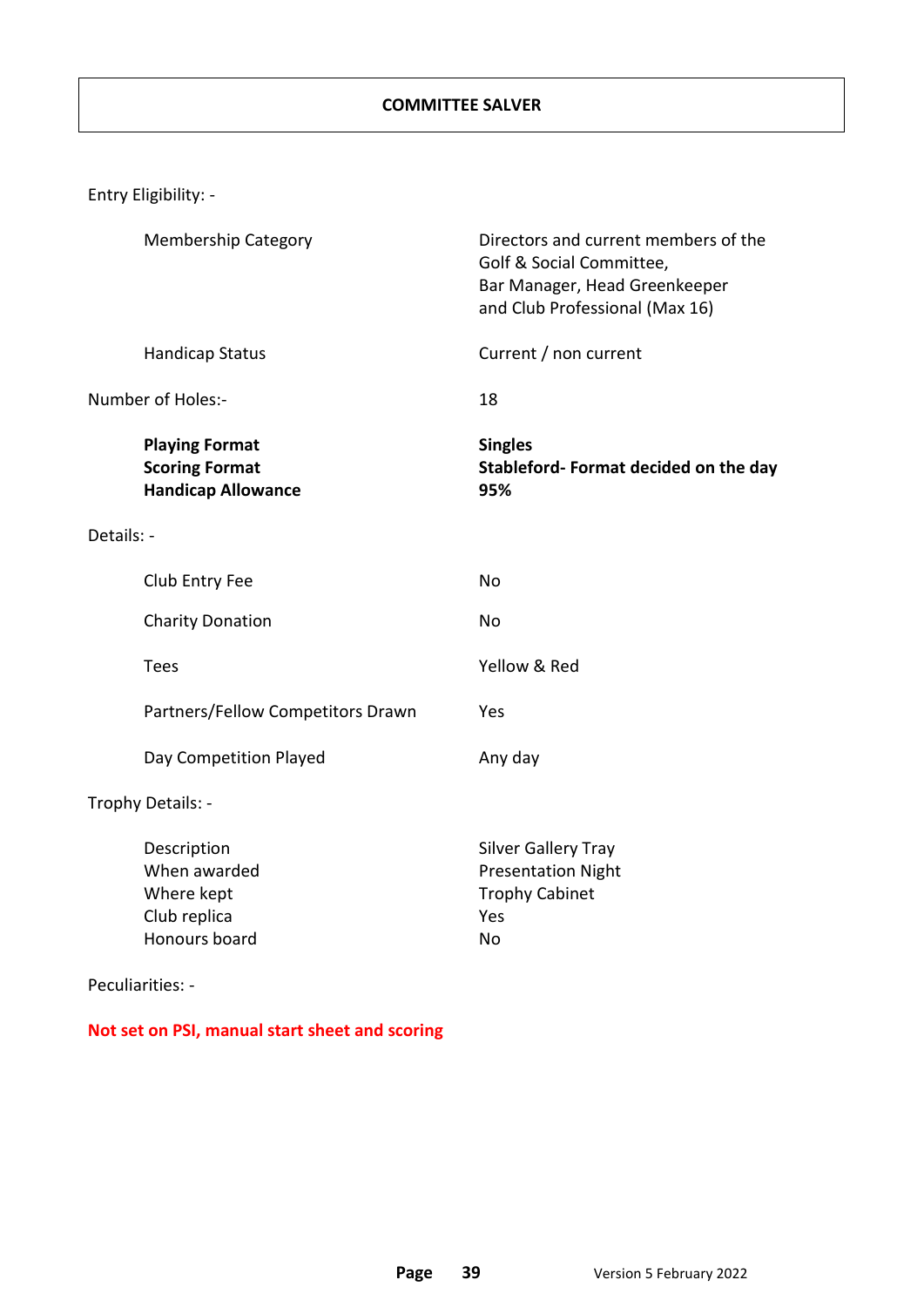|            | <b>Membership Category</b><br>Handicap Index Limit<br><b>Handicap Status</b>                                                | 7 day Men, 7 day Ladies, Elite Juniors<br>Men 54.0 Ladies 54.0<br>Current                                          |
|------------|-----------------------------------------------------------------------------------------------------------------------------|--------------------------------------------------------------------------------------------------------------------|
|            | Number of Holes:-                                                                                                           | 18                                                                                                                 |
|            | <b>Playing Format</b><br><b>Scoring Format</b><br><b>Max. Playing Handicap for competition</b><br><b>Handicap Allowance</b> | <b>Mixed Greensomes</b><br><b>Stableford</b><br><b>Men 28.0 Ladies 36.0</b><br>60% low/40% high of course handicap |
| Details: - |                                                                                                                             |                                                                                                                    |
|            | Club Entry Fee                                                                                                              | Yes                                                                                                                |
|            | <b>Charity Donation</b>                                                                                                     | <b>No</b>                                                                                                          |
|            | <b>Tees</b><br><b>Starting Tees</b>                                                                                         | White and Red<br>1st                                                                                               |
|            | King of Korse Qualifier                                                                                                     | <b>No</b>                                                                                                          |
|            | Partners/Fellow Competitors Drawn                                                                                           | <b>No</b>                                                                                                          |
|            | Day Competition Played                                                                                                      | any day                                                                                                            |
|            | Closing day for knockout rounds                                                                                             | n/a                                                                                                                |
|            | Trophy Details: -                                                                                                           |                                                                                                                    |
|            | Description<br>When awarded<br>Where kept<br>Club replica                                                                   | Salver<br><b>Presentation Night</b><br><b>Trophy Cabinet</b><br>Yes                                                |
|            | Honours board                                                                                                               | Yes                                                                                                                |

Peculiarities: -

To be organised by the Captain and Lady Captain.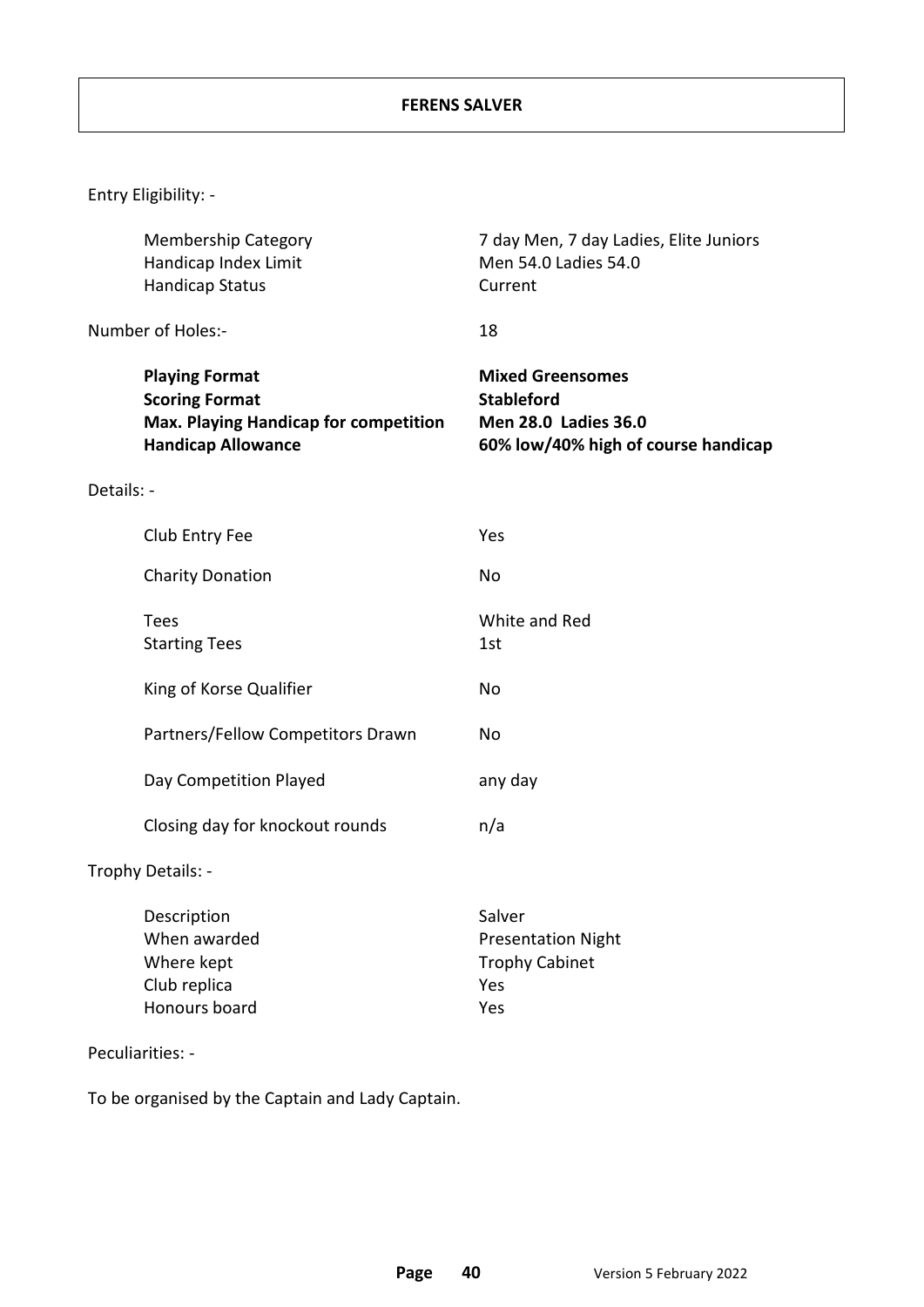| <b>Membership Category</b>                   | 7 & 5 day Men, 7 & 5 day Ladies,<br>Elite Juniors |
|----------------------------------------------|---------------------------------------------------|
| Handicap Index Limit                         | Men 54.0 Ladies 54.0                              |
| <b>Handicap Status</b>                       | Current                                           |
| Number of Holes:-                            | 18                                                |
| <b>Playing Format</b>                        | <b>Mixed Four Ball Better Ball</b>                |
| <b>Scoring Format</b>                        | <b>Stableford</b>                                 |
| <b>Max. Playing Handicap for competition</b> | <b>Men 28.0 Ladies 36.0</b>                       |
|                                              | Men play off Men's index, Ladies play off         |
|                                              | Ladies index                                      |
| <b>Handicap Allowance</b>                    | 85%                                               |
|                                              |                                                   |

Details: -

| Club Entry Fee                                                             | Yes                                                                                 |
|----------------------------------------------------------------------------|-------------------------------------------------------------------------------------|
| <b>Charity Donation</b>                                                    | No                                                                                  |
| <b>Tees</b><br><b>Starting Tees</b>                                        | White & Red<br>1st                                                                  |
| Partners/Fellow Competitors Drawn                                          | No                                                                                  |
| Day Competition Played                                                     | Any Day                                                                             |
| Closing day for knockout rounds                                            | n/a                                                                                 |
| Trophy Details: -                                                          |                                                                                     |
| Description<br>When awarded<br>Where kept<br>Club replica<br>Honours board | Pair of Salvers<br><b>Presentation Night</b><br><b>Trophy Cabinet</b><br>Yes<br>Yes |

Peculiarities: -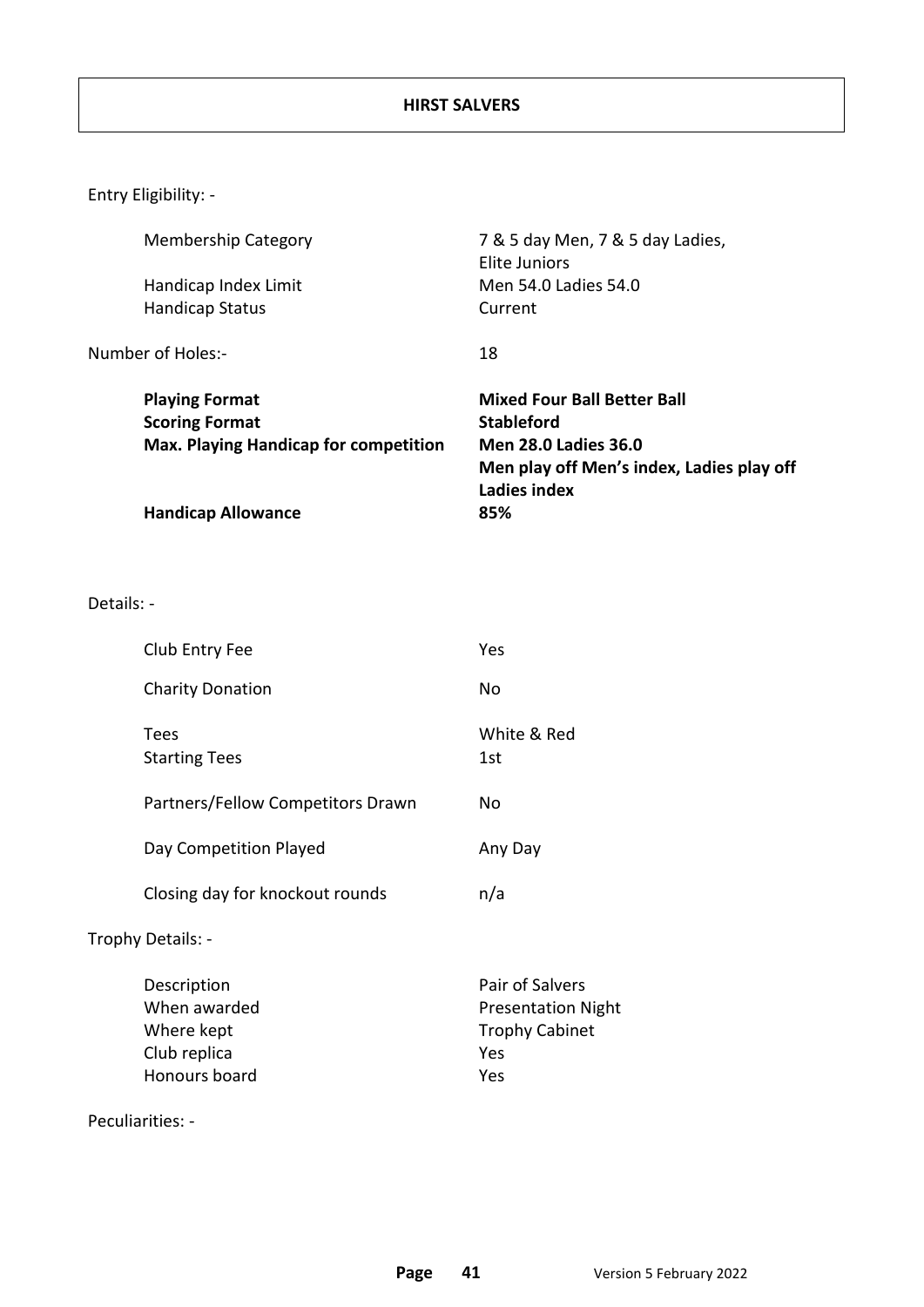|            | <b>Membership Category</b>                                                                                                 | 7 day Men, 7 day Ladies, Elite Juniors                                                                                                     |
|------------|----------------------------------------------------------------------------------------------------------------------------|--------------------------------------------------------------------------------------------------------------------------------------------|
|            | Handicap Index Limit                                                                                                       | Men 54.0 Ladies 54.0                                                                                                                       |
|            | <b>Handicap Status</b>                                                                                                     | Current                                                                                                                                    |
|            | Number of Holes:-                                                                                                          | 18                                                                                                                                         |
|            | <b>Playing Format</b><br><b>Scoring Format</b><br><b>Max. Course Handicap for competition</b><br><b>Handicap Allowance</b> | <b>Mixed Foursomes</b><br><b>Matchplay Knockout</b><br><b>Men 28.0 Ladies 36.0</b><br>50% combined team course handicap full<br>difference |
| Details: - |                                                                                                                            |                                                                                                                                            |
|            | Club Entry Fee                                                                                                             | Yes                                                                                                                                        |
|            | <b>Charity Donation</b>                                                                                                    | No                                                                                                                                         |
|            | <b>Tees</b>                                                                                                                | White & Red                                                                                                                                |
|            | <b>Starting Tees</b>                                                                                                       | 1st or 10th                                                                                                                                |
|            | King of Korse Qualifier                                                                                                    | No                                                                                                                                         |
|            | Partners Drawn                                                                                                             | No                                                                                                                                         |
|            | Draw Method                                                                                                                | Uneven (cold) draw                                                                                                                         |
|            | Day Competition Played                                                                                                     | Any day                                                                                                                                    |
|            | Closing day for knockout rounds                                                                                            | Sundays                                                                                                                                    |
|            | Trophy Details: -                                                                                                          |                                                                                                                                            |
|            | Description                                                                                                                | Cup                                                                                                                                        |
|            | When awarded                                                                                                               | <b>Presentation Night</b>                                                                                                                  |
|            | Where kept                                                                                                                 | <b>Trophy Cabinet</b>                                                                                                                      |
|            | Club replica<br>Honours board                                                                                              | Yes<br>Yes                                                                                                                                 |
|            |                                                                                                                            |                                                                                                                                            |
|            | Peculiarities: -                                                                                                           |                                                                                                                                            |

**On PSI for entry only**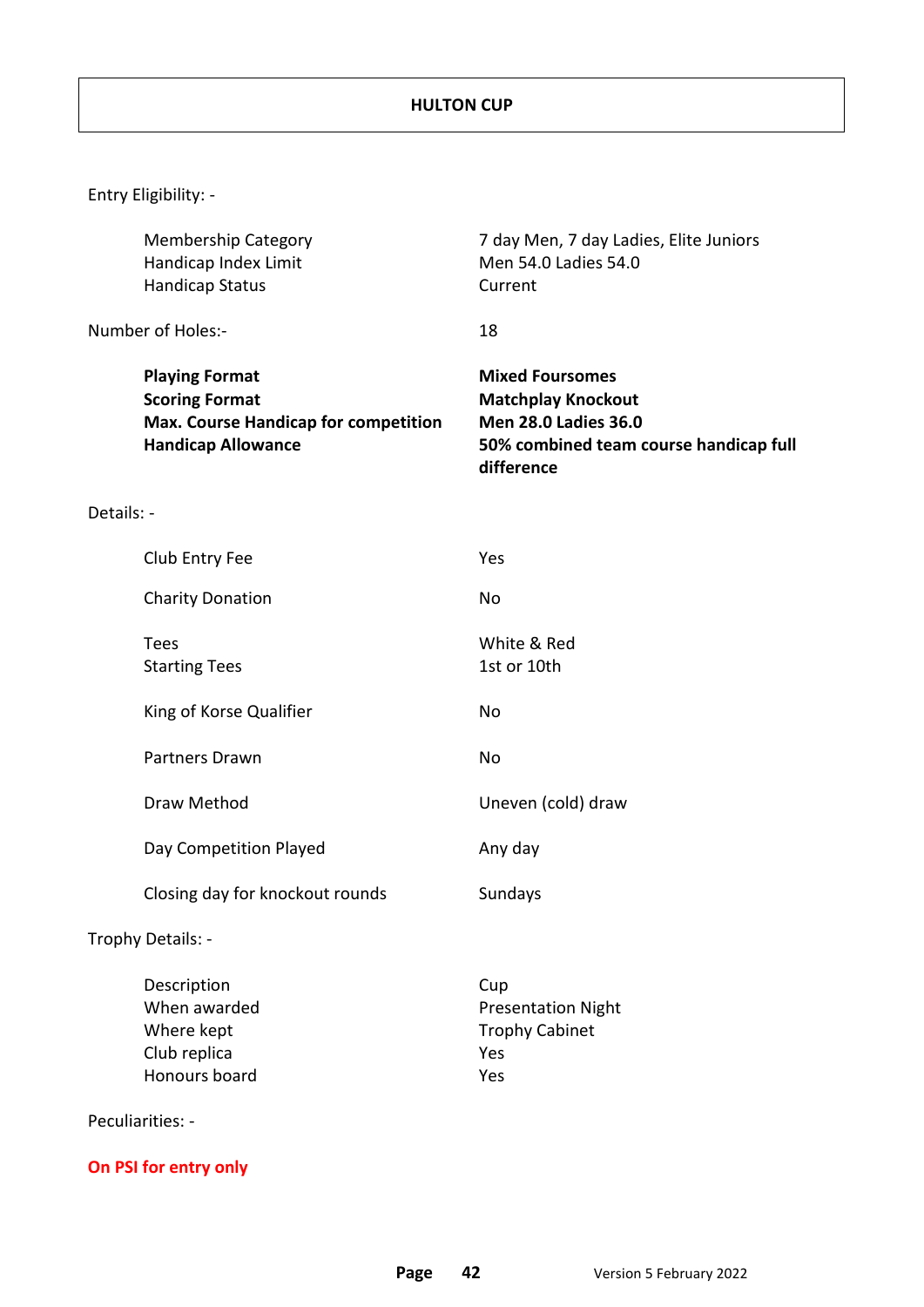#### **STARLING SALVER**

#### *The Ladies -v- The Gentlemen*

Entry Eligibility: -

|            | <b>Membership Category</b><br>Handicap Index Limit<br><b>Handicap Status</b> | 7 day Men, 7 day Ladies<br>Men 54.0 Ladies 54.0<br>Current and non current                                                                                                                     |
|------------|------------------------------------------------------------------------------|------------------------------------------------------------------------------------------------------------------------------------------------------------------------------------------------|
|            | Number of Holes:-                                                            | 18                                                                                                                                                                                             |
|            | <b>Playing Format</b><br><b>Scoring Format</b>                               | <b>Four Ball Betterball</b><br>Matchplay (1 point for a win,<br>$\frac{1}{2}$ for a half)                                                                                                      |
|            | <b>Max. Course Handicap for competition</b><br><b>Handicap Allowance</b>     | Men 28.0 Ladies 36.0 (plus adjustment)<br>Each player to receive 90% of the course<br>handicap, handicap allowance is full<br>difference of the lowest golfer whether he is<br>present or not. |
| Details: - |                                                                              |                                                                                                                                                                                                |
|            | Club Entry Fee                                                               | Yes                                                                                                                                                                                            |
|            | <b>Tees</b><br><b>Starting Tees</b>                                          | White & Red<br>1st                                                                                                                                                                             |
|            | <b>Partners Drawn</b>                                                        | Yes; except Captain plays Lady Captain<br>plus their chosen partners, then sides decided<br>in order of ascending exact handicaps                                                              |
|            | Day Competition Played                                                       | any day                                                                                                                                                                                        |
|            | Trophy Details: -                                                            |                                                                                                                                                                                                |
|            | Description<br>When awarded<br>Where kept<br>Club replica<br>Honours board   | Salver<br>On the day and on Presentation Night<br>Trophy Cabinet or Ladies' Trophy Cabinet<br>No<br>Yes                                                                                        |

Peculiarities: -

**Not on PSI- Manual start sheet and manual scoring**

To be organised by the Captain and Lady Captain.

Ladies' handicaps are adjusted by adding the difference between the ladies' and men's SSS which = 1. Shots then to be taken from the lowest player - the ladies have the SSS adjustment applied before this is determined Eg 36+1=37 then 90%

All players to stay for meal afterwards.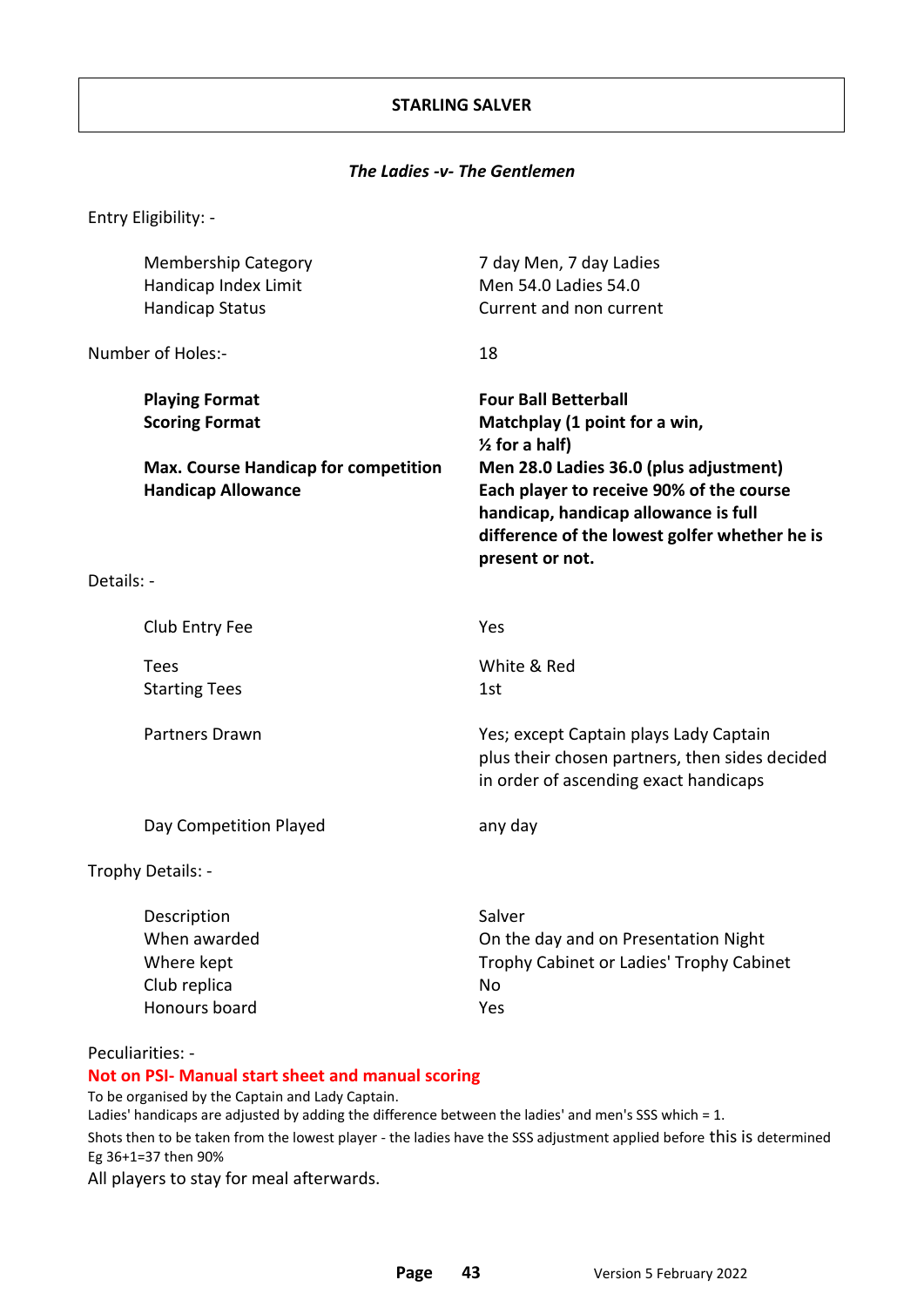|            | <b>Membership Category</b><br>Handicap Index Limit<br><b>Handicap Status</b>                                         | 7 day Men, 7 day ladies, Elite Juniors<br>Men 54.0, Ladies 54.0<br>Current |
|------------|----------------------------------------------------------------------------------------------------------------------|----------------------------------------------------------------------------|
|            | Number of Holes:-                                                                                                    | 18                                                                         |
|            | <b>Playing Format</b><br><b>Scoring Format</b><br>Max. Playing Handicap for competition<br><b>Handicap Allowance</b> | <b>Singles</b><br><b>Stableford</b><br>Men 28.0, Ladies 36.0<br>95%        |
| Details: - |                                                                                                                      |                                                                            |
|            | Club Entry Fee                                                                                                       | Yes                                                                        |
|            | <b>Charity Donation</b>                                                                                              | <b>No</b>                                                                  |
|            | <b>Tees</b><br><b>Starting Tees</b>                                                                                  | White Men, Red Ladies<br>1st                                               |
|            | King of Korse Qualifier                                                                                              | <b>No</b>                                                                  |
|            | <b>Fellow Competitors Drawn</b>                                                                                      | No                                                                         |
|            | Day Competition Played                                                                                               | Weekend                                                                    |
|            | Closing day for knockout rounds                                                                                      | n/a                                                                        |
|            | Trophy Details: -                                                                                                    |                                                                            |
|            | Description<br>When awarded<br>Where kept<br>Club replica                                                            | Cup<br><b>Presentation Night</b><br><b>Trophy Cabinet</b><br>Yes           |

Peculiarities: - Shotgun Start

Honours board Yes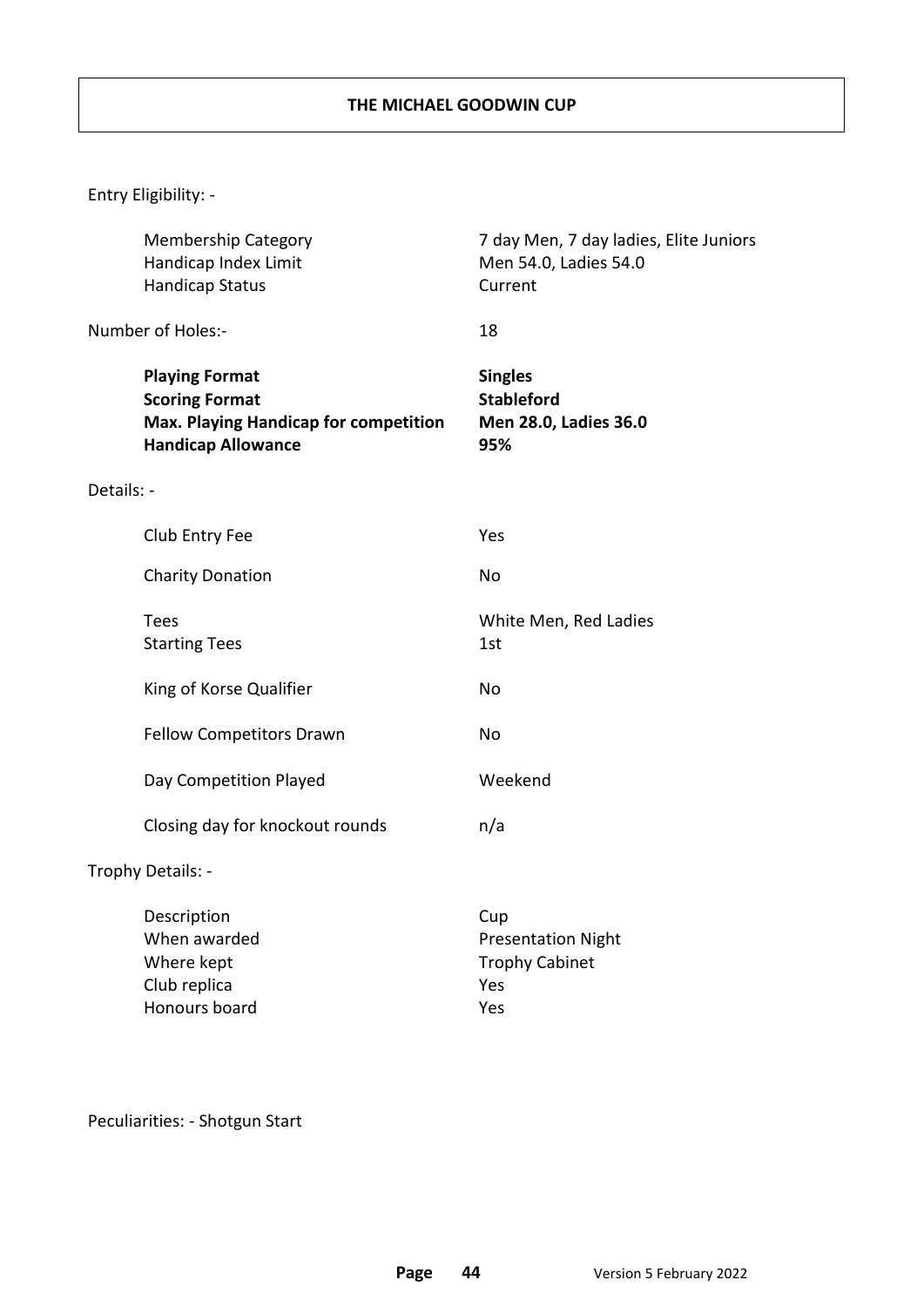## **Miscellaneous Competitions**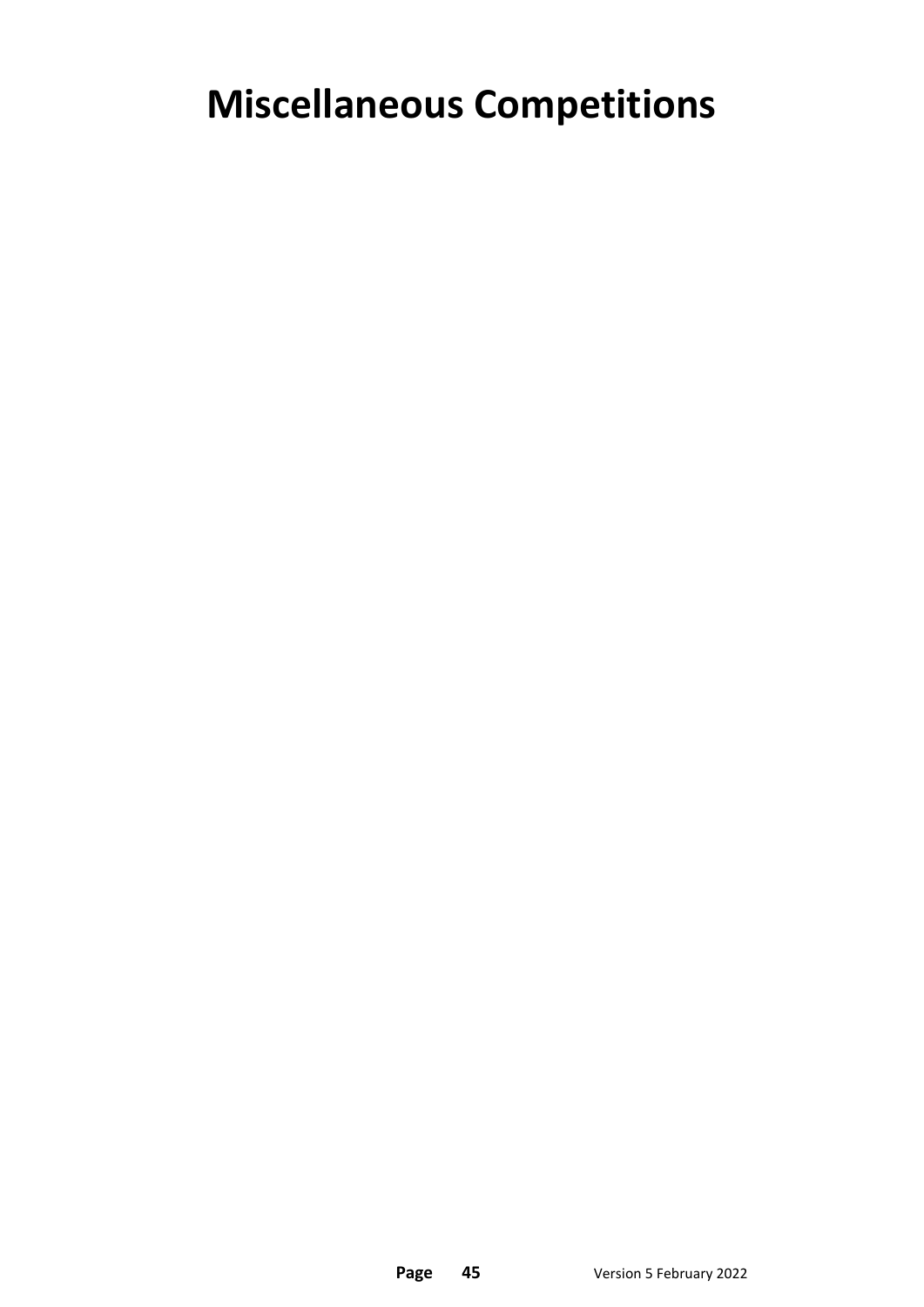|            | <b>Membership Category</b><br>Course Handicap Limit<br><b>Handicap Status</b>                                       | 7 day Men, 7 day Ladies, Juniors<br>Men 28.0 Ladies 36.0 Juniors 54.0<br>Current / non current + Club Handicaps            |
|------------|---------------------------------------------------------------------------------------------------------------------|----------------------------------------------------------------------------------------------------------------------------|
|            | Number of Holes:-                                                                                                   | 18                                                                                                                         |
|            | <b>Playing Format</b><br><b>Scoring Format</b><br>Max. Course Handicap for competition<br><b>Handicap Allowance</b> | <b>Mixed Greensome</b><br><b>Stableford</b><br>Men 28.0, Ladies 36.0, Juniors 45.0<br>60% low handidcap, 40% high handicap |
| Details: - |                                                                                                                     |                                                                                                                            |
|            | Club Entry Fee                                                                                                      | Yes (cost of catering included in fee)                                                                                     |
|            | <b>Charity Donation</b>                                                                                             | <b>No</b>                                                                                                                  |
|            | <b>Tees</b>                                                                                                         | Men White, Ladies Red,<br>Juniors White, Yellow or Red as appropriate                                                      |
|            | <b>Starting Tees</b>                                                                                                | 1st                                                                                                                        |
|            | Partners/Fellow Competitors Drawn                                                                                   | <b>No</b>                                                                                                                  |
|            | Day Competition Played                                                                                              | any day                                                                                                                    |
|            | Closing day for knockout rounds                                                                                     | n/a                                                                                                                        |
|            | Trophy Details: -                                                                                                   |                                                                                                                            |
|            | Description<br>When awarded<br>Where kept<br>Club replica<br>Honours board                                          | Cup<br><b>Presentation Night</b><br><b>Trophy Cabinet</b><br>Yes<br><b>No</b>                                              |

Peculiarities: -

#### **Pro. Sets this competition up – manual start sheet and scoring**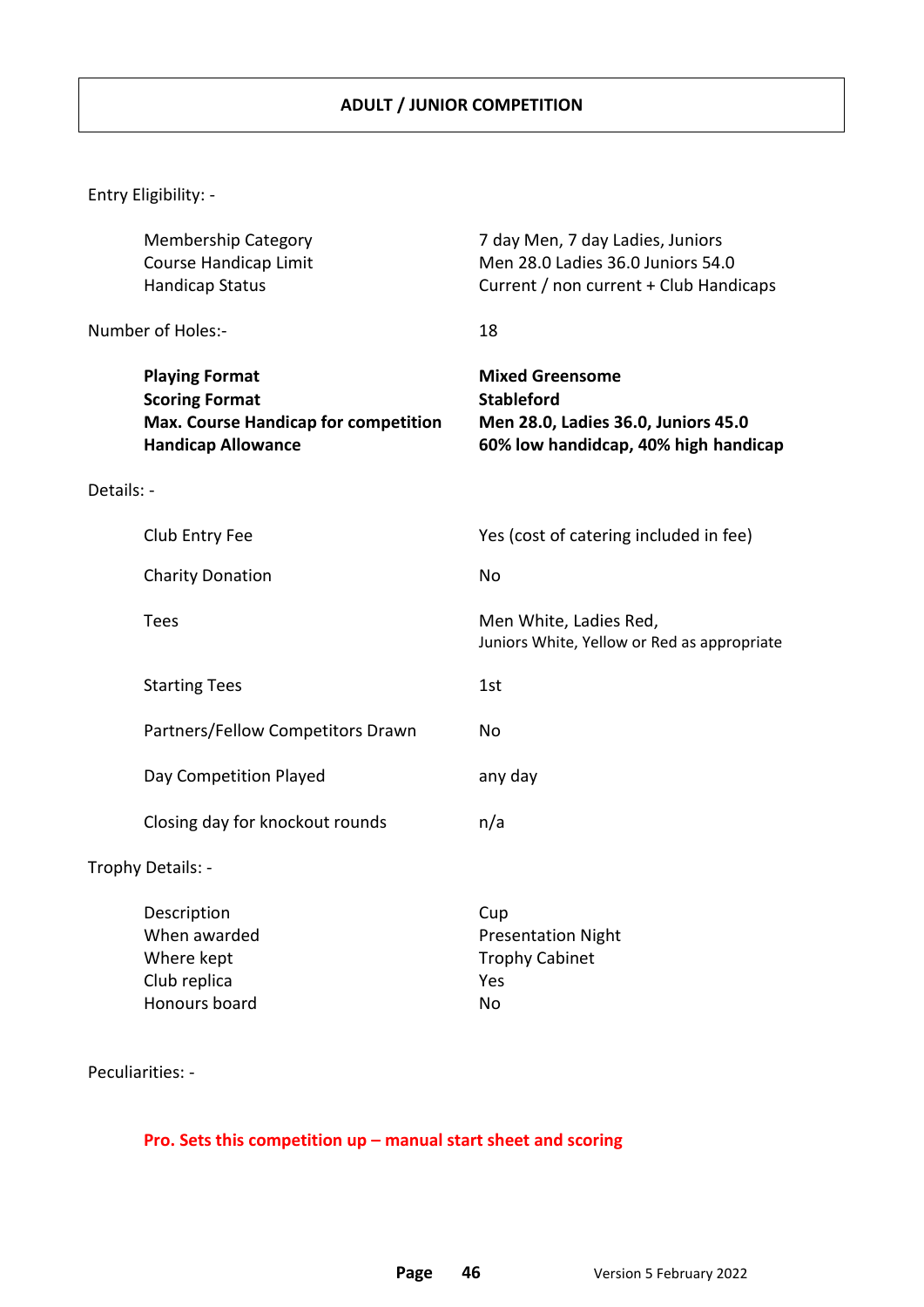#### **BATTLE OF BRITAIN - SPITFIRE TROPHY**

Entry Eligibility: -

|            | <b>Membership Category</b>                   | Clacton 7 day Men, Elite Juniors,<br>Adult Male members of affiliated Clubs |
|------------|----------------------------------------------|-----------------------------------------------------------------------------|
|            | Handicap Index Limit                         | 54.0                                                                        |
|            | <b>Handicap Status</b>                       | <b>Current WHS Handicap</b>                                                 |
|            | Number of Holes:-                            | 36                                                                          |
|            | <b>Playing Format</b>                        | <b>Aggregate of Bob Close Challenge Cup</b><br>and the Blenheim Trophy      |
|            | <b>Scoring Format</b>                        | <b>Stableford</b>                                                           |
|            | <b>Max. Playing Handicap for competition</b> | 28.0                                                                        |
|            | <b>Handicap Allowance</b>                    | As for each 18 hole round                                                   |
| Details: - |                                              |                                                                             |
|            | Club Entry Fee                               | No                                                                          |
|            | <b>Charity Donation</b>                      | Yes - donation made to RAFA                                                 |
|            | <b>Tees</b>                                  | White                                                                       |
|            | <b>Starting Tees</b>                         | 1st & 10th                                                                  |
|            | Partners/Fellow Competitors Drawn            | <b>No</b>                                                                   |
|            | Day Competition Played                       | 1st Weekend in September                                                    |
|            | Trophy Details: -                            |                                                                             |
|            | Description                                  | Cup                                                                         |
|            | When awarded                                 | On the day                                                                  |
|            | Where kept                                   | <b>Trophy Cabinet</b>                                                       |
|            | Club replica                                 | No                                                                          |

#### Peculiarities: -

All day Open competition. It is a condition of entry that jacket, tie and formal trousers be worn in the evening.

No one pair to take more than one Trophy (trophy precedence Spitfire, Bob Close, Blenheim) No one pair to take more than one Prize (prize precedence 1st agg., 2nd agg., 1st am & 1st pm

Honours board No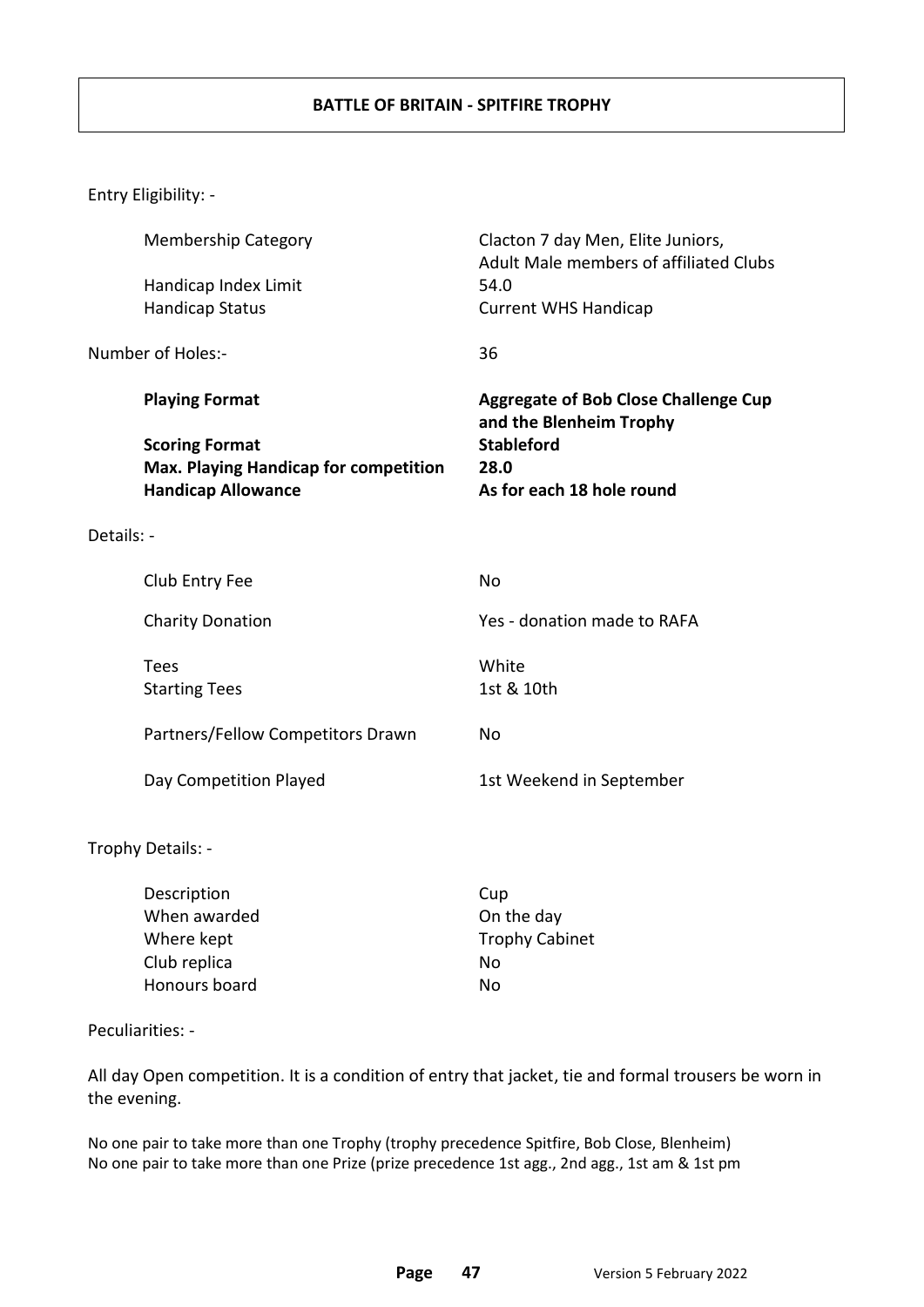#### **BATTLE OF BRITAIN - BOB CLOSE CHALLENGE CUP - PM**

Entry Eligibility: -

|            | <b>Membership Category</b>                     | Clacton 7 day Men, Elite Juniors,<br>Adult Male members of affiliated Clubs<br>54.0 |
|------------|------------------------------------------------|-------------------------------------------------------------------------------------|
|            | Handicap Index Limit<br><b>Handicap Status</b> | <b>Current WHS handicap</b>                                                         |
|            |                                                |                                                                                     |
|            | Number of Holes:-                              | 18                                                                                  |
|            | <b>Playing Format</b>                          | Greensome                                                                           |
|            | <b>Scoring Format</b>                          | <b>Stableford</b>                                                                   |
|            | Max. Playing Handicap for competition          | 28.0                                                                                |
|            | <b>Handicap Allowance</b>                      | 60% low handicap, 40% high handicap                                                 |
|            |                                                |                                                                                     |
| Details: - |                                                |                                                                                     |
|            | Club Entry Fee                                 | <b>No</b>                                                                           |
|            | <b>Charity Donation</b>                        | Yes - donation made to RAFA                                                         |
|            | <b>Tees</b>                                    | White                                                                               |
|            | <b>Starting Tees</b>                           | 1st & 10th                                                                          |
|            |                                                |                                                                                     |
|            | Partners/Fellow Competitors Drawn              | <b>No</b>                                                                           |
|            | Day Competition Played                         | 1st Weekend in September                                                            |
|            | Trophy Details: -                              |                                                                                     |
|            | Description                                    | Cup                                                                                 |
|            | When awarded                                   | On the day                                                                          |
|            | Where kept                                     | <b>Trophy Cabinet</b>                                                               |
|            | Club replica                                   | No                                                                                  |
|            | Honours board                                  | <b>No</b>                                                                           |
|            |                                                |                                                                                     |

All day Open competition. It is a condition of entry that jacket, tie and formal trousers to be worn in the evening.

No one pair to take more than one Trophy (trophy precedence Spitfire, Bob Close, Blenheim) No one pair to take more than one Prize (prize precedence 1st agg., 2nd agg., 1st am & 1st pm

Until 1992 this cup was awarded for the 36 hole aggregate score. In 1993 when the Spitfire Trophy was donated, it superseded the Timmens Cup for the morning competition.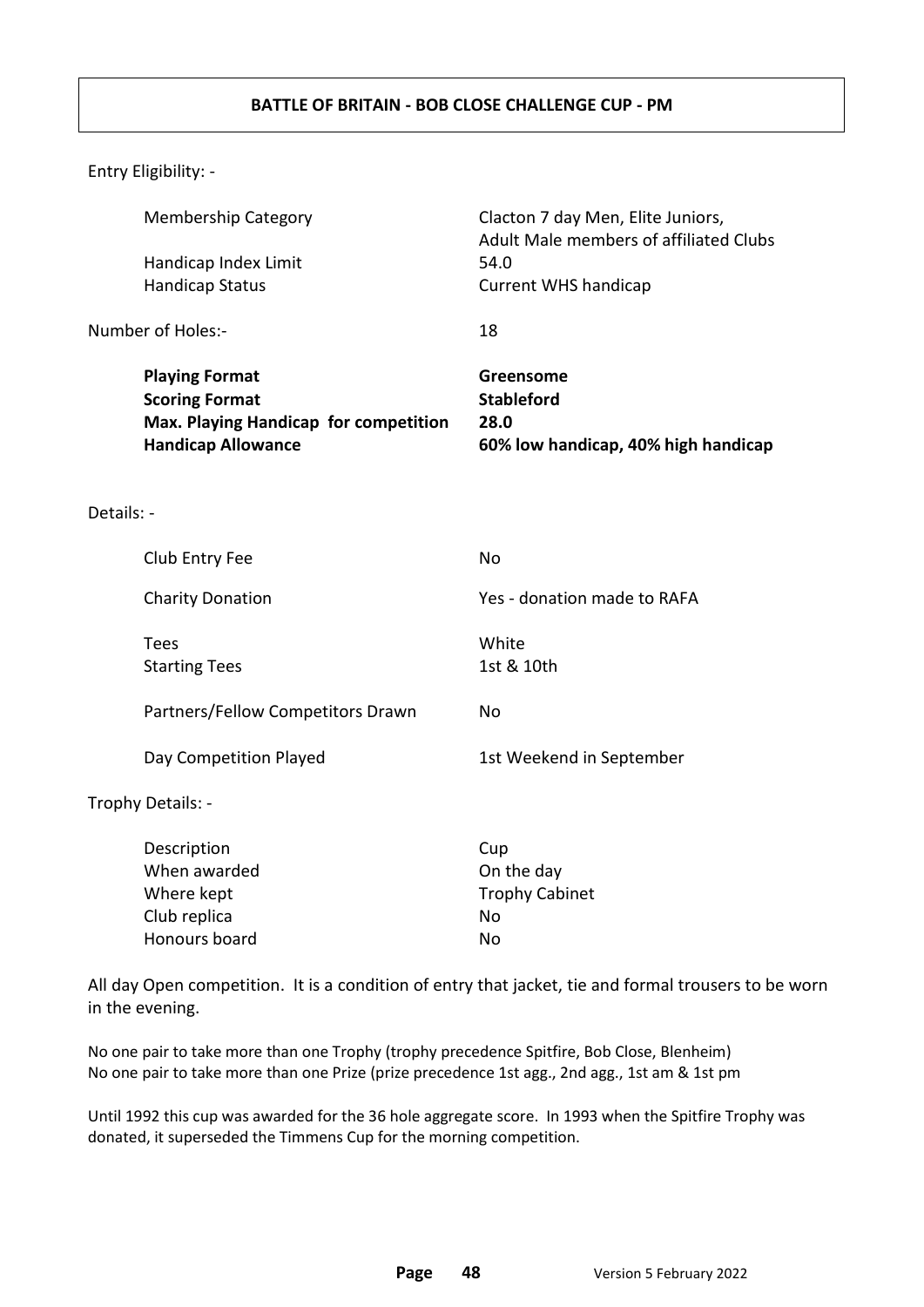#### **BATTLE OF BRITAIN - BLENHEIM TROPHY - AM**

Entry Eligibility: -

|            | <b>Membership Category</b>                                                                                           | Clacton 7 day Men, Elite Juniors,<br>Adult Male members of affiliated Clubs                    |
|------------|----------------------------------------------------------------------------------------------------------------------|------------------------------------------------------------------------------------------------|
|            | Handicap Index Limit                                                                                                 | 54.0                                                                                           |
|            | <b>Handicap Status</b>                                                                                               | <b>Current WHS handicap</b>                                                                    |
|            | Number of Holes:-                                                                                                    | 18                                                                                             |
|            | <b>Playing Format</b><br><b>Scoring Format</b><br>Max. Playing Handicap for competition<br><b>Handicap Allowance</b> | <b>4 Ball Better Ball</b><br><b>Stableford</b><br>28.0<br>Based on 85% of full course handicap |
| Details: - |                                                                                                                      |                                                                                                |
|            | Club Entry Fee                                                                                                       | <b>No</b>                                                                                      |
|            | <b>Charity Donation</b>                                                                                              | Yes - donation made to RAFA                                                                    |
|            | <b>Tees</b><br><b>Starting Tees</b>                                                                                  | White<br>1st & 10th                                                                            |
|            | Partners/Fellow Competitors Drawn                                                                                    | <b>No</b>                                                                                      |
|            | Day Competition Played                                                                                               | 1st Weekend in September                                                                       |
|            | Trophy Details: -                                                                                                    |                                                                                                |
|            | Description<br>When awarded<br>Where kept<br>Club replica<br>Honours board                                           | Brass aircraft on plinth<br>On the day<br><b>Trophy Cabinet</b><br>No<br>No                    |
|            | Peculiarities: -                                                                                                     |                                                                                                |
|            | All day Open competition.                                                                                            |                                                                                                |

It is a condition of entry that jacket, tie and formal trousers be worn in the evening.

No one pair to take more than one Trophy (trophy precedence Spitfire, Bob Close, Blenheim) No one pair to take more than one Prize (prize precedence 1st agg., 2nd agg., 1st am & 1st pm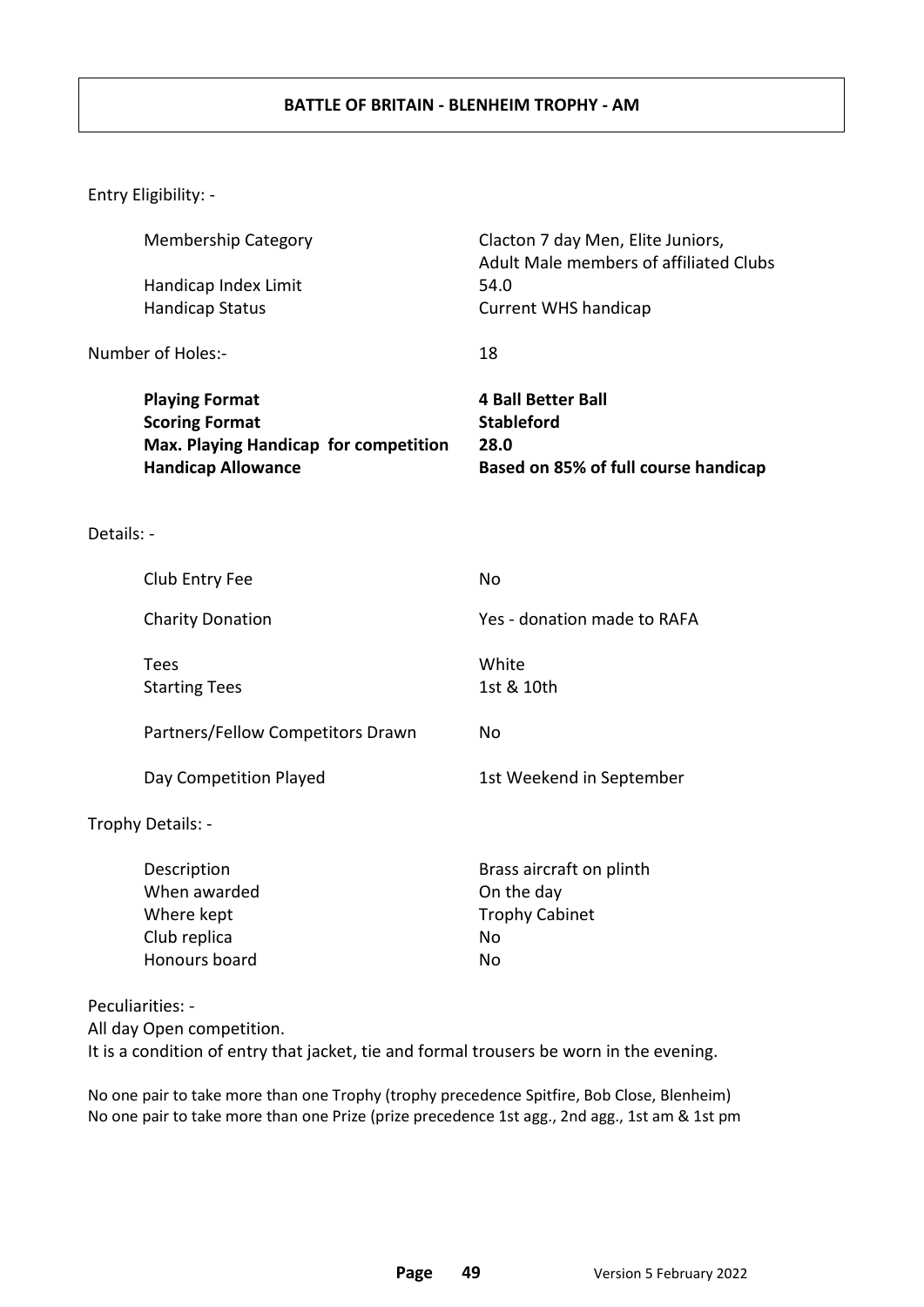| <b>Membership Category</b>                 | Clacton 7 day Men, Elite Juniors,<br>Adult male members of affiliated clubs |
|--------------------------------------------|-----------------------------------------------------------------------------|
| Handicap Index Limit                       | 54.0                                                                        |
| <b>Handicap Status</b>                     | <b>Current WHS Handicap</b>                                                 |
| Number of Holes:-                          | 36                                                                          |
| <b>Playing Format</b>                      | Aggregate of Denham Cup and The Alan<br><b>Wiggins Trophy</b>               |
| <b>Scoring Format</b>                      | <b>Strokeplay</b>                                                           |
| <b>Max. Handicap Index for competition</b> | 24.5                                                                        |
| <b>Handicap Allowance</b>                  | As for each 18 hole round                                                   |
|                                            |                                                                             |
|                                            |                                                                             |

Details: -

| Club Entry Fee                    | No                  |
|-----------------------------------|---------------------|
| <b>Charity Donation</b>           | No                  |
| Tees<br><b>Starting Tee</b>       | White<br>1st & 10th |
| Partners/Fellow Competitors Drawn | No                  |
| Day Competition Played            | any day             |
| Trophy Details: -                 |                     |

| Description   | Cup                   |
|---------------|-----------------------|
| When awarded  | on the day            |
| Where kept    | <b>Trophy Cabinet</b> |
| Club replica  | Nο                    |
| Honours board | Yes                   |

All day Open Event.

It is a condition of entry that jacket & tie be worn in the evening.

No one pair to take more than one trophy (trophy precedence Eagle Steamship, Denham Cup, The Alan Wiggins Trophy). Except for gross score prize, no one pair to take more than one prize (prize precedence  $1^{\text{st}}$  am &  $1^{\text{st}}$  pm,  $2^{\text{nd}}$  am &  $2^{\text{nd}}$  pm).

(*Dates from when Eagle Steamship Line passenger ships stopped at the end of Clacton Pier*).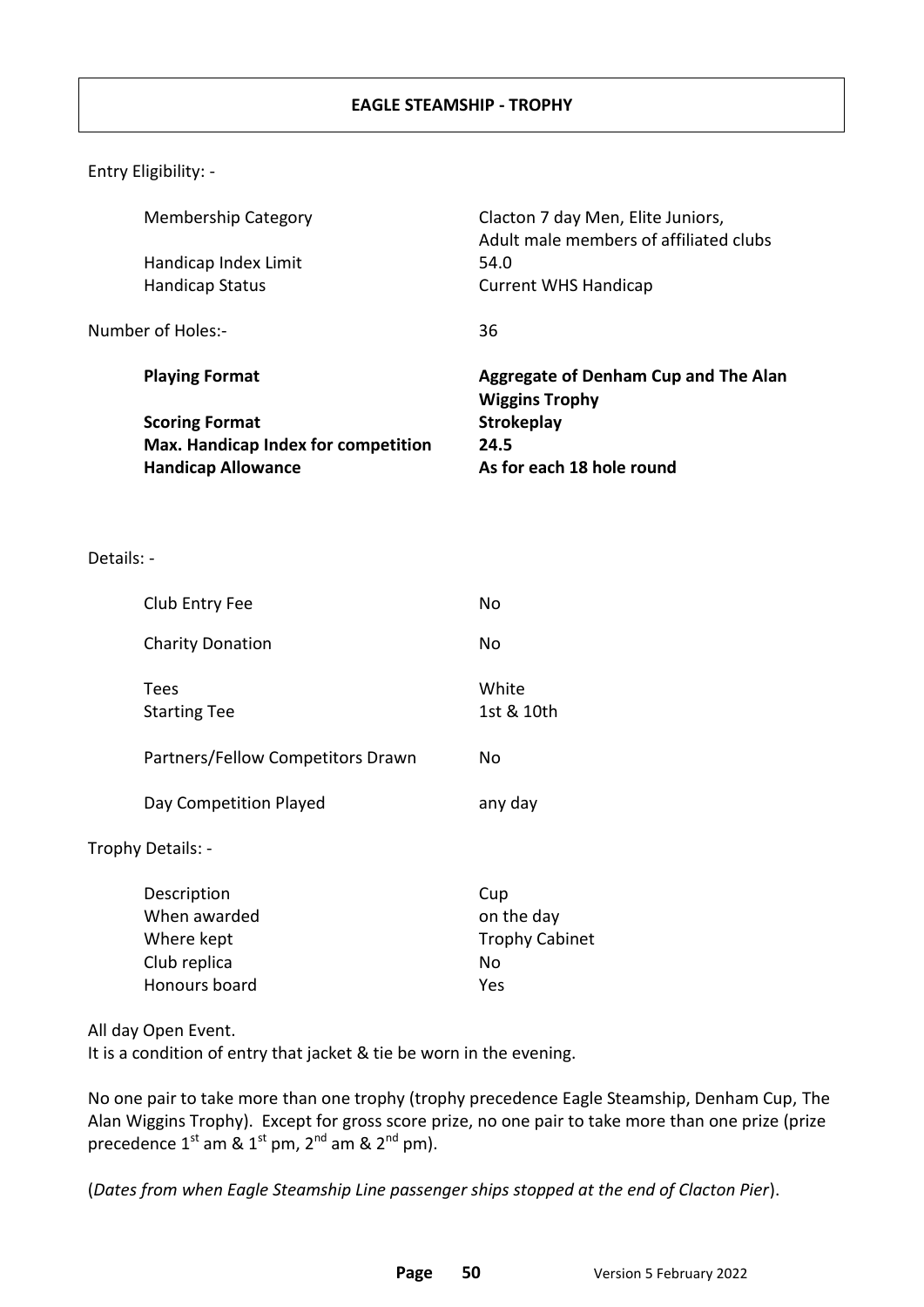#### **EAGLE STEAMSHIP - DENHAM CUP - AM**

Entry Eligibility: -

|            | <b>Membership Category</b>                                                                                         | Clacton 7 day Men, Elite Juniors,<br>Adult Male members of affiliated Clubs                    |
|------------|--------------------------------------------------------------------------------------------------------------------|------------------------------------------------------------------------------------------------|
|            | Handicap Index Limit                                                                                               | 54.0                                                                                           |
|            | <b>Handicap Status</b>                                                                                             | <b>Current WHS Handicap</b>                                                                    |
|            | Number of Holes:-                                                                                                  | 18                                                                                             |
| Details: - | <b>Playing Format</b><br><b>Scoring Format</b><br>Max. Handicap Index for competition<br><b>Handicap Allowance</b> | <b>4 Ball Better Ball</b><br><b>Stableford</b><br>24.5<br>Based on 85% of full course handicap |
|            | Club Entry Fee                                                                                                     | No                                                                                             |
|            | <b>Charity Donation</b>                                                                                            | <b>No</b>                                                                                      |
|            | <b>Tees</b>                                                                                                        | White                                                                                          |
|            | <b>Starting Tees</b>                                                                                               | 1st & 10th                                                                                     |
|            | Partners/Fellow Competitors Drawn                                                                                  | No                                                                                             |
|            | Day Competition Played                                                                                             | any day                                                                                        |
|            | Trophy Details: -                                                                                                  |                                                                                                |
|            | Description                                                                                                        | Cup                                                                                            |
|            | When awarded                                                                                                       | On the day                                                                                     |
|            | Where kept                                                                                                         | <b>Trophy Cabinet</b>                                                                          |
|            | Club replica                                                                                                       | No                                                                                             |

All day Open Event.

It is a condition of entry that jacket & tie be worn in the evening.

Honours board No

No one pair to take more than one Trophy (trophy precedence Eagle Steamship, Denham Cup, The Alan Wiggins Trophy)

No one pair to take more than one Prize (prize precedence 1st am & 1st pm, 2nd am & 2nd pm)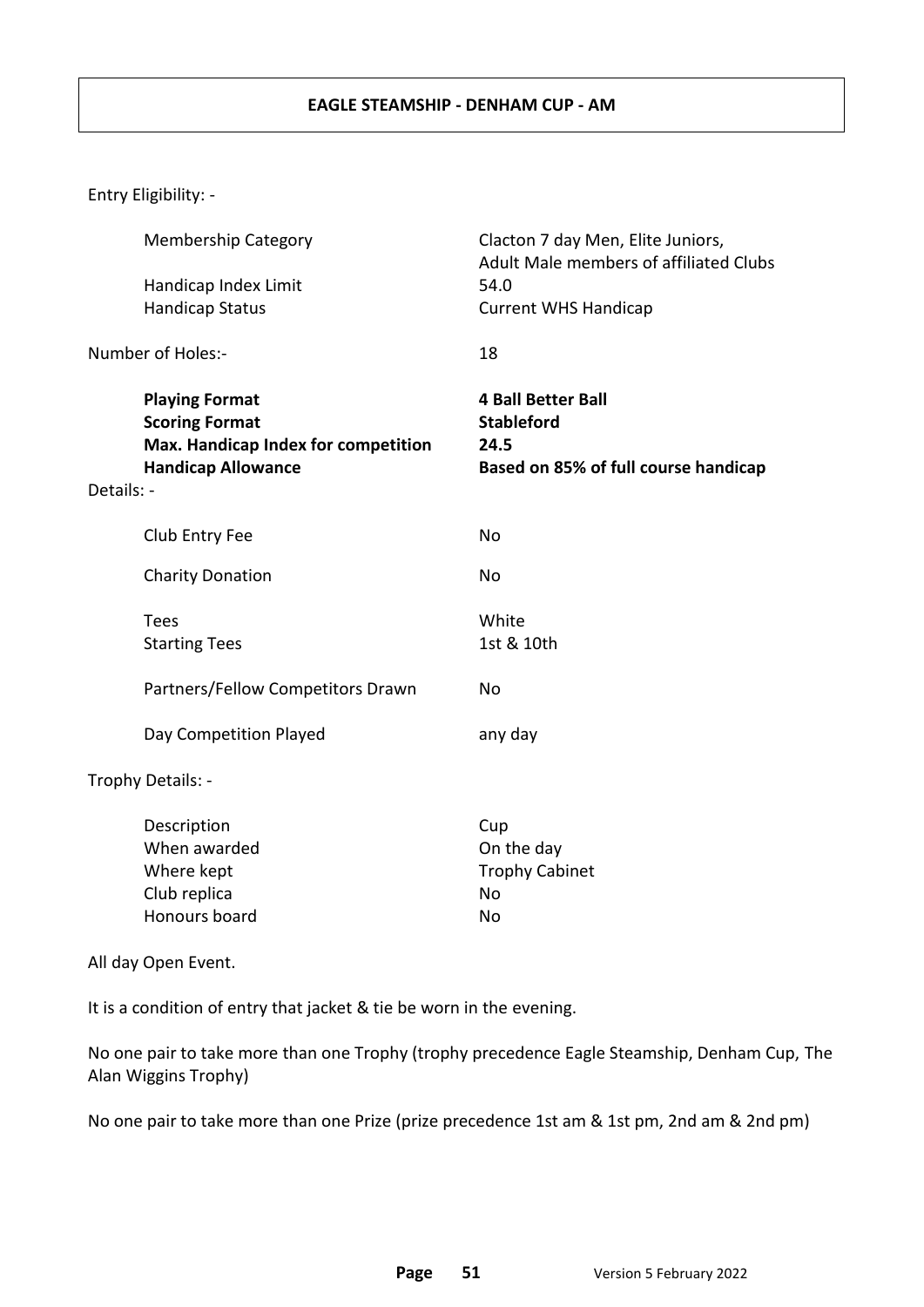#### **EAGLE STEAMSHIP –THE ALAN WIGGINS TROPHY - PM**

Entry Eligibility: -

|            | <b>Membership Category</b><br>Handicap Index Limit<br><b>Handicap Status</b>                                       | Clacton 7 day Men, Elite Juniors,<br>Adult male members of affiliated clubs<br>54.0<br><b>Current WHS Handicap</b> |
|------------|--------------------------------------------------------------------------------------------------------------------|--------------------------------------------------------------------------------------------------------------------|
|            | Number of Holes:-                                                                                                  | 18                                                                                                                 |
|            | <b>Playing Format</b><br><b>Scoring Format</b><br>Max. Handicap Index for competition<br><b>Handicap Allowance</b> | Greensome<br><b>Stableford</b><br>24.5<br>60% low handicap, 40% high handicap                                      |
| Details: - |                                                                                                                    |                                                                                                                    |
|            | Club Entry Fee                                                                                                     | <b>No</b>                                                                                                          |
|            | <b>Charity Donation</b>                                                                                            | No                                                                                                                 |
|            | <b>Tees</b><br><b>Starting Tee</b>                                                                                 | White<br>1st & 10th                                                                                                |
|            | Partners/Fellow Competitors Drawn                                                                                  | <b>No</b>                                                                                                          |
|            | Day Competition Played                                                                                             | any day                                                                                                            |
|            | Trophy Details: -                                                                                                  |                                                                                                                    |
|            | Description<br>Mhon awardod                                                                                        | Cup<br>on tho day                                                                                                  |

| When awarded  | on the day            |
|---------------|-----------------------|
| Where kept    | <b>Trophy Cabinet</b> |
| Club replica  | Nο                    |
| Honours board | N٥                    |

All day Open Event.

It is a condition of entry that jacket & tie be worn in the evening.

No one pair to take more than one trophy (trophy precedence Eagle Steamship, Denham Cup, The Alan Wiggins Trophy).

Except for gross score prize, no one pair to take more than one prize (prize precedence  $1^{st}$  am &  $1^{st}$ pm,  $2<sup>nd</sup>$  am &  $2<sup>nd</sup>$  pm).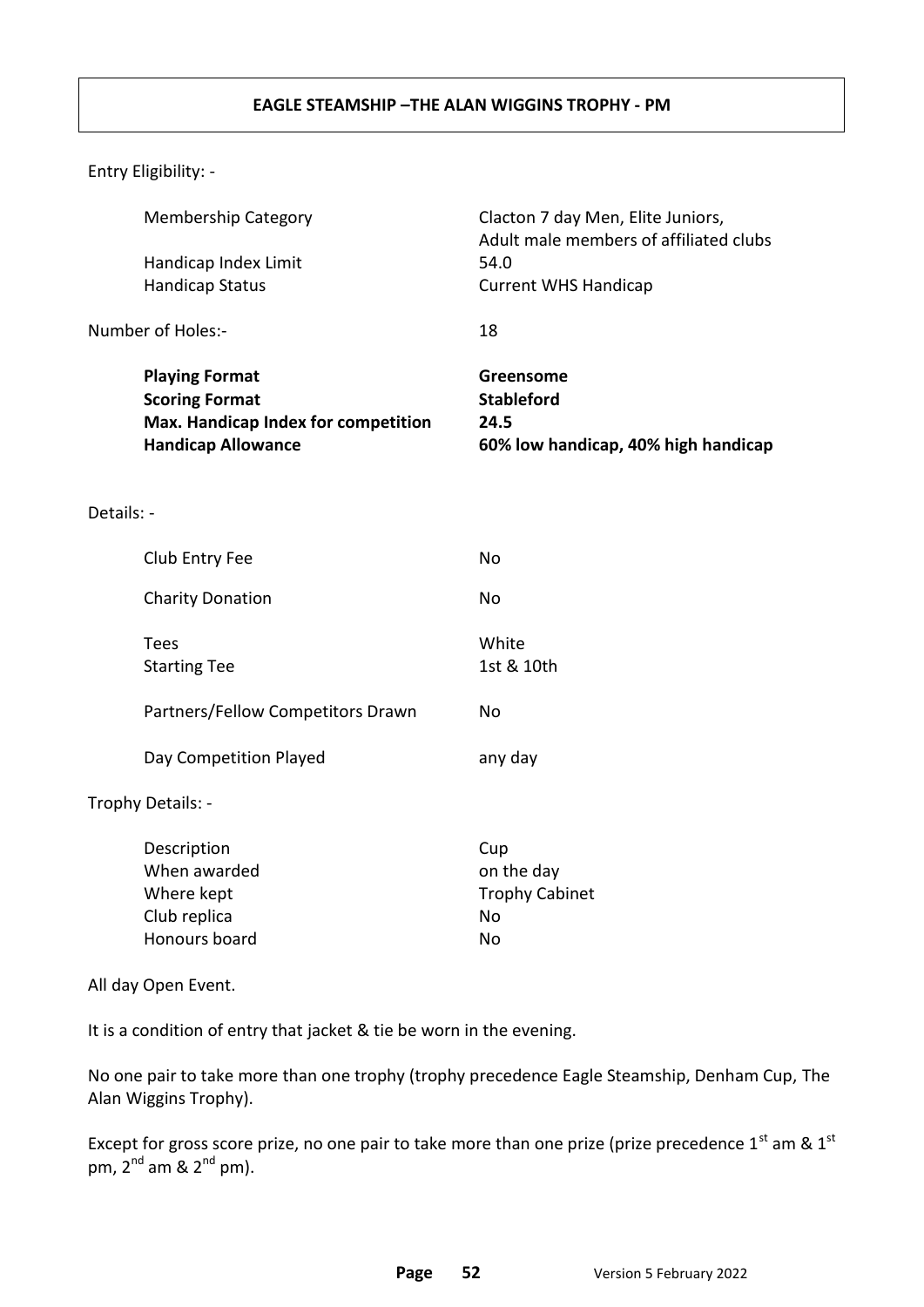|            | Entry Eligibility: -                                                                                               |                                                                                                              |
|------------|--------------------------------------------------------------------------------------------------------------------|--------------------------------------------------------------------------------------------------------------|
|            | <b>Membership Category</b>                                                                                         | Clacton 7 day Men, 5 day Men,                                                                                |
|            | Handicap Index Limit                                                                                               | <b>Adult Male Guests</b><br>54.0                                                                             |
|            | Number of Holes:-                                                                                                  | to be decided by the organiser                                                                               |
|            | <b>Playing Format</b><br><b>Scoring Format</b><br>Max. Handicap Index for competition<br><b>Handicap Allowance</b> | <b>4 Ball Better Ball</b><br><b>Stableford</b><br>24.5<br>Each partner receives 85% off full course handicap |
| Details: - |                                                                                                                    |                                                                                                              |
|            | Club Entry Fee                                                                                                     | <b>No</b>                                                                                                    |
|            | <b>Charity Donation</b>                                                                                            | No                                                                                                           |
|            | <b>Tees</b><br><b>Starting Tees</b>                                                                                | White<br>1st & 10th                                                                                          |
|            | Partners/Fellow Competitors Drawn                                                                                  | No                                                                                                           |
|            | Day Competition Played                                                                                             | day and date decided by organiser                                                                            |
|            | Trophy Details: -                                                                                                  |                                                                                                              |
|            | Description<br>When awarded<br>Where kept<br>Club replica<br>Honours board                                         | n/a<br>On the day<br>n/a<br><b>No</b><br><b>No</b>                                                           |

Prize winners qualify for prizes only if WHS Current handicap certificates are produced on the day at the discretion of the organiser.

No one pair to take more than one prize (prize precedence  $1^{st}$ ,  $2^{nd}$  and  $3^{rd}$ p.m., then morning scores:- 1st front nine, 1st back nine, 2nd front nine, 2nd back nine).

Dress code is smart casual. Run by whoever is in charge on the day.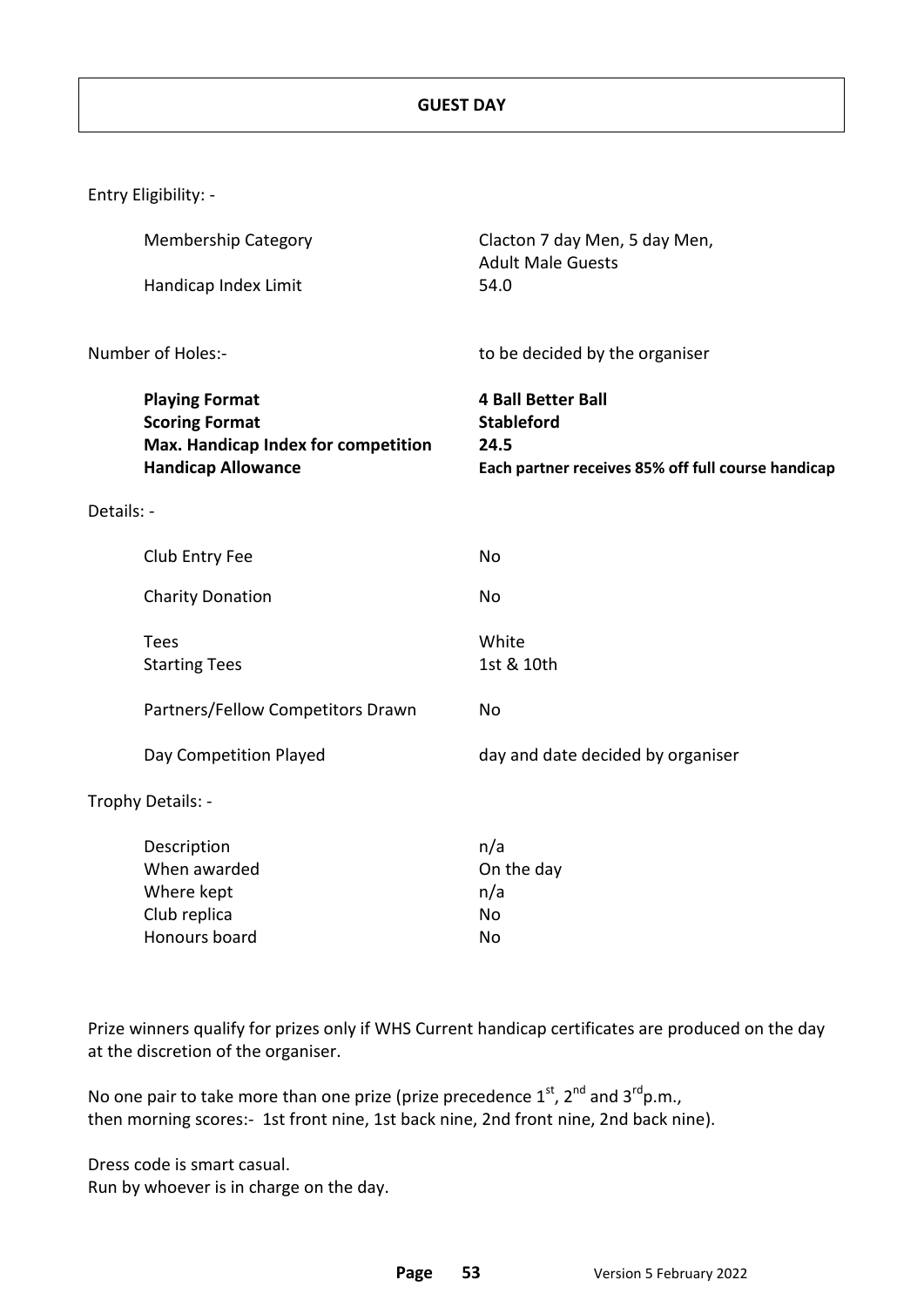|            | <b>Membership Category</b><br>Handicap Index Limit<br><b>Handicap Status</b>                                       | 7 day Men<br>28.0<br>Current                                                                                                                                                                                 |
|------------|--------------------------------------------------------------------------------------------------------------------|--------------------------------------------------------------------------------------------------------------------------------------------------------------------------------------------------------------|
|            | Number of Holes:-                                                                                                  | 18                                                                                                                                                                                                           |
|            | <b>Playing Format</b><br><b>Scoring Format</b><br>Max. Handicap Index for competition<br><b>Handicap Allowance</b> | <b>4 Ball Betterball</b><br><b>Matchplay</b><br>28.0<br>Each player to receive 90% of the course<br>handicap, handicap allowance is full<br>difference of the lowest golfer whether he is<br>present or not. |
| Details: - |                                                                                                                    |                                                                                                                                                                                                              |
|            | Club Entry Fee                                                                                                     | <b>No</b>                                                                                                                                                                                                    |
|            | <b>Tees</b>                                                                                                        | White / Yellow (Captain's choice)                                                                                                                                                                            |
|            | <b>Starting Tees</b>                                                                                               | 1st                                                                                                                                                                                                          |
|            | Teams of                                                                                                           | 16 players (can be up to 20)                                                                                                                                                                                 |
|            | Day Competition Played                                                                                             | Saturday                                                                                                                                                                                                     |
|            | Trophy Details: -                                                                                                  |                                                                                                                                                                                                              |
|            | Description<br>When awarded                                                                                        | <b>Cut Glass Bowl</b><br>On the day                                                                                                                                                                          |

Club replica No Honours board No

Where kept **Trophy Cabinet (if won by Clacton)** 

Peculiarities: -

Meal is at own expense and dress code is smart casual.

Captain may choose 1 point for a win, ½ point for a half basis, or Hambro scoring.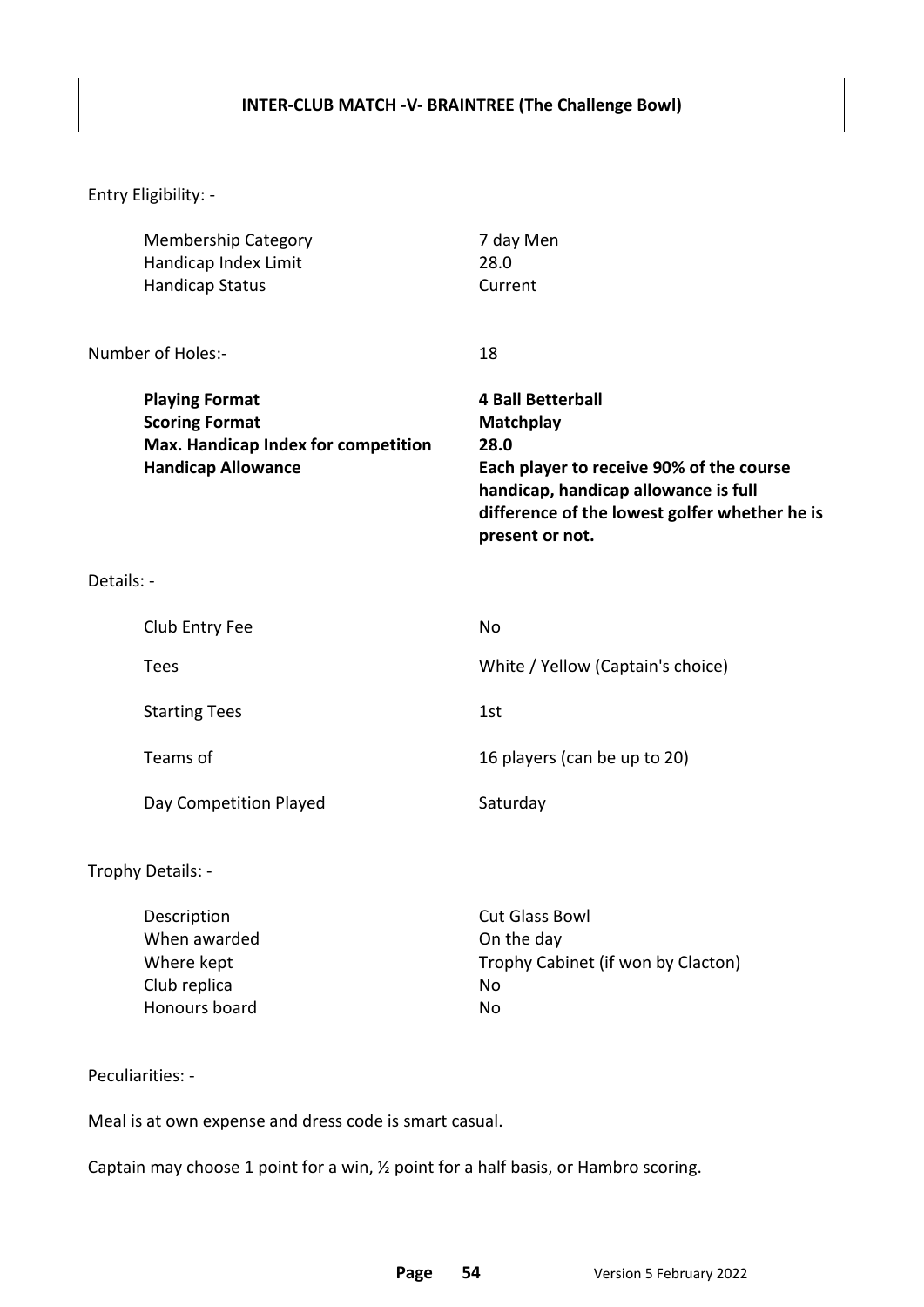#### **INTER-CLUB MATCH -V- COLCHESTER (The Matabele Bowl)**

Entry Eligibility: -

|            | <b>Membership Category</b><br>Handicap Index Limit<br><b>Handicap Status</b>                                       | 7 day Men<br>28.0<br>Current                                                                                                                                                                                 |
|------------|--------------------------------------------------------------------------------------------------------------------|--------------------------------------------------------------------------------------------------------------------------------------------------------------------------------------------------------------|
|            | Number of Holes:-                                                                                                  | 18                                                                                                                                                                                                           |
|            | <b>Playing Format</b><br><b>Scoring Format</b><br>Max. Handicap Index for competition<br><b>Handicap Allowance</b> | <b>4 Ball Betterball</b><br><b>Matchplay</b><br>28.0<br>Each player to receive 90% of the course<br>handicap, handicap allowance is full<br>difference of the lowest golfer whether he is<br>present or not. |
| Details: - |                                                                                                                    |                                                                                                                                                                                                              |
|            | Club Entry Fee                                                                                                     | No                                                                                                                                                                                                           |
|            | <b>Tees</b>                                                                                                        | White / Yellow (Captain's choice)                                                                                                                                                                            |
|            | <b>Starting Tees</b>                                                                                               | 1st                                                                                                                                                                                                          |
|            | Teams of                                                                                                           | 20 players                                                                                                                                                                                                   |
|            | Day Competition Played                                                                                             | Saturday                                                                                                                                                                                                     |
|            | Trophy Details: -                                                                                                  |                                                                                                                                                                                                              |
|            | Description<br>When awarded                                                                                        | <b>Silver Bowl</b><br>On the day                                                                                                                                                                             |

Club replica No Honours board No

Where kept **Trophy Cabinet (if won by Clacton)** 

Peculiarities: -

Meal is at own expense and dress code is smart casual.

Captain may choose 1 point for a win, ½ point for a half basis, or Hambro scoring.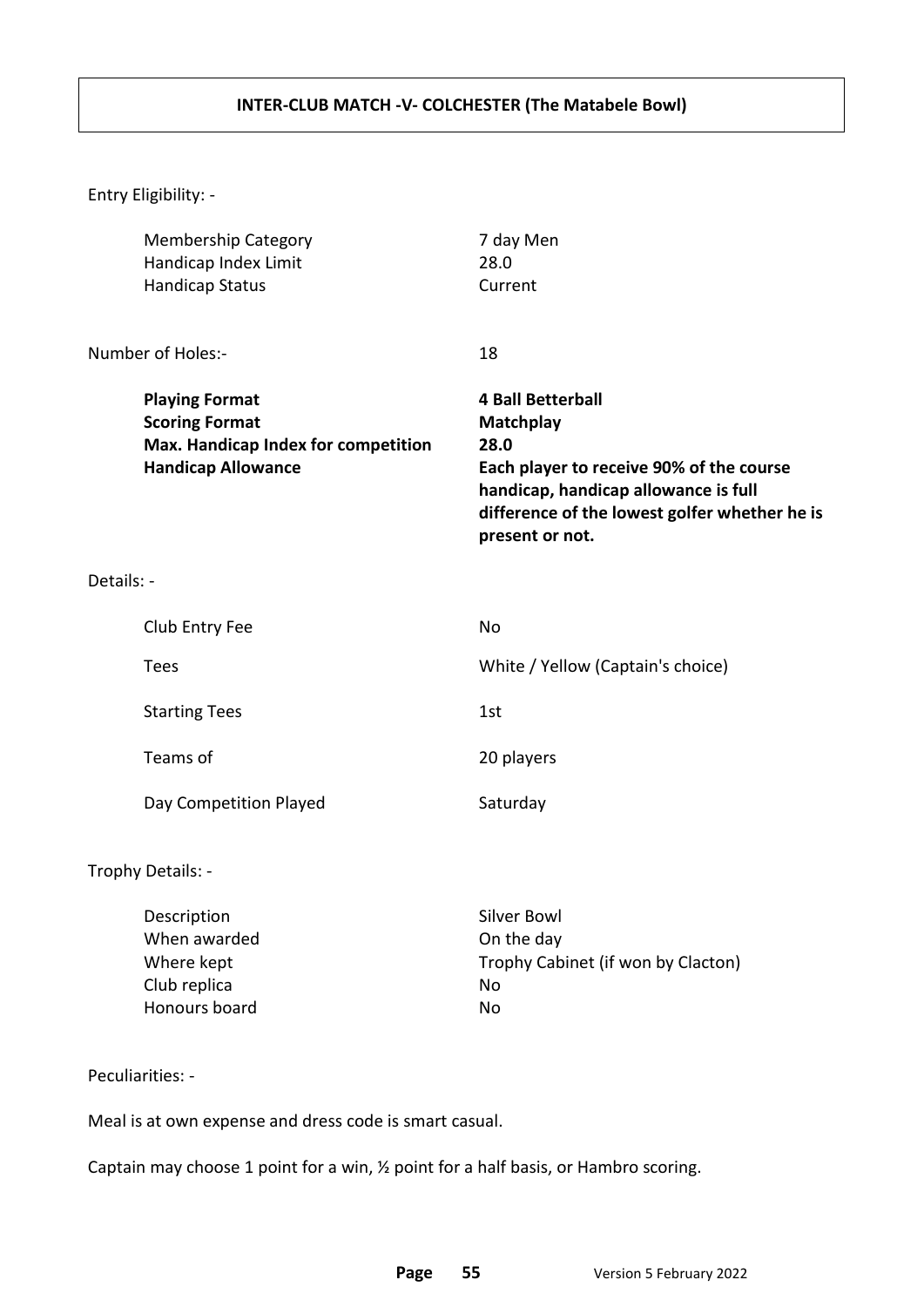#### **INTER-CLUB MATCH -V- FRINTON (The Bentley Cup)**

Entry Eligibility: -

|            | <b>Membership Category</b><br>Handicap Index Limit<br><b>Handicap Status</b>                                       | 7 day Men<br>28.0<br>Current                                                                                                                                                                                 |
|------------|--------------------------------------------------------------------------------------------------------------------|--------------------------------------------------------------------------------------------------------------------------------------------------------------------------------------------------------------|
|            | Number of Holes:-                                                                                                  | 18                                                                                                                                                                                                           |
|            | <b>Playing Format</b><br><b>Scoring Format</b><br>Max. Handicap Index for competition<br><b>Handicap Allowance</b> | <b>4 Ball Betterball</b><br><b>Matchplay</b><br>28.0<br>Each player to receive 90% of the course<br>handicap, handicap allowance is full<br>difference of the lowest golfer whether he is<br>present or not. |
| Details: - |                                                                                                                    |                                                                                                                                                                                                              |
|            | Club Entry Fee                                                                                                     | No                                                                                                                                                                                                           |
|            | <b>Tees</b>                                                                                                        | White / Yellow (Captain's choice)                                                                                                                                                                            |
|            | <b>Starting Tees</b>                                                                                               | 1st                                                                                                                                                                                                          |
|            | Teams of                                                                                                           | 20 players                                                                                                                                                                                                   |
|            | Day Competition Played                                                                                             | Saturday                                                                                                                                                                                                     |
|            | Trophy Details: -<br>Description<br>When awarded<br>Where kept<br>Club replica<br>Honours board                    | Cup<br>On the day<br>Trophy Cabinet (if won by Clacton)<br>No<br>No                                                                                                                                          |
|            | Peculiarities: -                                                                                                   |                                                                                                                                                                                                              |

Meal is at own expense and dress code is smart casual.

Has always been standard scoring of 1 point for a win,  $\frac{1}{2}$  point for a half.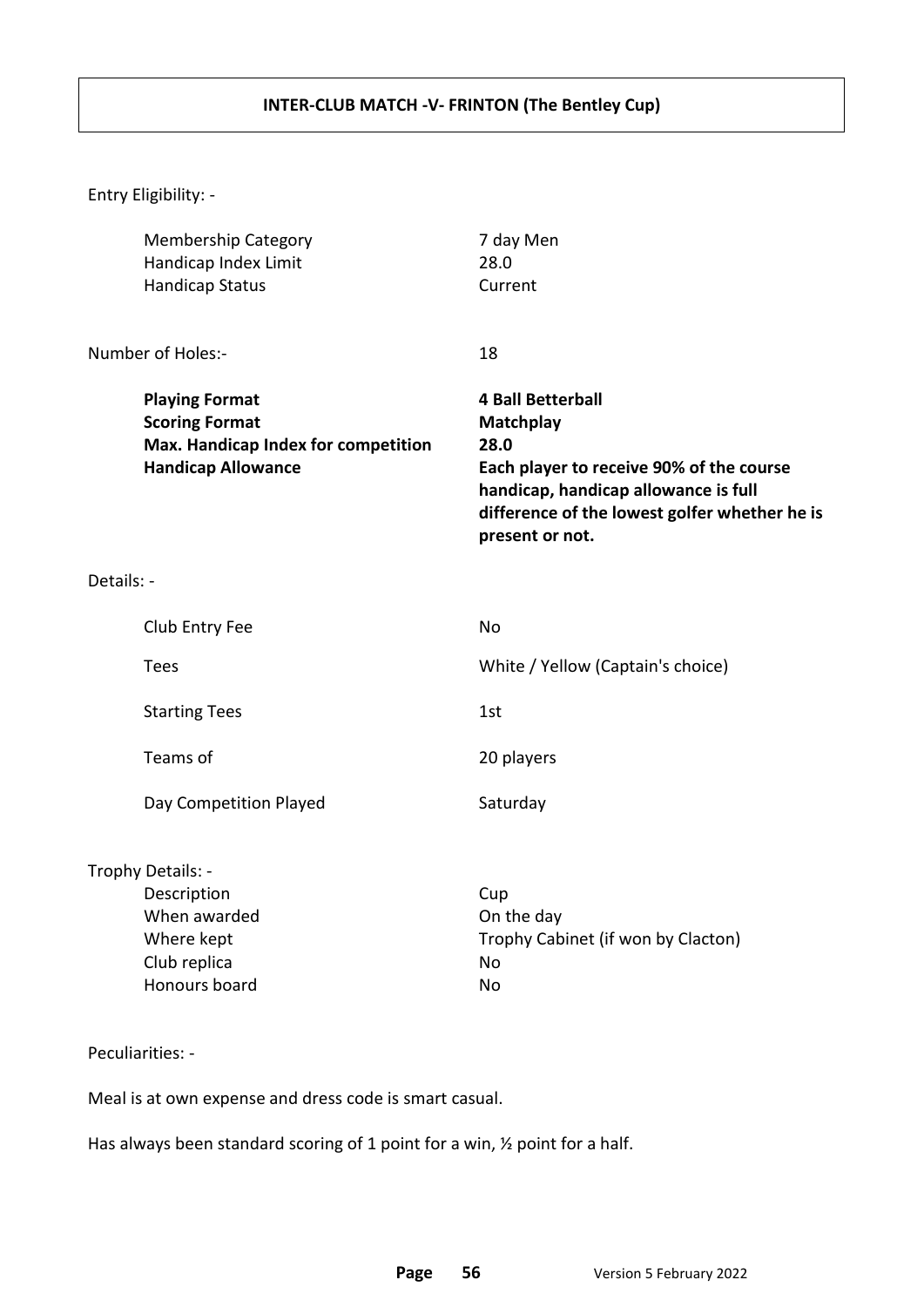#### **INTER-CLUB MATCH -V- GOSFIELD LAKES**

Entry Eligibility: -

|            | <b>Membership Category</b><br>Handicap Index Limit<br><b>Handicap Status</b>                                       | 7 day Men<br>28.0<br>Current                                                                                                                                                                                 |
|------------|--------------------------------------------------------------------------------------------------------------------|--------------------------------------------------------------------------------------------------------------------------------------------------------------------------------------------------------------|
|            | Number of Holes:-                                                                                                  | 18                                                                                                                                                                                                           |
|            | <b>Playing Format</b><br><b>Scoring Format</b><br>Max. Handicap Index for competition<br><b>Handicap Allowance</b> | <b>4 Ball Betterball</b><br><b>Matchplay</b><br>28.0<br>Each player to receive 90% of the course<br>handicap, handicap allowance is full<br>difference of the lowest golfer whether he is<br>present or not. |
| Details: - |                                                                                                                    |                                                                                                                                                                                                              |
|            | Club Entry Fee                                                                                                     | <b>No</b>                                                                                                                                                                                                    |
|            | Tees                                                                                                               | White / Yellow (Captain's choice)                                                                                                                                                                            |
|            | <b>Starting Tees</b>                                                                                               | 1st                                                                                                                                                                                                          |
|            | Teams of                                                                                                           | 12 players (can be up to 20)                                                                                                                                                                                 |
|            | Day Competition Played                                                                                             | Saturday                                                                                                                                                                                                     |
|            | Trophy Details: -                                                                                                  |                                                                                                                                                                                                              |
|            | Description<br>When awarded<br>Where kept<br>Club replica                                                          | Trophy<br>On the day<br>Trophy Cabinet (if won by Clacton)<br>No                                                                                                                                             |

#### Peculiarities: -

Meal is at own expense and dress code is smart casual.

Honours board No

Traditionally Hambro scoring.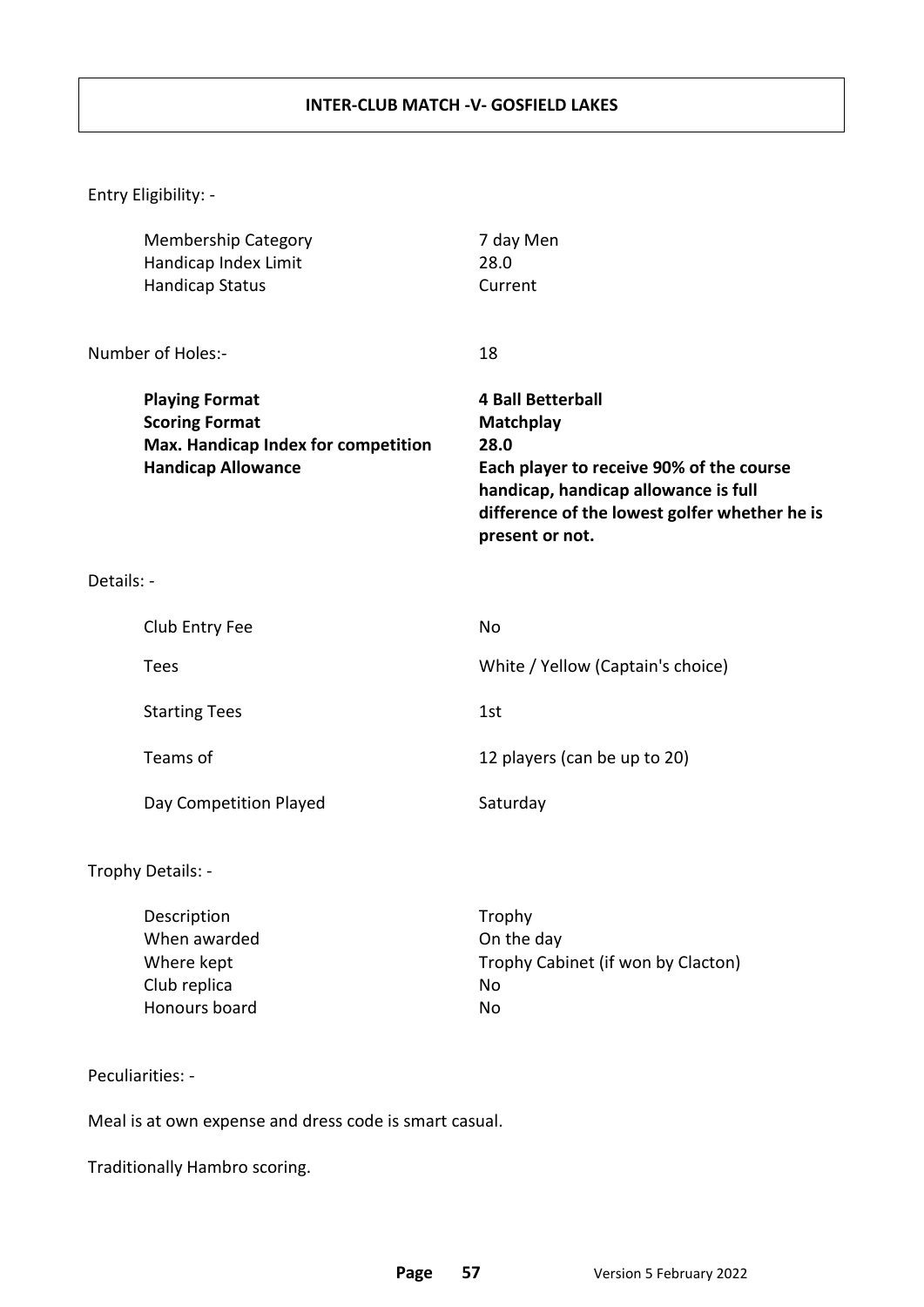#### **INTER-CLUB MATCH -V- MALDON (The Pisa Cup)**

Entry Eligibility: -

|            | <b>Membership Category</b><br>Handicap Index Limit<br><b>Handicap Status</b>                                       | 7 day Men<br>28.0<br>Current                                                                                                                                                                                 |
|------------|--------------------------------------------------------------------------------------------------------------------|--------------------------------------------------------------------------------------------------------------------------------------------------------------------------------------------------------------|
|            | Number of Holes:-                                                                                                  | 18                                                                                                                                                                                                           |
|            | <b>Playing Format</b><br><b>Scoring Format</b><br>Max. Handicap Index for competition<br><b>Handicap Allowance</b> | <b>4 Ball Betterball</b><br><b>Matchplay</b><br>28.0<br>Each player to receive 90% of the course<br>handicap, handicap allowance is full<br>difference of the lowest golfer whether he is<br>present or not. |
| Details: - |                                                                                                                    |                                                                                                                                                                                                              |
|            | Club Entry Fee                                                                                                     | No                                                                                                                                                                                                           |
|            | Tees                                                                                                               | White / Yellow (Captain's choice)                                                                                                                                                                            |
|            | <b>Starting Tees</b>                                                                                               | 1st                                                                                                                                                                                                          |
|            | Teams of                                                                                                           | 16 players (can be up to 20)                                                                                                                                                                                 |
|            | Day Competition Played                                                                                             | Saturday                                                                                                                                                                                                     |

Trophy Details: -

| Description   | Cup                                |
|---------------|------------------------------------|
| When awarded  | On the day                         |
| Where kept    | Trophy Cabinet (if won by Clacton) |
| Club replica  | Nο                                 |
| Honours board | No                                 |

Peculiarities: -

Meal is at own expense and dress code is smart casual.

Has always been standard scoring of 1 point for a win,  $\frac{1}{2}$  point for a half.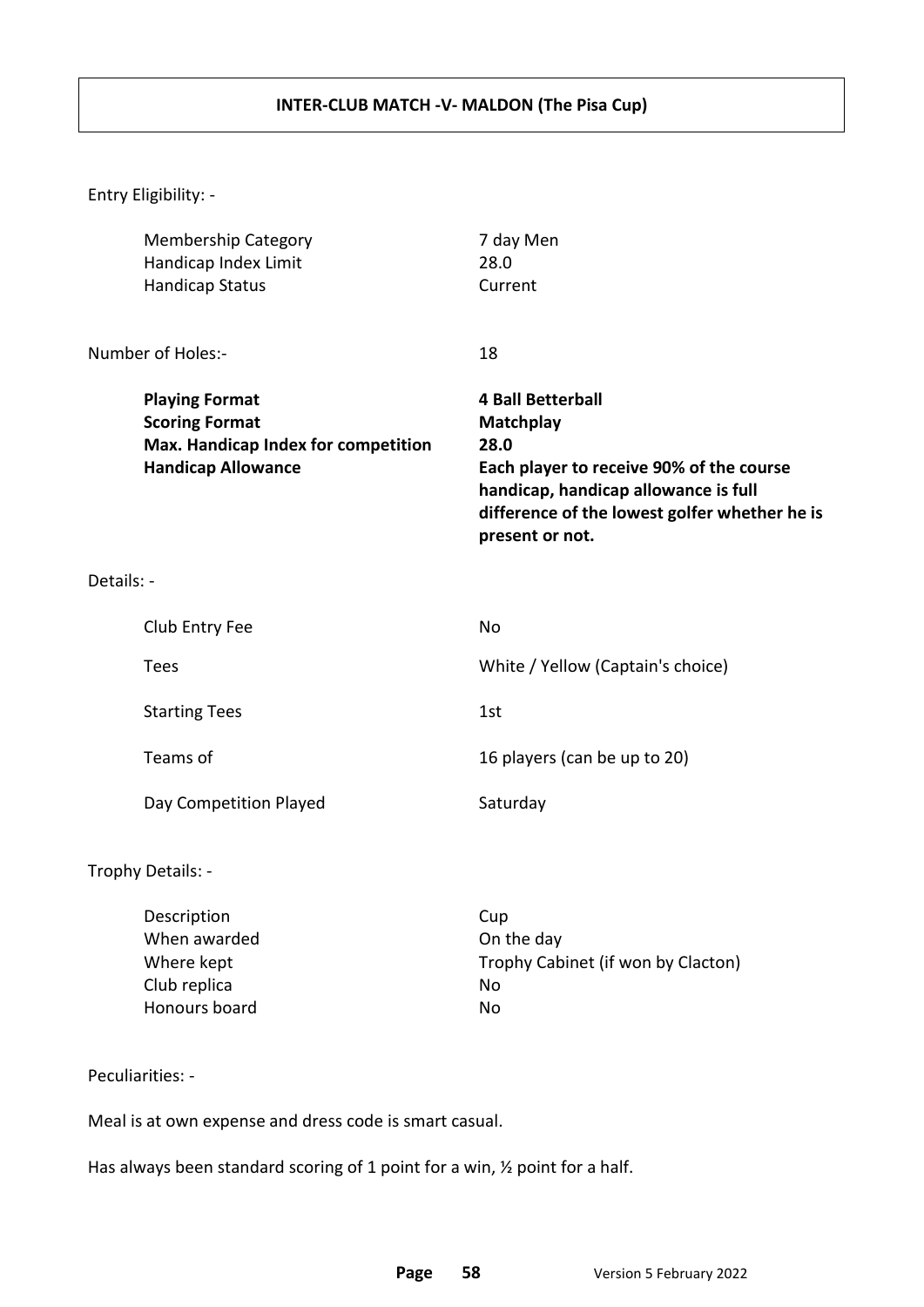| <b>Membership Category</b> | 7 day Men |
|----------------------------|-----------|
| Handicap Index Limit       | 28.0      |
| <b>Handicap Status</b>     | Current   |
| Club Entry Fee             | N٥        |

Up to a maximum of 6 points will be awarded for the scores achieved in each of the following competitions (if played) in accordance with the scale below:-

Canny Ryall Cup Canny Ryall Vase Captain's Prize *(only if singles qualifying competition)* Centenary Salver Hospice Salver Hospital Cup Lifeboat Cup Portnoi Cup Victory Cup April to September Monthly Medals (6) *(scores only count if player's handicap is Current at time of playing)* 

| <b>Net Medal Score</b> | <b>Stableford Points</b> | <b>Bogey</b> | King of Korse Points |
|------------------------|--------------------------|--------------|----------------------|
|                        | 34                       |              |                      |
|                        | 35                       |              |                      |
|                        | 36                       |              |                      |
|                        | 37                       |              |                      |
| 69                     | 38                       | +2           |                      |
| 68                     | 39                       | +3           |                      |
| or better              | or more                  | or better    |                      |
|                        |                          |              |                      |

The winner will be the member with the highest number of points.

Determination of Ties:- 18 hole medal round decider, off handicap, then countback as Club Competition Conditions

Trophy Details: -

Where kept Trophy Cabinet Club replica Yes Honours board Yes

Description **Silver Tureen**, Lid and Ladle When awarded **All Accords** Presentation Night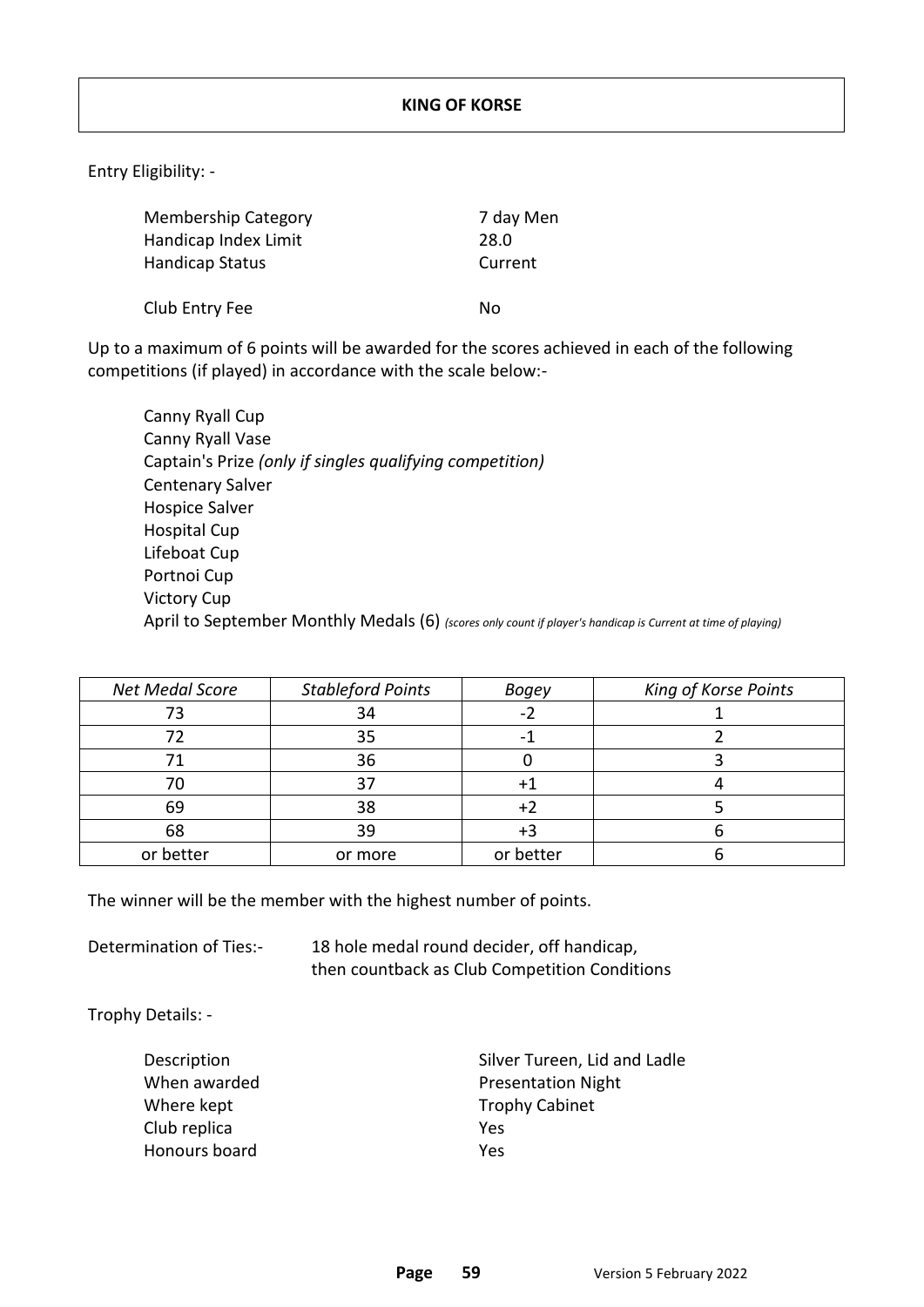|            | <b>Membership Category</b><br>Handicap Index Limit                                                                 | 7 day Men<br>28.0                                                                                                                                                                                                                                  |
|------------|--------------------------------------------------------------------------------------------------------------------|----------------------------------------------------------------------------------------------------------------------------------------------------------------------------------------------------------------------------------------------------|
|            | <b>Handicap Status</b>                                                                                             | Current / non current                                                                                                                                                                                                                              |
|            | Number of Holes:-                                                                                                  | 18                                                                                                                                                                                                                                                 |
|            | <b>Playing Format</b><br><b>Scoring Format</b><br>Max. Handicap Index for competition<br><b>Handicap Allowance</b> | <b>4 Ball Better Ball</b><br>Matchplay (win = 1 point, half = $\frac{1}{2}$ point)<br>28.0<br>Each player to receive 90% of the course<br>handicap, handicap allowance is full<br>difference of the lowest golfer whether he is<br>present or not. |
| Details: - |                                                                                                                    |                                                                                                                                                                                                                                                    |
|            | Club Entry Fee                                                                                                     | <b>No</b>                                                                                                                                                                                                                                          |
|            | <b>Charity Donation</b>                                                                                            | No                                                                                                                                                                                                                                                 |
|            | Tees<br><b>Starting Tees</b>                                                                                       | Yellow<br>1st                                                                                                                                                                                                                                      |
|            | Partners/Fellow Competitors Drawn                                                                                  | Team Captains decide playing order and<br>pairings                                                                                                                                                                                                 |
|            | Day Competition Played                                                                                             | 1st weekend Saturday/Sunday after AGM                                                                                                                                                                                                              |
|            | Trophy Details: -                                                                                                  |                                                                                                                                                                                                                                                    |
|            | Description<br>When awarded<br>Where kept<br>Club replica<br>Honours board                                         | Cup<br>On the day<br><b>Trophy Cabinet</b><br>No<br>No                                                                                                                                                                                             |
|            | Peculiarities: -                                                                                                   |                                                                                                                                                                                                                                                    |

#### **Not On PSI**

Match of the (new) Captain's Select team -v- the Immediate Past Captain's Select team

To kick start the new Captain's year in office. Often involves a meal and a speech.

*(History - the Trophy was presented for friendly inter-club matches against Basildon Golf Club following a boozy Essex Juniors (now known as the Leslie F Wood) away match against them. The match soon fell out of favour, and the trophy was given over to an annual match of Right Handers versus Left Handers. Due to*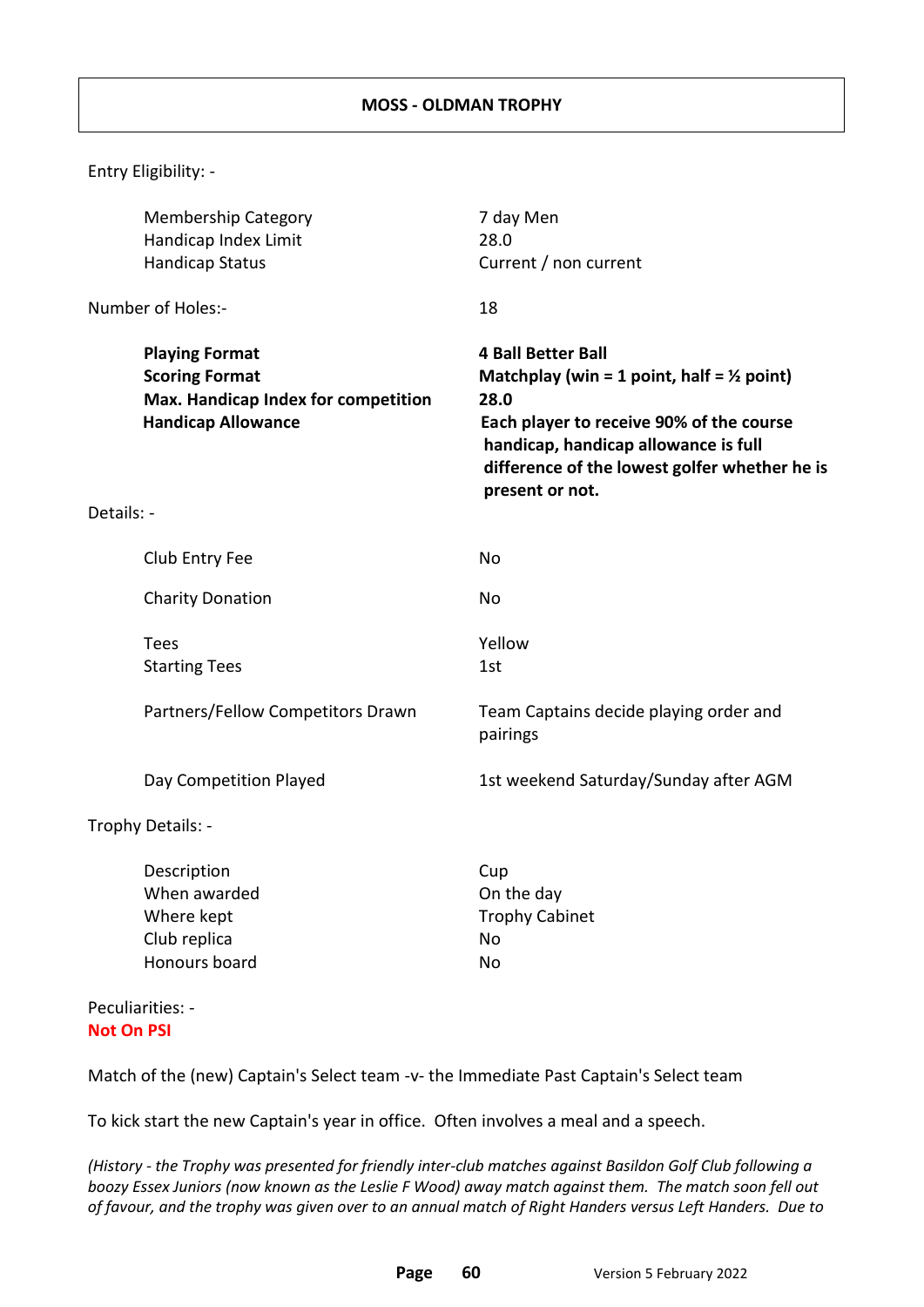*a dearth of left handers, it remained unplayed for a number of years and eventually was played to the current format in 2009).* 

#### **P G A NATIONAL PRO-AM CHAMPIONSHIP**

Entry Eligibility: -

|            | <b>Membership Category</b>                                                                                          | 7 day Men (Entrants must be 18 or over<br>on day of qualifying round) |
|------------|---------------------------------------------------------------------------------------------------------------------|-----------------------------------------------------------------------|
|            | Handicap Limit                                                                                                      | 28                                                                    |
|            | <b>Handicap Status</b>                                                                                              | Current                                                               |
|            | Number of Holes:-                                                                                                   | 18                                                                    |
|            | <b>Playing Format</b><br><b>Scoring Format</b><br><b>Max. Handicap for competition</b><br><b>Handicap Allowance</b> | <b>Singles</b><br><b>Strokeplay</b><br>24<br>Full                     |
| Details: - |                                                                                                                     |                                                                       |
|            | Club Entry Fee                                                                                                      | Yes                                                                   |
|            | <b>External Entry Fee</b>                                                                                           | Yes (compulsory)                                                      |
|            | <b>Tees</b>                                                                                                         | White                                                                 |
|            | <b>Starting Tees</b>                                                                                                | 1st                                                                   |
|            | King of Korse Qualifier                                                                                             | No                                                                    |
|            | Partners/Fellow Competitors Drawn                                                                                   | No                                                                    |
|            | Day Competition Played                                                                                              | Weekend                                                               |
|            | Closing day for knockout rounds                                                                                     | n/a                                                                   |
|            | Trophy Details: -                                                                                                   |                                                                       |
|            | None                                                                                                                |                                                                       |

Peculiarities: -

 **To be advised by PGA**

In addition to competitors' fee, there is a PGA entry fee